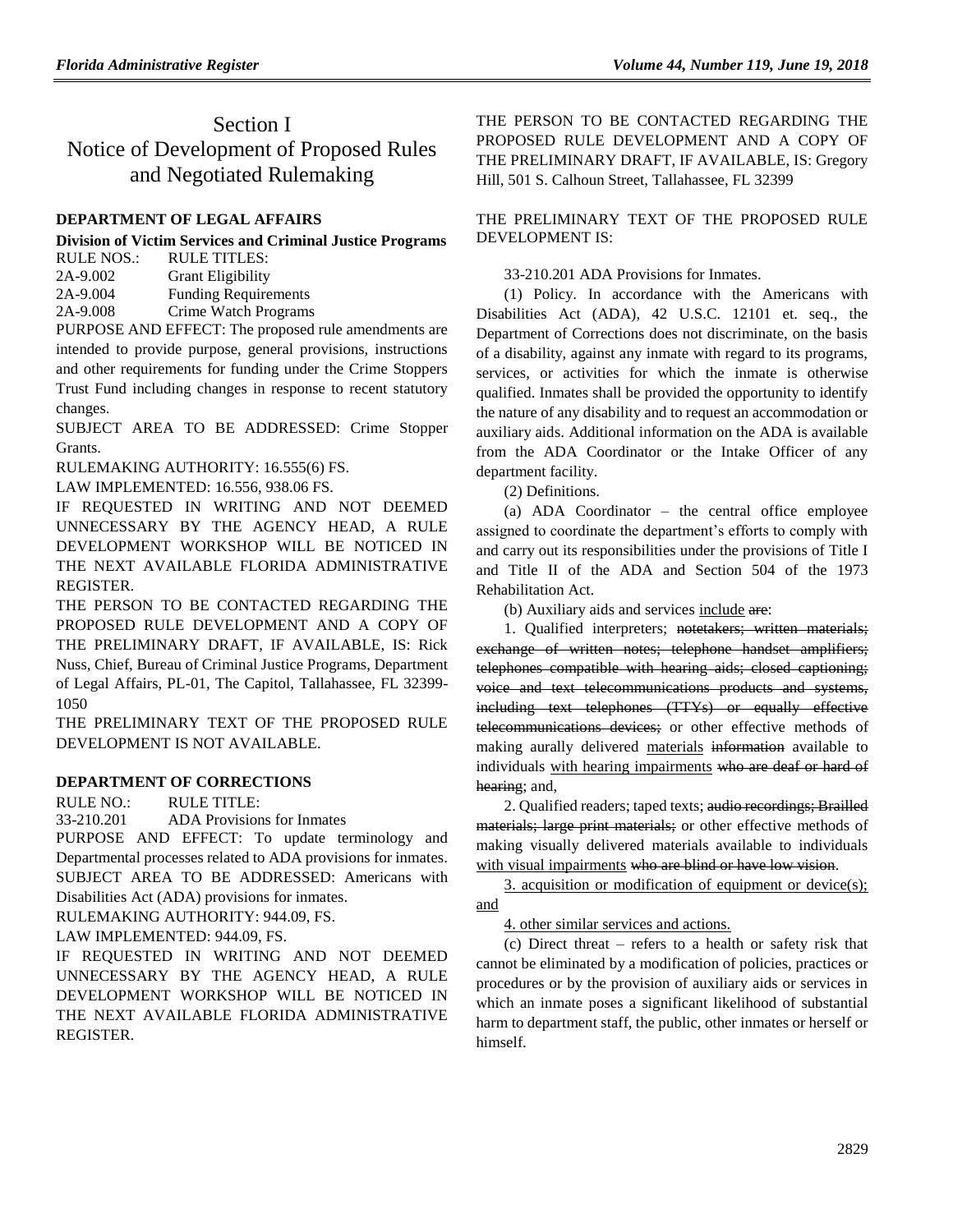(d) Disability – refers to a physical or mental impairment that substantially limits one or more major life activities.

(e) Equally effective communication – communication with inmates with various disabilities that is equal to communication with inmates without any documented disabilities.

(f) Health care appliance – refers to devices or medical support equipment including, but not limited to, wheelchairs, canes, walkers, or hearing aids prescribed for an a disabled inmate and approved by the Office of Health Services or its designee.

 $(g)$  Institutional ADA Coordinator Intake officer – refers to the staff member at an institution who is designated to respond to requests for accommodation.

 $(h)$  Major life activities – refers to activities that an average person can perform with little or no difficulty, such as caring for one's self, walking, speaking, performing manual tasks, hearing, learning, seeing, breathing and/or working.

(i) Mental impairment – any mental or psychological disorder such as intellectual disability, organic brain syndrome, emotional or mental illness and specific learning disabilities.

(j) Physical Impairment – refers to any physiological disorder or condition, cosmetic disfigurement, or anatomical loss affecting one or more of the following body systems: neurological, musculoskeletal, cardiovascular, respiratory, special sense organs, reproductive, digestive, genitourinary, hemic and lymphatic, skin and endocrine.

(k) Qualified inmate with a disability – an inmate with a disability who, with or without reasonable accommodations or the provision of auxiliary aids and services, meets the essential eligibility requirements of the department for the department program(s), service(s), or activity/activities at issue.

(l) Reasonable accommodation – refers to any modification or adjustment that will allow a qualified inmate with a disability to participate in or make use of the programs, services or activities of a department institution or facility.

(m) Undue hardship – refers to an action that is excessively costly, extensive, substantial, or disruptive to the business being conducted at a facility or that would fundamentally alter the nature or operation of the facility.

(3) Accommodation Request Procedure.

(a) The determination of whether an inmate has a disability shall be made by department medical staff, either at reception or at the institution where the inmate is assigned, based upon the inmate's record of an existing physical or mental impairment or clinical qualified evaluation of the inmate.

1. The nature and extent of the disability will be assessed during the evaluation process.

2. In determining if a person's physical or mental impairment substantially limits a major life activity, the following factors shall be considered:

1a. The nature and severity of the impairment;

2b. The length of time the impairment is expected to last; and,

3c. The expected, permanent, or long-term impact of the impairment.

(b) All department and privately operated facilities shall furnish to any inmate, upon request, a Reasonable Modification or Accommodation Request, Form DC2-530A. Form DC2- 530A, Reasonable Modification or Accommodation Request, is hereby incorporated by reference. Copies of this form are available from the Forms Control Administrator, Office of Research, Planning and Support Services, 501 South Calhoun Street, Tallahassee, Florida 32399-2500, http://www.flrules.org/Gateway/reference.asp?No=Ref-XXXXX. The effective date of this form is  $\frac{11-16}{11-16}$ .

(c) Inmates, who have a documented disability and are requesting an accommodation or modification shall submit a request in writing on the Reasonable Modification or Accommodation Request, Form DC2-530A, specifying the type of accommodation requested and the purpose for the accommodation or modification why it is necessary.

1. The Reasonable Modification or Accommodation Request, Form DC2-530A, shall be submitted to the Institutional ADA Coordinator warden or the designated intake officer. The designated Institutional ADA Coordinator intake officer shall be:

a. The assistant warden for programs (AWP) or the assistant warden (AW) at major department institutions, in the event the institution does not have an AWP;

b. The correctional officer major at department-operated community release centers, or

c. The designated facility representative at private community release centers.

2. Inmates who cannot put their requests in writing shall make their verbal requests to classification, security, medical the warden, or to the Institutional ADA Coordinator intake officer who shall document the request in writing on Form DC2-530A. The staff member will sign the acknowledgement section to document the inmate's verbal request for the accommodation. and have the inmate sign or otherwise acknowledge it, with the writer indicating by signature she or he witnessed the inmate's verbal acknowledgement on Form DC2-530A.

(d) Upon receipt of Form DC2-530A, the Institutional ADA Coordinator warden or intake officer shall review the inmate's accommodation request. The Institutional ADA Coordinator warden or intake officer shall, as necessary, utilize Form DC2-530B to request additional information from the appropriate program head in order to verify the inmate's disability or to otherwise assist with the review of the request. Form DC2-530B, Reasonable Accommodation or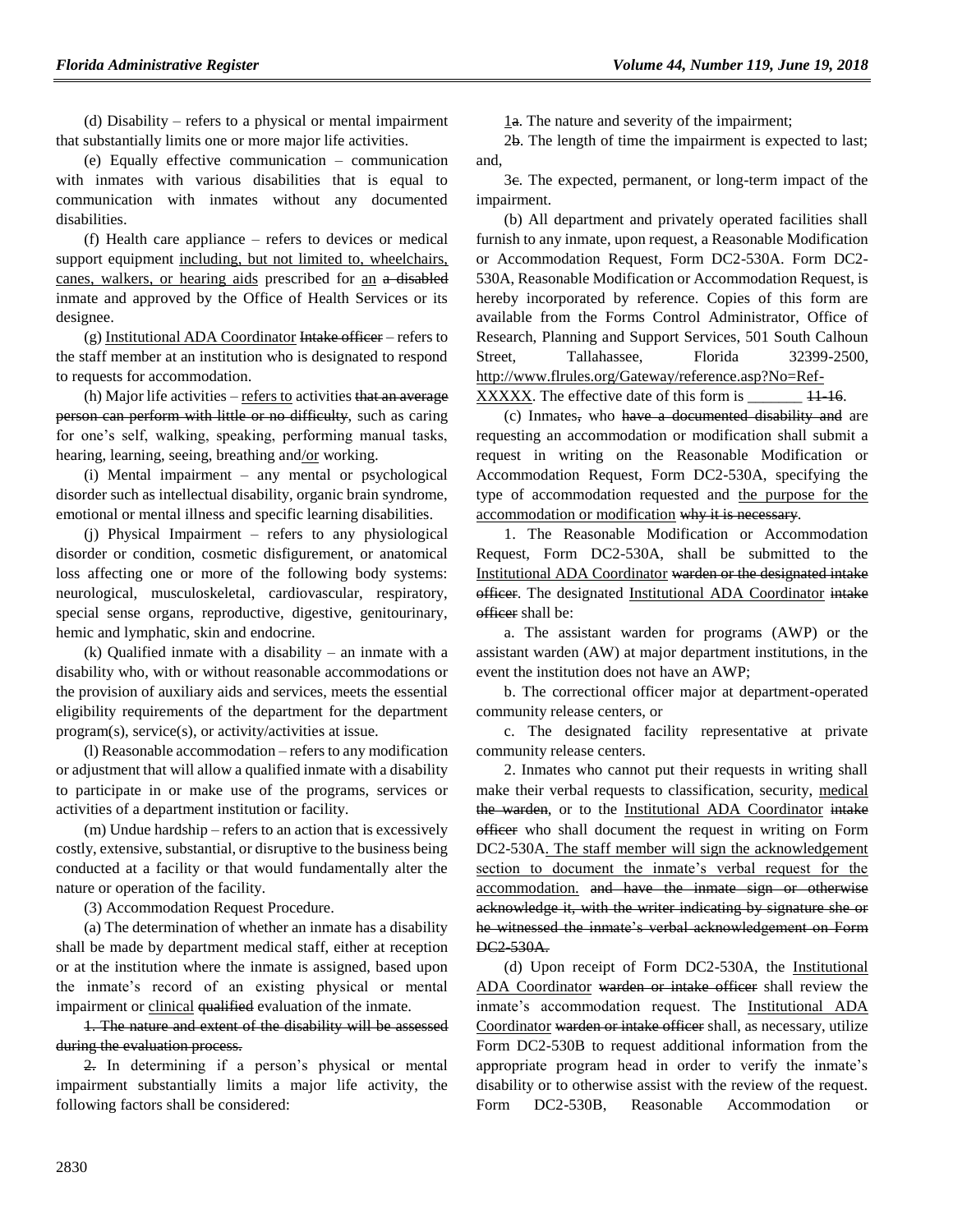Accommodation Request Institutional Evaluation/Disposition, is hereby incorporated by reference. Copies of this form are available from the Forms Control Administrator, Office of Research, Planning and Support Services, 501 South Calhoun Street, Tallahassee, Florida 32399-2500, http://www.flrules.org/Gateway/reference.asp?No=Ref-07537. The effective date of this form is 11-16.

(e) The Institutional ADA Coordinator warden or intake officer shall return the completed Form DC2-530A to the inmate within 10 business days of receipt. If, due to the complexity of the issue or need for further evaluation an extension of the time period is required, the inmate shall be notified in writing of such action and the reason for the extension documented on Form DC2-530A. The completed DC2-530A shall reflect the Institutional ADA Coordinator's recommendation to whether the accommodation request is either approve approved, deny denied, modify modified/ or partially approve approved the accommodation request, or returned without action, as well as the reason(s) for such disposition. If the request is deemed not to be an ADA issue, DC2-530A will be returned to the inmate without action and shall include the reason(s) for the recommendation. The completed DC2-530A shall also reflect the anticipated completion date, if necessary, of the accommodation.

(f) The Institutional ADA Coordinator warden or intake officer shall forward both the completed Form DC2-530A and the completed Form DC2-530B, and any supporting documents, to the Central Office ADA coordinator within 10 business days of completion of Forms DC2-530A and DC2- 530B.

(g) The Central Office ADA Ceoordinator shall review the request received and notify the Institutional ADA Coordinator intake officer in writing of whether s/he concurs or disagrees with the Institutional ADA Coordinator's recommendation warden or intake officer's decision.

1. If The Central Office ADA Ceoordinator may consult with program areas within the Department for input, when appropriate, before making a final decision disagrees with the warden or intake officer's recommendation, s/he will consult with the central office program area in which the accommodation is requested to obtain input.

2. If, the Central Office ADA Coordinator's decision after consulting with the appropriate central office program area in which the accommodation is requested, the recommendation of the ADA coordinator is a reversal of the Institutional ADA Coordinator's warden's or intake officer's decision, Forms DC2-530A and DC2-530B shall be returned to the Institutional ADA Coordinator warden or intake officer with written notification stating the reason(s) for this action.

(h) Upon receipt, the Institutional ADA Coordinator Once the institution receives this information, it will take steps to comply with the decision of the Central Office ADA Ceoordinator and provide written notification to the inmate of the actions to be taken. The Institutional ADA Coordinator will provide and the Central Office ADA Ceoordinator written notification when the action has been completed.

(i) Copies of the requests and all other documentation shall be placed in the inmate's medical record file and in the department's confidential ADA file located in central office.

(4) Justification for Denial of Requests for Accommodation. A request for a particular accommodation shall be denied for any of the following reasons:

(a) A legitimate penological interest:

1. A request for a particular accommodation shall be denied when it would pose a risk to the safety or security of the institution, staff, or the public, or when the request would adversely impact other penological interests, including deterring crime and maintaining inmate discipline.

2. In all determinations of reasonable accommodation, Ppublic safety and the health, safety, and security of all inmates and staff shall remain the overriding considerations in determining what constitutes a reasonable accommodation.

(b) The department need not take an action to provide accessibility to a service, program or activity if the action would impose or require:

1. An undue financial burden on the agency where, in a cost benefit analysis, its costs would be an unjustifiable use of public funds.

2. An undue administrative burden on the agency, or

3. A fundamental alteration of the nature of the service, program, or activity.

(c) An institution cannot deny a request for accommodation using the undue burden defense without contacting the Central Office ADA Coordinator. The Central Office ADA Ceoordinator shall consult with the appropriate central office program area in which a particular accommodation is requested and any necessary department staff before making a determination that a requested accommodation would constitute an undue financial or administrative burden on the agency or a fundamental alteration to the nature of a service, program, or activity. The final decision that compliance with the requested accommodation would result in an undue financial or administrative burden or a fundamental alteration of the nature of a service, program, or activity shall be made by the Secretary or his or her designee after consideration of all resources available for use in the funding and operation of the service, program or activity. The final decision must be accompanied by a written statement of the reasons for reaching the conclusion. The decision and the statement will be retained by the Central Office ADA Coordinator in the confidential ADA file.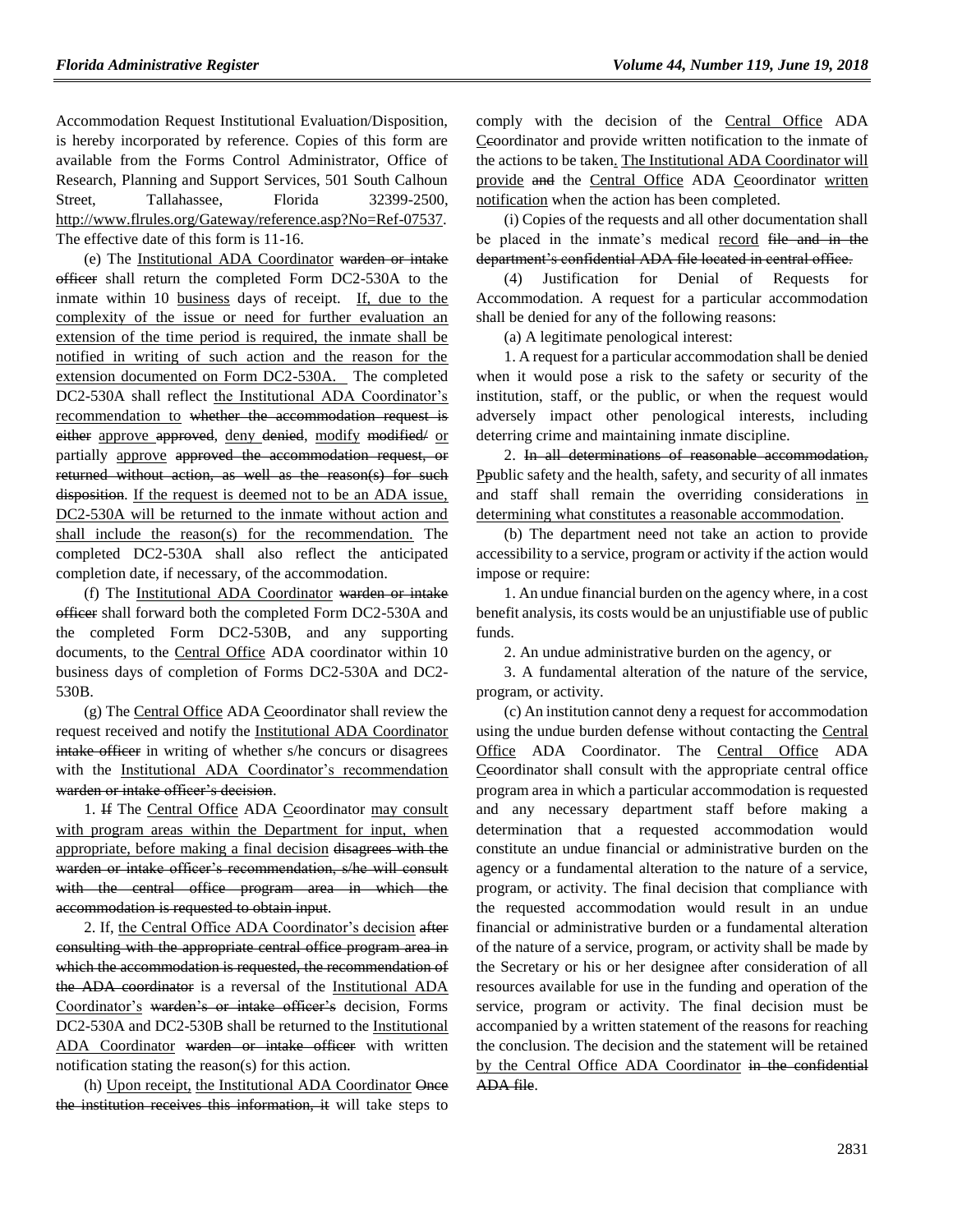(d) Direct Threat. The ADA coordinator will consult with the warden, the appropriate central office program area in which the particular accommodation is requested, and any other necessary departmental staff prior to determining a requested accommodation poses a direct threat.

(e) Equally Effective Means. A request for a particular accommodation shall be denied if equally effective access to a program, service, or activity can be afforded through an alternate method which is less costly or intrusive. Alternative methods that are less costly or intrusive to the existing operation or program shall be utilized to provide reasonable access in lieu of modifications requested by the inmate so long as they are equally effective.

(f) A request that does not present a violation of Title II of the ADA does not qualify as an ADA issue and will be returned without action denied as not qualifying as an ADA issue.

(5) Complaints and Accommodation Appeals. Inmates who have a complaint alleging a violation of the Americans with Disabilities Act or who want to appeal the denial of a request for accommodation shall follow the guidelines set forth in Chapter 33-103, F.A.C.

(6) Auxiliary Aids and Services. The Department will provide inmates with auxiliary aids and services whenever necessary to ensure equal access to programs, services, or activities offered by the Department. When an auxiliary aid or service is deemed necessary to provide an inmate with an equal opportunity to participate in a program, service or activity, it shall be provided at the expense of the department.

(7) Health Care Appliances.

(a) Prescription and approval.

1. A physician or clinical associate shall prescribe and approve health care appliances for eligible inmates if these devices meet medical necessity, safety, and security requirements. Health care appliances include orthopedic prostheses, orthopedic braces or shoes, crutches, canes, walkers, wheelchairs, hearing aids, and other items which are necessary to accommodate the inmate's needs.

2. If security staff denies a health care appliance to an inmate for safety or security reasons, the Chief of Security, or his or her designee, shall immediately consult with the Chief Health Officer, or his or her designee, to determine necessary action to accommodate the inmate's needs.

3. Accommodations shall include modifying the appliance or substituting a different appliance, at the department's expense, as long as its function is equivalent or superior. Such modification or substitution shall instead be the responsibility of the department's Comprehensive Health Care Contractor (CHCC) if the contract between the department and its CHCC so provides.

(b) Possession of Health Care Appliances.

1. Health care staff shall identify health care appliances as property of the inmate and appropriately document them as such in accordance with Rule 33-602.201, F.A.C.

2. Any health care appliance the disabled inmate has properly obtained while in the department's custody shall not be removed unless there are legitimate documented safety or security reasons.

3. Health care appliances shall be removed if a physician or dentist determines that the appliance is no longer medically necessary or appropriate.

(c) Maintenance of Health Care Appliances. It is the joint responsibility of the department, or, if provided in contract, its CHCC, and the inmate to maintain all health care appliances in good repair and operation. When an appliance is in need of repair or replacement, the inmate shall notify staff of his or her needs by a medical call-out or a request to see a doctor.

1. Department staff, or, if provided in contract, its CHCC's staff, shall schedule the inmate for an appointment and evaluate the condition of the appliance.

2. Once the need for repair or replacement is verified, the inmate shall be issued an appropriate appliance or accommodation.

(8) Educational and work programs. Inmates with disabilities shall have the opportunity to participate in educational and work programs.

(a) Inmates shall be evaluated to participate in an educational or work program on a case-by-case basis.

(b) Eligibility to participate in any program is dependent on the inmate's ability to perform the essential functions of the program with, or without, reasonable accommodation and on meeting the department's requirement for the program.

(9) Visiting. Inmates with disabilities will be provided reasonable accommodations for purposes of visitation. Rulemaking Authority 944.09 FS. Law Implemented 944.09 FS. History–New 8-19-01, Amended 2-8-06, 11-22-06, 1-23-13, 9-30-13,  $11-20-16$ .

### **[AGENCY FOR HEALTH CARE ADMINISTRATION](https://www.flrules.org/gateway/department.asp?id=59)**

**[Health Facility and Agency Licensing](https://www.flrules.org/gateway/organization.asp?id=186)**

RULE NOS.:RULE TITLES:

[59A-11.002](https://www.flrules.org/gateway/ruleNo.asp?id=59A-11.002) Definitions

[59A-11.003](https://www.flrules.org/gateway/ruleNo.asp?id=59A-11.003) Licensure Procedures

[59A-11.005](https://www.flrules.org/gateway/ruleNo.asp?id=59A-11.005) Requirements for Licensure

[59A-11.009](https://www.flrules.org/gateway/ruleNo.asp?id=59A-11.009) Risk Status Criteria for the Acceptance of Clients and Continuation of Care

[59A-11.014](https://www.flrules.org/gateway/ruleNo.asp?id=59A-11.014) Surgical Services

[59A-11.016](https://www.flrules.org/gateway/ruleNo.asp?id=59A-11.016) Postpartum Care

[59A-11.019](https://www.flrules.org/gateway/ruleNo.asp?id=59A-11.019) Reports

[59A-11.030](https://www.flrules.org/gateway/ruleNo.asp?id=59A-11.030) Pharmaceuticals and Anesthetics

PURPOSE AND EFFECT: The Agency proposes to update birth center rules to align with recently revised statutory requirements per Chapters 2018-24 and 2018-98, Laws of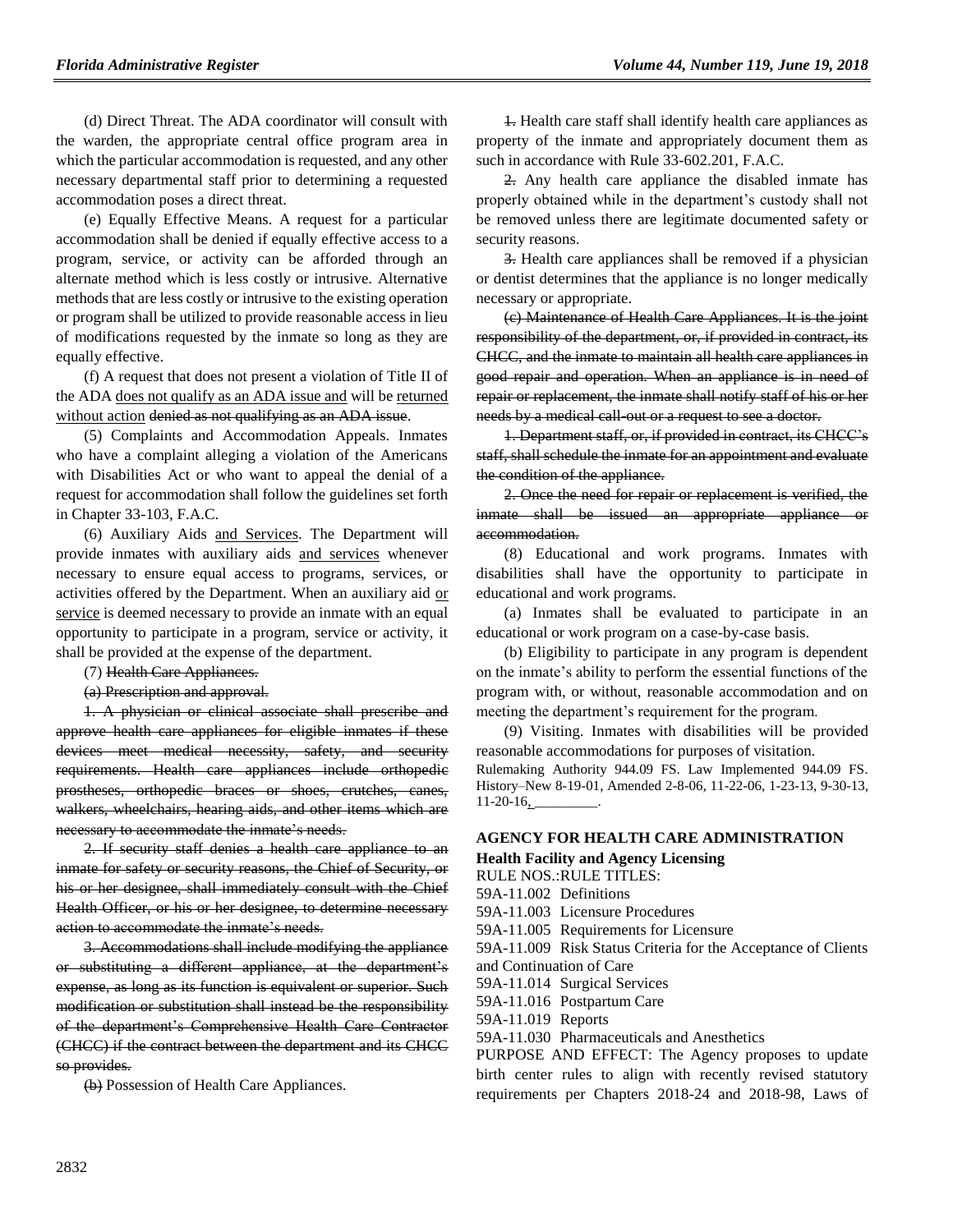Florida. Revisions will remove obsolete language, clarify requirements and update statutory references.

SUBJECT AREA TO BE ADDRESSED: Birth Center Standards and Licensure

RULEMAKING AUTHORITY: [383.305,](https://www.flrules.org/gateway/statute.asp?id=383.305) [383.309,](https://www.flrules.org/gateway/statute.asp?id=%20383.309) [408.805,](https://www.flrules.org/gateway/statute.asp?id=%20408.805) [408.819 FS.](https://www.flrules.org/gateway/statute.asp?id=%20408.819%20FS.)

LAW IMPLEMENTED: [20.42\(2\)\(a\),](https://www.flrules.org/gateway/statute.asp?id=20.42(2)(a)) , [383.04,](https://www.flrules.org/gateway/statute.asp?id=%20383.04) [383.14,](https://www.flrules.org/gateway/statute.asp?id=%20383.14) [383.302,](https://www.flrules.org/gateway/statute.asp?id=%20383.302) [383.305,](https://www.flrules.org/gateway/statute.asp?id=%20383.305) [383.307,](https://www.flrules.org/gateway/statute.asp?id=%20%20383.307) [383.308,](https://www.flrules.org/gateway/statute.asp?id=%20383.308) [383.309,](https://www.flrules.org/gateway/statute.asp?id=%20383.309) [383.31,](https://www.flrules.org/gateway/statute.asp?id=%20383.31) [383.313,](https://www.flrules.org/gateway/statute.asp?id=%20383.313) [383.315,](https://www.flrules.org/gateway/statute.asp?id=%20383.315) [383.316,](https://www.flrules.org/gateway/statute.asp?id=%20383.316) [383.318,](https://www.flrules.org/gateway/statute.asp?id=%20383.318) [383.32,](https://www.flrules.org/gateway/statute.asp?id=%20383.32) [383.327,](https://www.flrules.org/gateway/statute.asp?id=%20383.327) [383.335,](https://www.flrules.org/gateway/statute.asp?id=%20383.335) [408.805,](https://www.flrules.org/gateway/statute.asp?id=%20%20408.805) [408.806,](https://www.flrules.org/gateway/statute.asp?id=%20408.806) [408.809,](https://www.flrules.org/gateway/statute.asp?id=%20408.809) [408.810,](https://www.flrules.org/gateway/statute.asp?id=%20408.810) 465, 499 FS.

IF REQUESTED IN WRITING AND NOT DEEMED UNNECESSARY BY THE AGENCY HEAD, A RULE DEVELOPMENT WORKSHOP WILL BE HELD AT THE DATE, TIME AND PLACE SHOWN BELOW:

DATE AND TIME: Wednesday, July 11, 2018, 2:30 pm - 4:00 pm

PLACE: Agency for Health Care Administration, Conference Room D, 2727 Mahan Drive, Building #3, Tallahassee, FL 32308

Pursuant to the provisions of the Americans with Disabilities Act, any person requiring special accommodations to participate in this workshop/meeting is asked to advise the agency at least 3 days before the workshop/meeting by contacting: Jessica Munn, Bureau of Health Facility Regulation, 2727 Mahan Drive, Tallahassee, Florida, (850)412- 4359. If you are hearing or speech impaired, please contact the agency using the Florida Relay Service, 1(800)955-8771 (TDD) or 1(800)955-8770 (Voice).

THE PERSON TO BE CONTACTED REGARDING THE PROPOSED RULE DEVELOPMENT AND A COPY OF THE PRELIMINARY DRAFT, IF AVAILABLE, IS: Noel Lawrence at (850)412-4365 or email at NoelC.Lawrence@ahca.myflorida.com.

THE PRELIMINARY TEXT OF THE PROPOSED RULE DEVELOPMENT IS AVAILABLE AT NO CHARGE FROM THE CONTACT PERSON LISTED ABOVE.

## **[AGENCY FOR HEALTH CARE ADMINISTRATION](https://www.flrules.org/gateway/department.asp?id=59) [Certificate of Need](https://www.flrules.org/gateway/organization.asp?id=188)**

RULE NO.: RULE TITLE:

[59C-1.002](https://www.flrules.org/gateway/ruleNo.asp?id=59C-1.002) Definitions

PURPOSE AND EFFECT: The Agency is proposing to amend Rule 59C-1.002, F.A.C., pursuant to Chapter 2018-24, L.O.F. as well as an existing rule review by the Joint Administrative Procedures Committee.

SUBJECT AREA TO BE ADDRESSED: Rule 59C-1.002, F.A.C., outlines general definitions utilized by the Certificate of Need Program. The proposed changes will update language to align with Chapter 2018-24, L.O.F. Specifically, it will remove the definition of "mobile unit" and remove adult open heart surgery from the list of tertiary services. Outdated citations and duplicative definitions will also be removed.

RULEMAKING AUTHORITY[: 408.034\(8\) and 408.15 \(8\) FS.](https://www.flrules.org/gateway/statute.asp?id=408.034(8)%20and%20408.15%20(8)%20FS.)

LAW IMPLEMENTED: [408.033\(1\)\(a\),](https://www.flrules.org/gateway/statute.asp?id=408.033(1)(a)) [408.036 \(1\)\(2\),](https://www.flrules.org/gateway/statute.asp?id=%20408.036%20(1)(2)) [408.037 \(1\),](https://www.flrules.org/gateway/statute.asp?id=%20408.037%20(1)) [408.039 \(1\) and \(2\) FS.](https://www.flrules.org/gateway/statute.asp?id=%20408.039%20(1)%20and%20(2)%20FS.)

IF REQUESTED IN WRITING AND NOT DEEMED UNNECESSARY BY THE AGENCY HEAD, A RULE DEVELOPMENT WORKSHOP WILL BE HELD AT THE DATE, TIME AND PLACE SHOWN BELOW:

DATE AND TIME: July 3, 2018, 2 p.m. to 3 p.m.

PLACE: Agency for Health Care Administration, Conference Room D, 2727 Mahan Drive, Building #3, Tallahassee, FL 32308

Pursuant to the provisions of the Americans with Disabilities Act, any person requiring special accommodations to participate in this workshop/meeting is asked to advise the agency at least 3 days before the workshop/meeting by contacting: Marisol Fitch, Bureau of Facility Regulation, 2727 Mahan Drive, Tallahassee, Florida, (850)412-4346 or by email at Marisol.fitch@ahca.myflorida.com If you are hearing or speech impaired, please contact the agency using the Florida Relay Service, 1(800)955-8771 (TDD) or 1(800)955-8770 (Voice).

THE PERSON TO BE CONTACTED REGARDING THE PROPOSED RULE DEVELOPMENT AND A COPY OF THE PRELIMINARY DRAFT, IF AVAILABLE, IS: Marisol Fitch, (850)412-4346, email: Marisol.fitch@ahca.myflorida.com.

THE PRELIMINARY TEXT OF THE PROPOSED RULE DEVELOPMENT IS AVAILABLE AT NO CHARGE FROM THE CONTACT PERSON LISTED ABOVE.

## **[AGENCY FOR HEALTH CARE ADMINISTRATION](https://www.flrules.org/gateway/department.asp?id=59) [Certificate of Need](https://www.flrules.org/gateway/organization.asp?id=188)**

RULE NO.: RULE TITLE:

[59C-1.008](https://www.flrules.org/gateway/ruleNo.asp?id=59C-1.008) Certificate of Need Application Procedures PURPOSE AND EFFECT: The Agency is proposing to amend Rule 59C-1.008, F.A.C in order to add language regarding general hospital applications. In addition, language has been added to clarify sections  $59C-1.008(1)(g)$  and  $59C-1.008(2)(e)$ F.A.C.

SUBJECT AREA TO BE ADDRESSED: Rule 59C-1.008, F.A.C., outlines certificate of need application procedure. The proposed changes clarify that an audit is not required for general hospital applications and clarify language in 59C-1.008 (1)(g), F.A.C., to meet statutory requirements in 408.039, F.S., and

comparative review requirements in 59C-1.008 (2)(e). RULEMAKING AUTHORITY: [408.034\(3\),](https://www.flrules.org/gateway/statute.asp?id=408.034(3))(8) and 408.15 (8) FS.

LAW IMPLEMENTED: [408.033,](https://www.flrules.org/gateway/statute.asp?id=408.033) [408.034,](https://www.flrules.org/gateway/statute.asp?id=%20408.034) [408.036,](https://www.flrules.org/gateway/statute.asp?id=%20408.036) [408.037,](https://www.flrules.org/gateway/statute.asp?id=%20408.037) [408.038,](https://www.flrules.org/gateway/statute.asp?id=%20408.038) [408.039 and 408.042 FS.](https://www.flrules.org/gateway/statute.asp?id=%20408.039%20and%20408.042%20FS.)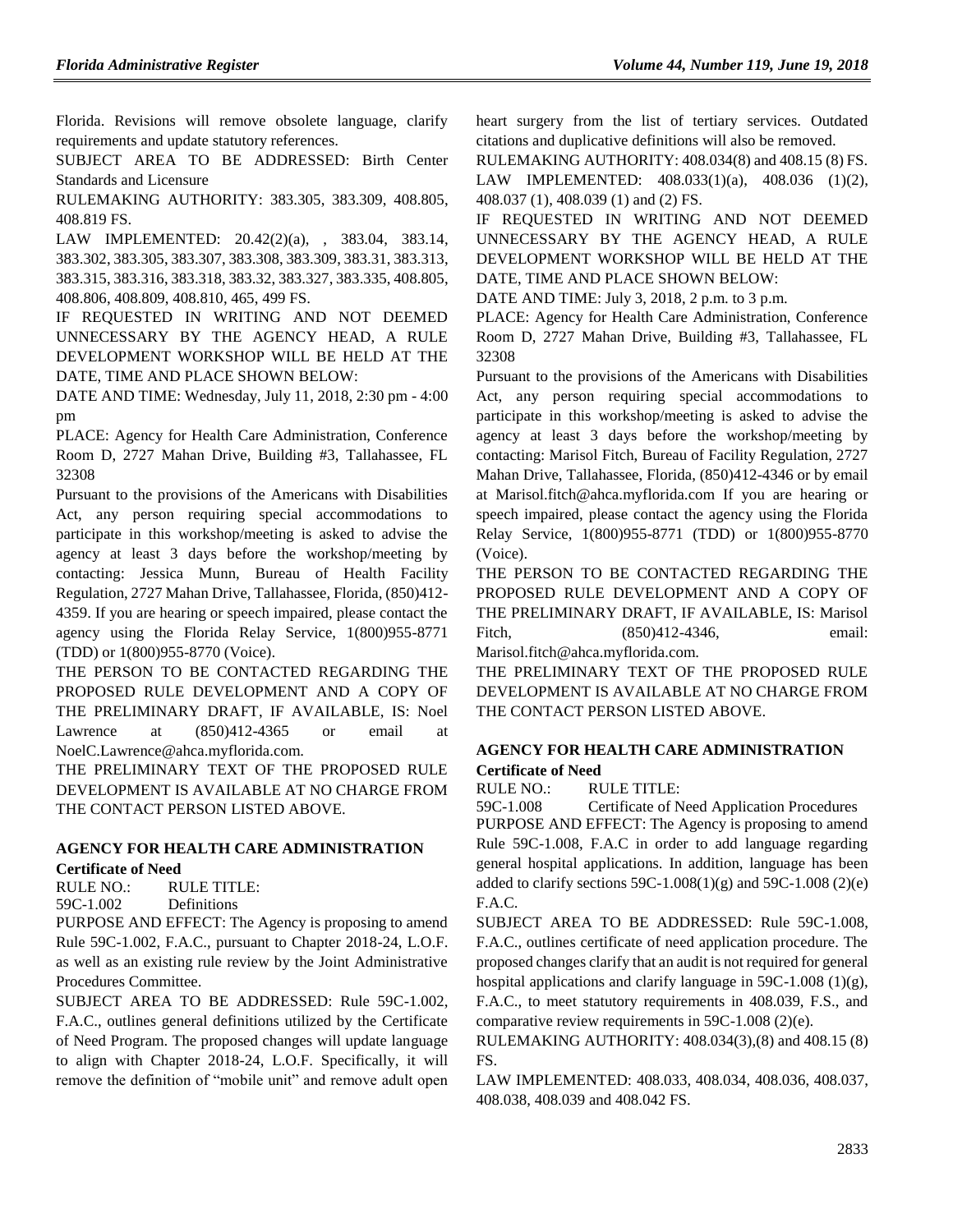IF REQUESTED IN WRITING AND NOT DEEMED UNNECESSARY BY THE AGENCY HEAD, A RULE DEVELOPMENT WORKSHOP WILL BE HELD AT THE DATE, TIME AND PLACE SHOWN BELOW:

DATE AND TIME: July 3, 2018, 1 p.m. to 2 p.m.

PLACE: Agency for Health Care Administration, Conference Room C, 2727 Mahan Drive, Building #3, Tallahassee, FL 32308.

Pursuant to the provisions of the Americans with Disabilities Act, any person requiring special accommodations to participate in this workshop/meeting is asked to advise the agency at least 3 days before the workshop/meeting by contacting: Marisol Fitch, Bureau of Facility Regulation, 2727 Mahan Drive, Tallahassee, Florida, (850)412-4346 or by email at Marisol.Fitch@ahca.myflorida.com If you are hearing or speech impaired, please contact the agency using the Florida Relay Service, 1(800)955-8771 (TDD) or 1(800)955-8770 (Voice).

THE PERSON TO BE CONTACTED REGARDING THE PROPOSED RULE DEVELOPMENT AND A COPY OF THE PRELIMINARY DRAFT, IF AVAILABLE, IS: Marisol Fitch, (850)412-4346, email: Marisol.fitch@ahca.myflorida.com.

THE PRELIMINARY TEXT OF THE PROPOSED RULE DEVELOPMENT IS AVAILABLE AT NO CHARGE FROM THE CONTACT PERSON LISTED ABOVE.

### **[DEPARTMENT OF HEALTH](https://www.flrules.org/gateway/department.asp?id=64)**

### **[Division of Environmental Health](https://www.flrules.org/gateway/organization.asp?id=335)**

RULE NO.: RULE TITLE: [64E-4.001](https://www.flrules.org/gateway/ruleNo.asp?id=64E-4.001) Registration and Laser Radiation Requirements, Definitions, Exemptions, LSO, Out-of-State Sources, MPE, Safe Operation, Signs, Labels, Posting, Surveys, Measurement, Instrumentation, Notification, Reports, Incidents, Records, Scanning Devices, Laser Light Shows

PURPOSE AND EFFECT: The "Laser Registration Requirements" reference document was adopted in March 2017 without a table of contents or section titles (Florida Administrative Code, Rule 64E-4.001). This rule making is to add the missing table of contents, section titles, to make it more user-friendly to the regulated community.

SUBJECT AREA TO BE ADDRESSED: "Laser Registration Requirements" document incorporated by reference.

RULEMAKING AUTHORITY: [501.122\(2\) FS.](https://www.flrules.org/gateway/statute.asp?id=501.122(2)%20FS.)

LAW IMPLEMENTED: [501.122\(2\) FS.](https://www.flrules.org/gateway/statute.asp?id=501.122(2)%20FS.)

THE PERSON TO BE CONTACTED REGARDING THE PROPOSED RULE DEVELOPMENT AND A COPY OF THE PRELIMINARY DRAFT, IF AVAILABLE, IS: Brenda Andrews, Bin C21, 4052 Bald Cypress Way, Tallahassee, FL 32399-1741; (850)901-6568; Brenda.Andrews@flhealth.gov.

## THE PRELIMINARY TEXT OF THE PROPOSED RULE DEVELOPMENT IS:

64E-4.001 Registration and Laser Radiation Requirements, Definitions, Exemptions, LSO, Out-of-State Sources, MPE, Safe Operation, Signs, Labels, Posting, Surveys, Measurement, Instrumentation, Notification, Reports, Incidents, Records, Scanning Devices, Laser Light Shows.

(1) through (4) No change.

(5) Except as provided in this rule section, the contents of this rule chapter are contained in the Department of Health publication "Laser Radiation Requirements," (June 2018 December 15, 2016, edition), incorporated by reference and available at a state of  $\alpha$  at a state of  $\alpha$  at a state of  $\alpha$  at a state of  $\alpha$  at a state of  $\alpha$  at a state of  $\alpha$  at a state of  $\alpha$  at a state of  $\alpha$  at a state of  $\alpha$  at a state of  $\alpha$  at a state of  $\alpha$  at

http://www.flrules.org/Gateway/reference.asp?No=Ref-

\_\_\_\_\_07888.

(6) through (7) No change.

Rulemaking Authority 501.122(2) FS. Law Implemented 501.122(2) FS. History–New 9-6-84, Amended 5-7-96, 12-12-96, Formerly 10D-89.101, Amended 4-20-15, 3-28-17, .......

## **[DEPARTMENT OF FINANCIAL SERVICES](https://www.flrules.org/gateway/department.asp?id=69)**

| <b>Division of Funeral, Cemetery, and Consumer Services</b> |                                      |  |  |
|-------------------------------------------------------------|--------------------------------------|--|--|
| <b>RULE NOS.:</b>                                           | <b>RULE TITLES:</b>                  |  |  |
| 69K-1.003                                                   | Miscellaneous Fees; Name Changes and |  |  |
|                                                             | <b>Duplicate Licenses</b>            |  |  |
| 69K-1.004                                                   | Exemption of Spouses of Members of   |  |  |
|                                                             | Armed Forces from Licensure Renewal  |  |  |
|                                                             | Provisions.                          |  |  |
|                                                             |                                      |  |  |

[69K-1.005](https://www.flrules.org/gateway/ruleNo.asp?id=69K-1.005) Licensure Application Procedures

PURPOSE AND EFFECT: The proposed rule amendments are intended to modify, clarify and update the language as needed. SUBJECT AREA TO BE ADDRESSED: Rule 69K-1.003, F.A.C.-The proposed rule amendment is intended to modify, clarify and update language regarding miscellaneous fees; name changes and duplicate licenses. Rule 69K-1.004, F.A.C.-The proposed rule amendment is intended to modify, clarify and update language regarding exemption of spouses of members of armed forces from licensure renewal provisions. Rule 69K-1.005, F.A.C.-The proposed rule amendment is intended to modify, clarify and update language regarding licensure application procedures.

RULEMAKING AUTHORITY: [497.103,](https://www.flrules.org/gateway/statute.asp?id=497.103) [497.103\(1\),](https://www.flrules.org/gateway/statute.asp?id=%20497.103(1)) (2),  $(5)(b)$ ,  $497.140(4)$ ,  $(5)$ ,  $497.141(12)(g)$ ,  $497.161(1)(d)$ , [497.167\(10\),](https://www.flrules.org/gateway/statute.asp?id=%20497.167(10)) [497.168,](https://www.flrules.org/gateway/statute.asp?id=%20497.168) [497.380\(12\)\(a\),](https://www.flrules.org/gateway/statute.asp?id=%20497.380(12)(a)) [497.385\(1\)\(g\),](https://www.flrules.org/gateway/statute.asp?id=%20497.385(1)(g)) (2)(g), [497.553\(6\)\(a\) FS.](https://www.flrules.org/gateway/statute.asp?id=%20497.553(6)(a)%20FS.)

LAW IMPLEMENTED: [120.60,](https://www.flrules.org/gateway/statute.asp?id=120.60) [497.103\(1\),](https://www.flrules.org/gateway/statute.asp?id=%20497.103(1)) (2), [497.140\(4\),](https://www.flrules.org/gateway/statute.asp?id=%20497.140(4)) (5), (6), [497.141,](https://www.flrules.org/gateway/statute.asp?id=%20497.141) [497.161\(1\)\(d\),](https://www.flrules.org/gateway/statute.asp?id=%20497.161(1)(d)) [497.167\(9\),](https://www.flrules.org/gateway/statute.asp?id=%20497.167(9)) (10), (13), [497.168,](https://www.flrules.org/gateway/statute.asp?id=%20497.168) [497.380\(12\)\(a\),](https://www.flrules.org/gateway/statute.asp?id=%20497.380(12)(a)) [497.385\(1\)\(g\),](https://www.flrules.org/gateway/statute.asp?id=%20497.385(1)(g)) (2)(g), [497.553\(6\)\(a\)](https://www.flrules.org/gateway/statute.asp?id=%20497.553(6)(a)%20FS.)  [FS.](https://www.flrules.org/gateway/statute.asp?id=%20497.553(6)(a)%20FS.)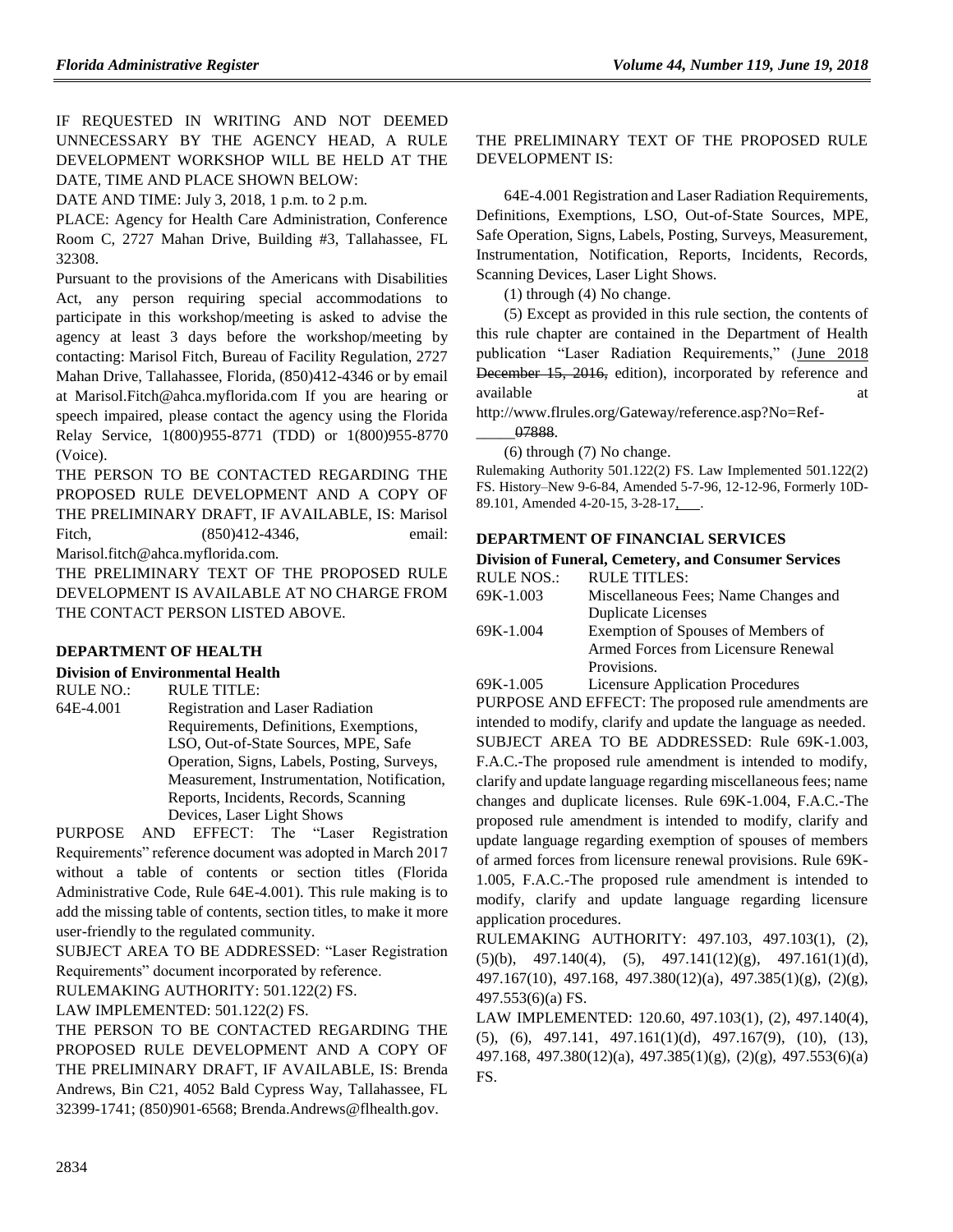IF REQUESTED IN WRITING AND NOT DEEMED UNNECESSARY BY THE AGENCY HEAD, A RULE DEVELOPMENT WORKSHOP WILL BE NOTICED IN THE NEXT AVAILABLE FLORIDA ADMINISTRATIVE REGISTER.

THE PERSON TO BE CONTACTED REGARDING THE PROPOSED RULE DEVELOPMENT AND A COPY OF THE PRELIMINARY DRAFT, IF AVAILABLE, IS: Ellen Simon, Assistant Director, Division of Funeral, Cemetery, and Consumer Services, Department of Financial Services, 200 East Gaines Street, Tallahassee, Florida 32399-0361, (850)413- 4985, Ellen.Simon@myfloridacfo.com.

THE PRELIMINARY TEXT OF THE PROPOSED RULE DEVELOPMENT IS NOT AVAILABLE.

### **[DEPARTMENT OF FINANCIAL SERVICES](https://www.flrules.org/gateway/department.asp?id=69)**

#### **[Division of Funeral, Cemetery, and Consumer Services](https://www.flrules.org/gateway/organization.asp?id=369)** RULE TITLES

| RULE IIILES.                               |  |
|--------------------------------------------|--|
| Application for Preneed License            |  |
| Application for Preneed License Branch     |  |
| Office License                             |  |
| <b>Application for Preneed Sales Agent</b> |  |
| License and Appointment                    |  |
| Application and Renewal Procedures for     |  |
| <b>Broker of Burial Rights License</b>     |  |
|                                            |  |

PURPOSE AND EFFECT: The proposed rule amendments are intended to modify, clarify and update the language as needed. SUBJECT AREA TO BE ADDRESSED: Rule 69K-5.002, F.A.C.-The proposed rule amendment is intended to modify, clarify and update language regarding application for preneed license. Rule 69K-5.0021, F.A.C.-The proposed rule amendment is intended to modify, clarify and update language regarding application for preneed branch office licensure. Rule 69K-5.003, F.A.C.-The proposed rule amendment is intended to modify, clarify and update language regarding application for preneed sales agent license and appointment. Rule 69K-5.012, F.A.C.-The proposed rule amendment is intended to modify, clarify and update language regarding application and renewal procedures for broker of burial rights license.

RULEMAKING AUTHORITY[: 497.103,](https://www.flrules.org/gateway/statute.asp?id=497.103) [497.103\(2\(c\),](https://www.flrules.org/gateway/statute.asp?id=%20497.103(2(c)) (5)(b), [497.281,](https://www.flrules.org/gateway/statute.asp?id=%20497.281) [497.453,](https://www.flrules.org/gateway/statute.asp?id=%20497.453) [497.466\(8\)\(a\) FS.](https://www.flrules.org/gateway/statute.asp?id=%20497.466(8)(a)%20FS.)

LAW IMPLEMENTED: [497.103,](https://www.flrules.org/gateway/statute.asp?id=497.103) [497.103\(2\)\(c\),](https://www.flrules.org/gateway/statute.asp?id=%20497.103(2)(c)) [497.140,](https://www.flrules.org/gateway/statute.asp?id=%20497.140) [497.141,](https://www.flrules.org/gateway/statute.asp?id=%20497.141) [497.281,](https://www.flrules.org/gateway/statute.asp?id=%20497.281) [497.452,](https://www.flrules.org/gateway/statute.asp?id=%20497.452) [497.453,](https://www.flrules.org/gateway/statute.asp?id=%20497.453) [497.466 FS.](https://www.flrules.org/gateway/statute.asp?id=%20497.466%20FS.)

IF REQUESTED IN WRITING AND NOT DEEMED UNNECESSARY BY THE AGENCY HEAD, A RULE DEVELOPMENT WORKSHOP WILL BE NOTICED IN THE NEXT AVAILABLE FLORIDA ADMINISTRATIVE REGISTER.

THE PERSON TO BE CONTACTED REGARDING THE PROPOSED RULE DEVELOPMENT AND A COPY OF THE PRELIMINARY DRAFT, IF AVAILABLE, IS: Ellen Simon, Assistant Director, Division of Funeral, Cemetery, and Consumer Services, Department of Financial Services, 200 East Gaines Street, Tallahassee, Florida 32399-0361, (850)413- 4985, Ellen.Simon@myfloridacfo.com.

THE PRELIMINARY TEXT OF THE PROPOSED RULE DEVELOPMENT IS NOT AVAILABLE.

## **[DEPARTMENT OF FINANCIAL SERVICES](https://www.flrules.org/gateway/department.asp?id=69)**

## **[Division of Funeral, Cemetery, and Consumer Services](https://www.flrules.org/gateway/organization.asp?id=369)**

| RULE NOS.: | RULE TITLES:                          |  |
|------------|---------------------------------------|--|
| 69K-17.002 | Application Fees; Licensure by        |  |
|            | Endorsement for Embalmers and Funeral |  |
|            | Directors.                            |  |
| 69K-17.003 | Fees.                                 |  |

[69K-17.0030](https://www.flrules.org/gateway/ruleNo.asp?id=69K-17.0030) Direct Disposer/Establishment; Fees

PURPOSE AND EFFECT: The proposed rule amendments are intended to modify, clarify and update the language as needed. SUBJECT AREA TO BE ADDRESSED: Rule 69K-17.002, F.A.C.-The proposed rule amendment is intended to modify, clarify and update language regarding application fees; licensure by endorsement for embalmers and funeral directors. Rule 69K-17.003, F.A.C.-The proposed rule amendment is intended to modify, clarify and update language regarding fees. Rule 69K-17.0030, F.A.C.-The proposed rule amendment is intended to modify, clarify and update language regarding direct disposer/establishment; fees.

RULEMAKING AUTHORITY: [497.103,](https://www.flrules.org/gateway/statute.asp?id=497.103) [497.140,](https://www.flrules.org/gateway/statute.asp?id=%20497.140) [497.369,](https://www.flrules.org/gateway/statute.asp?id=%20497.369) [497.374,](https://www.flrules.org/gateway/statute.asp?id=%20497.374) [497.378,](https://www.flrules.org/gateway/statute.asp?id=%20497.378) [497.379,](https://www.flrules.org/gateway/statute.asp?id=%20497.379) [497.602,](https://www.flrules.org/gateway/statute.asp?id=%20497.602) [497.603,](https://www.flrules.org/gateway/statute.asp?id=%20497.603) [497.604 FS.](https://www.flrules.org/gateway/statute.asp?id=%20497.604%20FS.)

LAW IMPLEMENTED: [497.140,](https://www.flrules.org/gateway/statute.asp?id=497.140) [397.144,](https://www.flrules.org/gateway/statute.asp?id=%20397.144) [497.368,](https://www.flrules.org/gateway/statute.asp?id=%20497.368) [497.369,](https://www.flrules.org/gateway/statute.asp?id=%20497.369) [497.373,](https://www.flrules.org/gateway/statute.asp?id=%20497.373) [497.374,](https://www.flrules.org/gateway/statute.asp?id=%20497.374) [497.378,](https://www.flrules.org/gateway/statute.asp?id=%20497.378) [497.379,](https://www.flrules.org/gateway/statute.asp?id=%20497.379) [497.602,](https://www.flrules.org/gateway/statute.asp?id=%20497.602) [497.603,](https://www.flrules.org/gateway/statute.asp?id=%20497.603) [497.604 FS.](https://www.flrules.org/gateway/statute.asp?id=%20497.604%20FS.)

IF REQUESTED IN WRITING AND NOT DEEMED UNNECESSARY BY THE AGENCY HEAD, A RULE DEVELOPMENT WORKSHOP WILL BE NOTICED IN THE NEXT AVAILABLE FLORIDA ADMINISTRATIVE REGISTER.

THE PERSON TO BE CONTACTED REGARDING THE PROPOSED RULE DEVELOPMENT AND A COPY OF THE PRELIMINARY DRAFT, IF AVAILABLE, IS: Ellen Simon, Assistant Director, Division of Funeral, Cemetery, and Consumer Services, Department of Financial Services, 200 East Gaines Street, Tallahassee, Florida 32399-0361, (850)413- 4985, Ellen.Simon@myfloridacfo.com.

THE PRELIMINARY TEXT OF THE PROPOSED RULE DEVELOPMENT IS NOT AVAILABLE.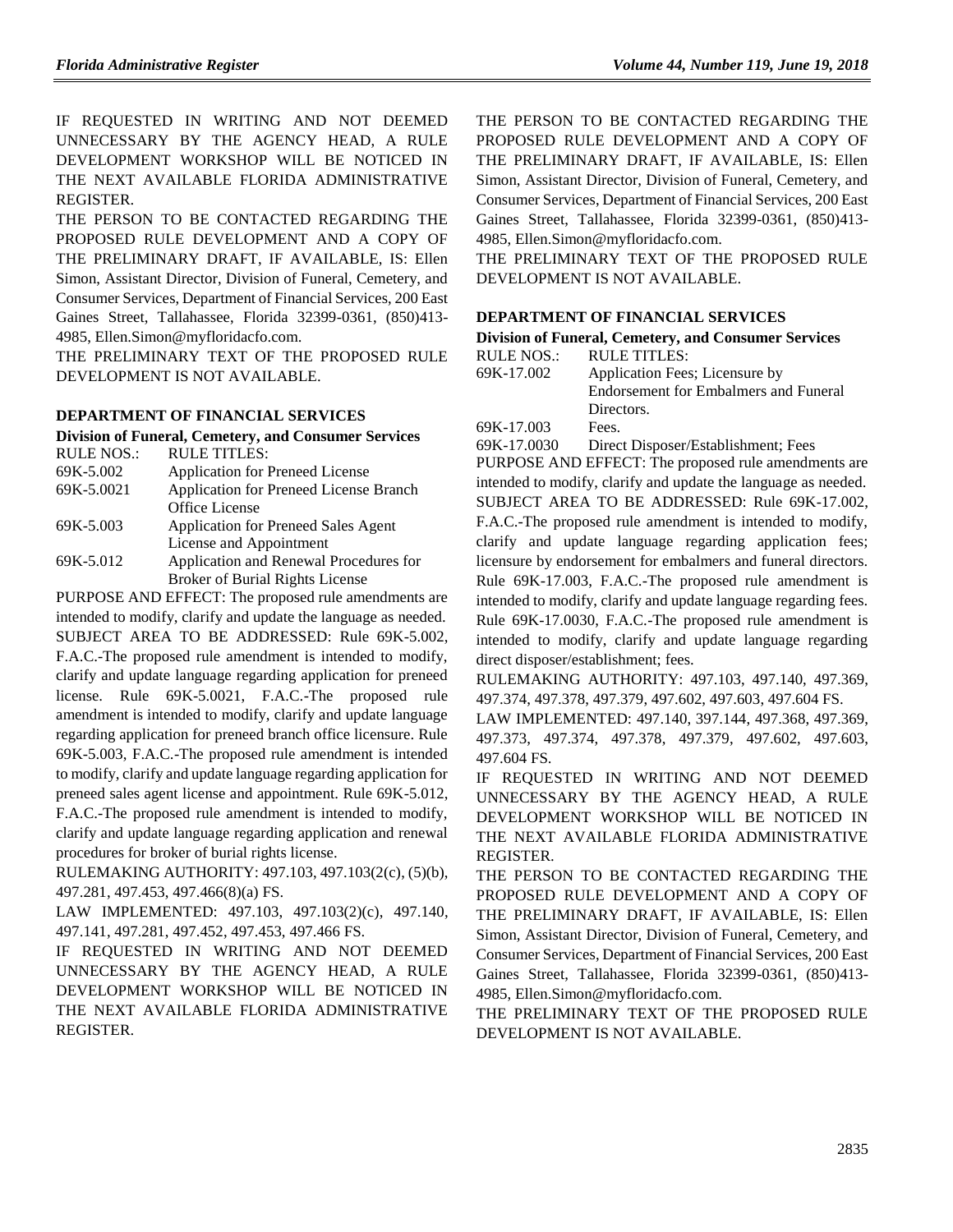## **[DEPARTMENT OF FINANCIAL SERVICES](https://www.flrules.org/gateway/department.asp?id=69)**

**[Division of Funeral, Cemetery, and Consumer Services](https://www.flrules.org/gateway/organization.asp?id=369)** RULE NO: RULE TITLE: [69K-18.001](https://www.flrules.org/gateway/ruleNo.asp?id=69K-18.001) Embalmer Intern Training Program. [69K-18.002](https://www.flrules.org/gateway/ruleNo.asp?id=69K-18.002) Funeral Director Intern Training Program.

[69K-18.003](https://www.flrules.org/gateway/ruleNo.asp?id=69K-18.003) Concurrent Internships.

PURPOSE AND EFFECT: The proposed rule amendments are intended to modify, clarify and update the language as needed. SUBJECT AREA TO BE ADDRESSED: Rule 69K-18.001, F.A.C.-The proposed rule amendment is intended to modify, clarify and update language regarding embalmer intern training program. Rule 69K-18.002, F.A.C.-The proposed rule amendment is intended to modify, clarify and update language regarding funeral director intern training program. Rule 69K-18.003, F.A.C.-The proposed rule amendment is intended to modify, clarify and update language regarding concurrent internships.

RULEMAKING AUTHORITY: [497.103,](https://www.flrules.org/gateway/statute.asp?id=497.103) [497.103\(2\)\(c\),](https://www.flrules.org/gateway/statute.asp?id=%20497.103(2)(c)) [497.103\(5\),](https://www.flrules.org/gateway/statute.asp?id=%20497.103(5)) [497.103\(5\)\(b\),](https://www.flrules.org/gateway/statute.asp?id=%20497.103(5)(b)) [497.103\(2\)\(c\),](https://www.flrules.org/gateway/statute.asp?id=%20497.103(2)(c)) (g), [497.141\(2\),](https://www.flrules.org/gateway/statute.asp?id=%20497.141(2)) (4), (12)(g), [497.370,](https://www.flrules.org/gateway/statute.asp?id=%20497.370) [497.370\(3\),](https://www.flrules.org/gateway/statute.asp?id=%20497.370(3)) [497.375\(2\),](https://www.flrules.org/gateway/statute.asp?id=%20497.375(2)) [497.377 FS.](https://www.flrules.org/gateway/statute.asp?id=%20497.377%20FS.)

LAW IMPLEMENTED: [479.140,](https://www.flrules.org/gateway/statute.asp?id=479.140) [497.140,](https://www.flrules.org/gateway/statute.asp?id=%20497.140) [497.141,](https://www.flrules.org/gateway/statute.asp?id=%20497.141) [497.147,](https://www.flrules.org/gateway/statute.asp?id=%20497.147) [497.368,](https://www.flrules.org/gateway/statute.asp?id=%20497.368) [497.370,](https://www.flrules.org/gateway/statute.asp?id=%20497.370) [497.371,](https://www.flrules.org/gateway/statute.asp?id=%20497.371) [497.373,](https://www.flrules.org/gateway/statute.asp?id=%20497.373) [497.375,](https://www.flrules.org/gateway/statute.asp?id=%20497.375) [497.377 FS.](https://www.flrules.org/gateway/statute.asp?id=%20497.377%20FS.)

IF REQUESTED IN WRITING AND NOT DEEMED UNNECESSARY BY THE AGENCY HEAD, A RULE DEVELOPMENT WORKSHOP WILL BE NOTICED IN THE NEXT AVAILABLE FLORIDA ADMINISTRATIVE REGISTER.

THE PERSON TO BE CONTACTED REGARDING THE PROPOSED RULE DEVELOPMENT AND A COPY OF THE PRELIMINARY DRAFT, IF AVAILABLE, IS: Ellen Simon, Assistant Director, Division of Funeral, Cemetery, and Consumer Services, Department of Financial Services, 200 East Gaines Street, Tallahassee, Florida 32399-0361, (850)413- 4985, Ellen.Simon@myfloridacfo.com.

THE PRELIMINARY TEXT OF THE PROPOSED RULE DEVELOPMENT IS NOT AVAILABLE.

## **[DEPARTMENT OF FINANCIAL SERVICES](https://www.flrules.org/gateway/department.asp?id=69)**

**[Division of Funeral, Cemetery, and Consumer Services](https://www.flrules.org/gateway/organization.asp?id=369)**

| <b>RULE NOS.:</b> | <b>RULE TITLES:</b>                                    |  |
|-------------------|--------------------------------------------------------|--|
| 69K-25.001        | Licensure by Endorsement; Embalmers.                   |  |
| 69K-25.002        | Licensure by Endorsement; Funeral                      |  |
|                   | Directors.                                             |  |
| 69K-25.003        | Licensure as Temporary Embalmer or                     |  |
|                   | Temporary Funeral Director; Manner of                  |  |
|                   | Requesting and Fee; Practice Limitations;              |  |
|                   | Expiration.                                            |  |
|                   | $PIIPDOSE$ AND EEEECT. The proposed rule amendments of |  |

PURPOSE AND EFFECT: The proposed rule amendments are intended to modify, clarify and update the language as needed. SUBJECT AREA TO BE ADDRESSED: Rule 69K-25.001, F.A.C.-The proposed rule amendment is intended to modify, clarify and update language regarding licensure by endorsement; embalmers. Rule 69K-25.002, F.A.C.-The proposed rule amendment is intended to modify, clarify and update language regarding licensure by endorsement; funeral directors. Rule 69K-25.003, F.A.C.-The proposed rule amendment is intended to modify, clarify and update language regarding licensure as temporary embalmer or temporary funeral director; manner of requesting and fee; practice limitations; expiration.

RULEMAKING AUTHORITY: [497.103,](https://www.flrules.org/gateway/statute.asp?id=497.103) [497.369,](https://www.flrules.org/gateway/statute.asp?id=%20497.369) [497.369\(5\),](https://www.flrules.org/gateway/statute.asp?id=%20497.369(5)) [497.374,](https://www.flrules.org/gateway/statute.asp?id=%20497.374) [497.374\(5\) FS.](https://www.flrules.org/gateway/statute.asp?id=%20497.374(5)%20FS.)

LAW IMPLEMENTED: [497.369,](https://www.flrules.org/gateway/statute.asp?id=497.369) [497.374 FS.](https://www.flrules.org/gateway/statute.asp?id=%20497.374%20FS.)

IF REQUESTED IN WRITING AND NOT DEEMED UNNECESSARY BY THE AGENCY HEAD, A RULE DEVELOPMENT WORKSHOP WILL BE NOTICED IN THE NEXT AVAILABLE FLORIDA ADMINISTRATIVE REGISTER.

THE PERSON TO BE CONTACTED REGARDING THE PROPOSED RULE DEVELOPMENT AND A COPY OF THE PRELIMINARY DRAFT, IF AVAILABLE, IS: Ellen Simon, Assistant Director, Division of Funeral, Cemetery, and Consumer Services, Department of Financial Services, 200 East Gaines Street, Tallahassee, Florida 32399-0361, (850)413- 4985, Ellen.Simon@myfloridacfo.com.

THE PRELIMINARY TEXT OF THE PROPOSED RULE DEVELOPMENT IS NOT AVAILABLE.

## **[DEPARTMENT OF FINANCIAL SERVICES](https://www.flrules.org/gateway/department.asp?id=69)**

**[Division of Funeral, Cemetery, and Consumer Services](https://www.flrules.org/gateway/organization.asp?id=369)** RULE NO.: RULE TITLE:

[69K-27.001](https://www.flrules.org/gateway/ruleNo.asp?id=69K-27.001) Embalmer Apprentice Program.

PURPOSE AND EFFECT: The proposed rule amendment is intended to modify, clarify and update the language as needed. SUBJECT AREA TO BE ADDRESSED: The proposed rule amendment is intended to modify, clarify and update language regarding embalmer apprentice program.

RULEMAKING AUTHORITY: [497.103,](https://www.flrules.org/gateway/statute.asp?id=497.103) [497.371 FS.](https://www.flrules.org/gateway/statute.asp?id=%20497.371%20FS.)

LAW IMPLEMENTED: [197.141,](https://www.flrules.org/gateway/statute.asp?id=197.141) [497.371 FS.](https://www.flrules.org/gateway/statute.asp?id=%20497.371%20FS.)

IF REQUESTED IN WRITING AND NOT DEEMED UNNECESSARY BY THE AGENCY HEAD, A RULE DEVELOPMENT WORKSHOP WILL BE NOTICED IN THE NEXT AVAILABLE FLORIDA ADMINISTRATIVE REGISTER.

THE PERSON TO BE CONTACTED REGARDING THE PROPOSED RULE DEVELOPMENT AND A COPY OF THE PRELIMINARY DRAFT, IF AVAILABLE, IS: Ellen Simon, Assistant Director, Division of Funeral, Cemetery, and Consumer Services, Department of Financial Services, 200 East Gaines Street, Tallahassee, Florida 32399-0361, (850) 413- 4985, Ellen.Simon@myfloridacfo.com.

THE PRELIMINARY TEXT OF THE PROPOSED RULE DEVELOPMENT IS NOT AVAILABLE.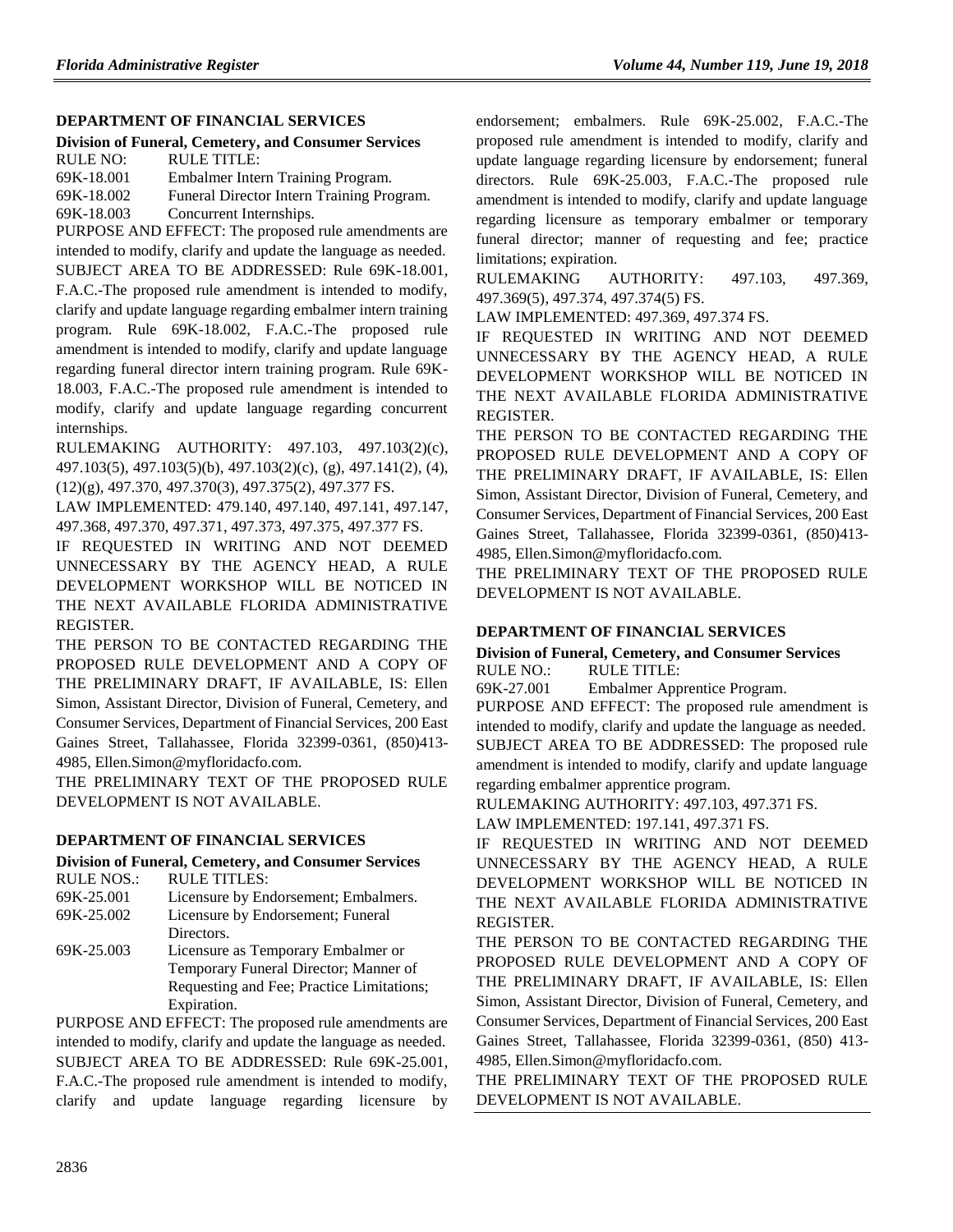# Section II Proposed Rules

### **[DEPARTMENT OF EDUCATION](https://www.flrules.org/gateway/department.asp?id=6)**

### **[State Board of Education](https://www.flrules.org/gateway/organization.asp?id=195)**

RULE NO.: RULE TITLE:

[6A-2.0020](https://www.flrules.org/gateway/ruleNo.asp?id=6A-2.0020) Eligibility for Charter School Capital Outlay PURPOSE AND EFFECT: To conform to changes in House Bill 7069 (2017) and House Bill 7055 (2018), and revise the charter school eligibility criteria for capital outlay funds.

SUMMARY: The proposed rule revises the eligibility requirement to be considered part of an expanded feeder chain, the accreditation associations accepted for capital outlay eligibility, and the date by which the department must receive proof of a charter school's official accreditation. This proposed rule also adds the requirement for sponsors to distribute discretionary millage authorized in Section 1011.71(2), F.S., according to the provisions in Section 1013.62, F.S. and clarifies the requirement for charter schools to include all revenues in monthly or quarterly financial statements.

SUMMARY OF STATEMENT OF ESTIMATED REGULATORY COSTS AND LEGISLATIVE RATIFICATION:

The Agency has determined that this will not have an adverse impact on small business or likely increase directly or indirectly regulatory costs in excess of \$200,000 in the aggregate within one year after the implementation of the rule. A SERC has not been prepared by the Agency.

The Agency has determined that the proposed rule is not expected to require legislative ratification based on the statement of estimated regulatory costs or if no SERC is required, the information expressly relied upon and described herein: The proposed rule will have no regulatory cost and no negative economic impact and will not require legislative ratification. This amendment clarifies the eligibility requirements for charter school capital outlay.

Any person who wishes to provide information regarding a statement of estimated regulatory costs, or provide a proposal for a lower cost regulatory alternative must do so in writing within 21 days of this notice.

RULEMAKING AUTHORITY: [1001.02,](https://www.flrules.org/gateway/statute.asp?id=1001.02) [1013.62,](https://www.flrules.org/gateway/statute.asp?id=%201013.62) FS.

LAW IMPLEMENTED: [1013.62,](https://www.flrules.org/gateway/statute.asp?id=1013.62) FS.

A HEARING WILL BE HELD AT THE DATE, TIME AND PLACE SHOWN BELOW:

DATE AND TIME: July 18, 2018, 9:00 a.m.

PLACE: Omni Orlando Resort at ChampionsGate, Congressional Room, 1500 Masters Blvd., ChampionsGate, FL 33896.

THE PERSON TO BE CONTACTED REGARDING THE PROPOSED RULE IS: Adam Emerson, Charter Schools

*Florida Administrative Register Volume 44, Number 119, June 19, 2018*

Director, Department of Education, 325 West Gaines Street, Suite 1044, Tallahassee, FL, 32399, (850)245-0502, adam.emerson@fldoe.org.

### THE FULL TEXT OF THE PROPOSED RULE IS:

6A-2.0020 Eligibility for Charter School Capital Outlay. The following provisions are established for the determination of eligibility of charter schools pursuant to Section 1013.62, F.S. Except as expressly provided herein, proof of eligibility requirements must be provided to the Department by July 1 of the fiscal year for which the charter school seeks funding. The continuation of funding is dependent upon maintaining eligibility requirements during the fiscal year.

(1) A charter school may be considered a part of an expanded feeder chain under Section 1013.62, F.S., if it either sends or receives a majority at least sixty (60) percent of its students directly to or from a charter school that is currently receiving capital outlay funding in the same fiscal year for which the charter school seeks funding. A charter school must submit an application by the deadline in paragraph  $(7)(a)$ , of this rule. The Department shall determine eligibility by applying the feeder chain criteria in Section 1013.62(1)(a)1.c., F.S., to the fiscal year's data from the October full-time equivalent (FTE) student enrollment survey conducted pursuant to Section 1011.62(1)(a), F.S., in the same fiscal year for which the charter school seeks funding. The Department shall calculate the funding amount associated with a school for which enrollment projections are estimated to meet the feeder chain eligibility criteria and shall distribute funds generated by the formula in Section 1013.62, F.S., upon proof of an expanded feeder chain from the October FTE student enrollment survey data.

(2) Pursuant to Section  $1013.62(1)(a)1.d., F.S.,$  charter schools that have been accredited by a regional accrediting association as defined by the State Board of Education the Commission on Schools of the Southern Association of Colleges and Schools may be eligible for charter school capital outlay. Proof of accreditation by a regional accrediting association the Southern Association of Colleges and Schools Commission on Schools must be delivered to the Department by the deadline established in paragraph  $(7)(a)$ , for the fiscal year for which the charter school seeks funding to meet the eligibility requirement in Section 1013.62(1)(a)1.d., F.S. The continuation of funding is dependent upon maintaining accreditation during the current fiscal year. A charter school anticipating accreditation during a fiscal year shall include documentation of application for accreditation. The Department shall estimate the funding amount associated with a charter school anticipating accreditation during the fiscal year and distribute funds generated by the formula in Section 1013.62, F.S., upon proof of final accreditation, if proof of accreditation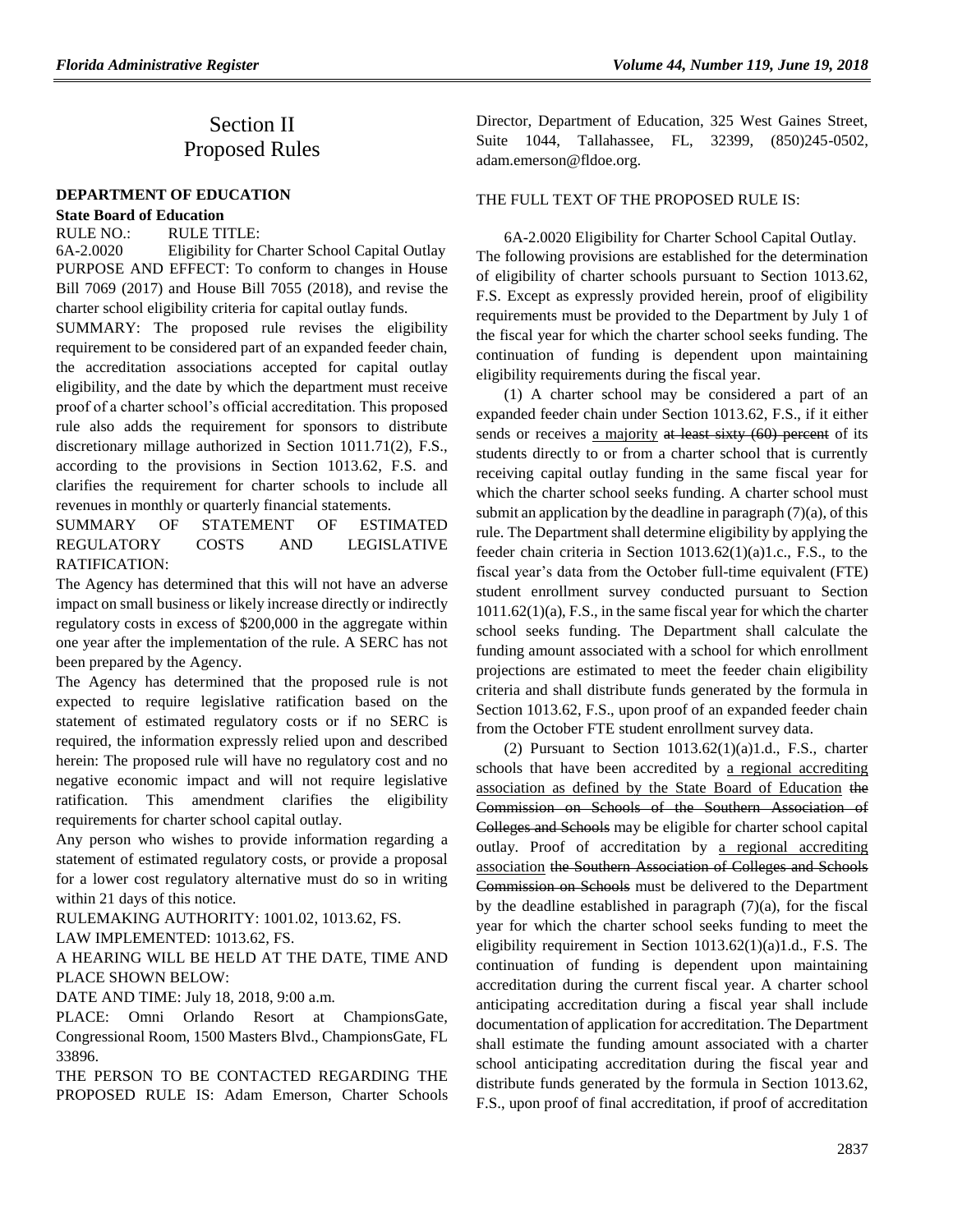for the school year is received by the Department by December prior to April 1 of the fiscal year for which the charter school seeks funding. If the Department does not receive proof of a charter school's official accreditation by December April 1, the charter school shall be determined ineligible for that fiscal year.

(3) No change.

(4) Satisfactory student achievement under Section  $1013.62(1)(a)3$ ., F.S., shall be determined by the school's most recent grade designation or school improvement rating from the state accountability system as defined in Sections 1008.34 and 1008.341, F.S. Satisfactory student achievement for a school that does not receive a school grade or a school improvement rating, including a school that has not been in operation for at least one school year, shall be based on the student performance metrics in the charter school's charter agreement. Allocations shall not be distributed until such time as school grade designations are known.

(a) For the 2016-17 school year, a charter school that receives a grade designation of "F" shall not be eligible for capital outlay funding.

(a)(b) Beginning in the 2017-18 school year,  $\Delta a$  charter school that receives a grade designation of "F" or two (2) consecutive grades lower than a "C" shall not be eligible for capital outlay funding.

 $(b)(e)$  Beginning in the 2017-18 school year, Aa charter school that receives a school improvement rating of "Unsatisfactory" shall not be eligible for capital outlay funding.

(5) through (6) No change.

(7) Pursuant to Section 1013.62(5), F.S., the procedures for submitting and approving an application for funding and the procedures for documenting expenditures, are as follows:

(a) Charter schools must submit an application using form IEPC-CO1, Charter School Capital Outlay Application, effective August 2018 April 2017 (http://www.flrules.org/Gateway/reference.asp?No=Ref-08085), which is hereby incorporated by reference in the rule, which may be accessed through https://www.floridaschoolchoice.org/login/login\_charter\_scho ol.asp. The application may be obtained by contacting the Office of Independent Education and Parental Choice, 325 West Gaines Street, Suite 1044, Tallahassee, Florida 32399- 0400. The Department will accept hard copy versions of the application. Hard copies should be sent to 325 West Gaines Street, Suite 1044, Tallahassee, Florida 32399. Applications are due by July 1 of the fiscal year for which funding is sought. The Department may extend the deadline for all applications by posting the extended deadline on its website. The charter school shall include the purpose for which the funds will be expended. The Department shall review the application, determine eligibility, and direct the allocation and distribution of such funds in accordance with that determination.

(b) The Sponsor shall forward state appropriated capital outlay funds such funding pursuant to the provisions of Section 1002.33(17)(e), F.S., to any charter school that is determined to be eligible by the Department under this rule. The Sponsor shall distribute discretionary millage authorized in Section 1011.71(2), F.S., according to the provisions in Section 1013.62, F.S. The charter school shall include all revenues disbursements and expenditures pursuant to Section 1013.62, F.S., in its monthly or quarterly financial statements pursuant to Section  $1002.33(9)(g)$ , F.S., and shall maintain all documentation of such expenditures and provide such documentation to the Sponsor upon request as necessary to monitor compliance with applicable law governing the proper use of such funds.

(c) No change.

Rulemaking Authority 1001.02, 1013.62 FS. Law Implemented 1013.62 FS. History–New 12-15-09, Amended 8-13-17,

NAME OF PERSON ORIGINATING PROPOSED RULE: Adam Miller, Executive Director, Office of Independent Education and Parental Choice.

NAME OF AGENCY HEAD WHO APPROVED THE PROPOSED RULE: Pam Stewart, Commissioner, Department of Education.

DATE PROPOSED RULE APPROVED BY AGENCY HEAD: June 13, 2018

DATE NOTICE OF PROPOSED RULE DEVELOPMENT PUBLISHED IN FAR: April 11, 2018.

## **[DEPARTMENT OF EDUCATION](https://www.flrules.org/gateway/department.asp?id=6)**

### **[State Board of Education](https://www.flrules.org/gateway/organization.asp?id=195)**

RULE NO.: RULE TITLE:

[6A-6.0951](https://www.flrules.org/gateway/ruleNo.asp?id=6A-6.0951) The Hope Scholarship

PURPOSE AND EFFECT: The Hope Scholarship Program was established during the 2018 legislative session. The purpose and effect of this rule is to implement the Hope Scholarship Program, pursuant to section 1002.40, Florida Statutes.

SUMMARY: The proposed rule describes and clarifies the obligations of eligible Scholarship Funding Organizations (SFOs), eligible private schools, and school districts, and creates and incorporates The Hope Scholarship Notification Form (IEPC-HS1), and provides details regarding the scholarship application processes, the public school option and quarterly reports and data expected from SFOs.

## SUMMARY OF STATEMENT OF ESTIMATED REGULATORY COSTS AND LEGISLATIVE RATIFICATION:

The Agency has determined that this will not have an adverse impact on small business or likely increase directly or indirectly regulatory costs in excess of \$200,000 in the aggregate within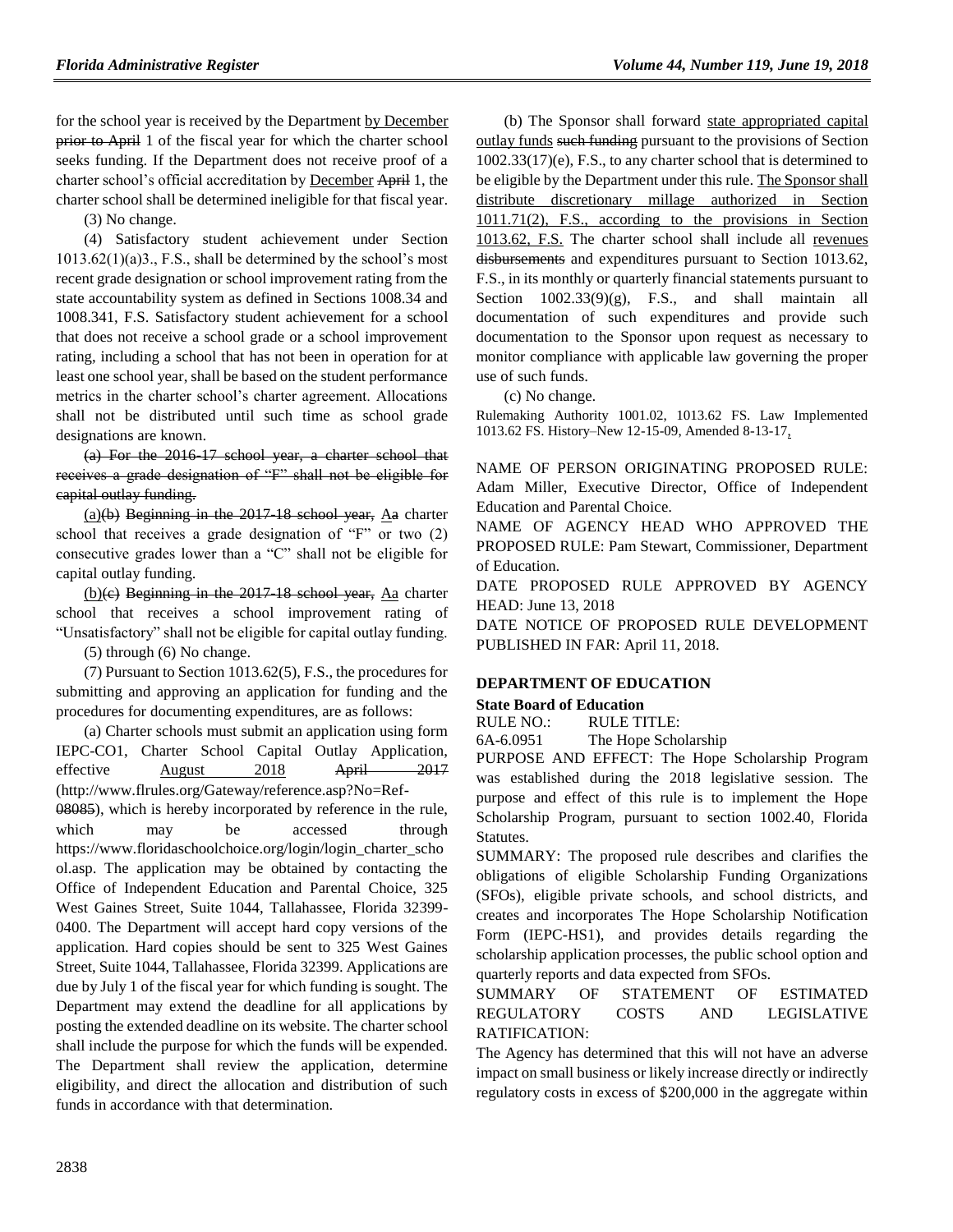one year after the implementation of the rule. A SERC has not been prepared by the Agency.

The Agency has determined that the proposed rule is not expected to require legislative ratification based on the statement of estimated regulatory costs or if no SERC is required, the information expressly relied upon and described herein: No requirement for SERC was triggered pursuant to section 120.541(1), F.S. There would be no economic impact from this amendment and the adverse impact or regulatory costs, if any, does not exceed nor would be expected to exceed any one of the economic analysis criteria set forth in section 120.541(2)(a), F.S.

Any person who wishes to provide information regarding a statement of estimated regulatory costs, or provide a proposal for a lower cost regulatory alternative must do so in writing within 21 days of this notice.

RULEMAKING AUTHORITY: [1002.40,](https://www.flrules.org/gateway/statute.asp?id=1002.40) FS.

LAW IMPLEMENTED: [1002.40,](https://www.flrules.org/gateway/statute.asp?id=1002.40) FS.

A HEARING WILL BE HELD AT THE DATE, TIME AND PLACE SHOWN BELOW:

DATE AND TIME: July 18, 2018, 9:00 a.m.

PLACE: Omni Orlando Resort at ChampionsGate, Congressional Room, 1500 Masters Blvd., ChampionsGate, FL 33896.

THE PERSON TO BE CONTACTED REGARDING THE PROPOSED RULE IS: Adam Miller, Executive Director, Office of Independent Education and Parental Choice, 325 W. Gaines Street, Suite 1044, Tallahassee,

Florida 32399-0400; (850)245-0502; adam.miller@fldoe.org.

### THE FULL TEXT OF THE PROPOSED RULE IS:

6A-6.0951 The Hope Scholarship Program.

(1) Eligibility of nonprofit scholarship-funding organizations. A nonprofit scholarship-funding organization (SFO) that is approved pursuant to section 1002.395, F.S., may establish Hope Scholarships for eligible students.

(2) Eligibility of private schools. A private school is eligible to participate in the Hope Scholarship Program if it complies with all requirements for private schools participating in state school choice scholarship programs pursuant to sections 1002.40, and 1002.421, F.S., and State Board of Education rule 6A-6.03315, F.A.C.

(3) Parent notification requirements. Pursuant to the requirements of section 1002.40(6), F.S., a school district must timely notify a parent of the Hope Scholarship program and provide the parent a completed Hope Scholarship Notification Form (Form IEPC-HS1), available on the Department's website, www.floridaschoolchoice.org. Form IEPC-HS1 (DOS link) is hereby incorporated by reference, effective August 2018.

(4) Hope Scholarship application procedure. To receive a Hope Scholarship a parent must apply to an eligible and participating SFO according to the SFO's application procedures and deadlines. The application submitted by a parent must include, at a minimum, the following information:

(a) Student's name, student's Florida Education Identifier (FLEID), date of birth, gender, race, current public school district, current public school attended, grade level, parent's name, telephone number, mailing address and email address.

(b) A completed Form IEPC-HS1 must be included with the application and submitted to the scholarship funding organization to which the application is made.

(5) The nonprofit scholarship-funding organization shall confirm eligibility for each student and award all scholarships consistent with the requirements of section 1002.40, F.S. The process used to confirm the eligibility of students and award scholarships is subject to the annual financial and compliance audit required by law.

(6) Public school Hope Scholarship option. Pursuant to section 1002.40(6), F.S., a student meeting the Hope Scholarship eligibility requirements may choose to attend another public school in the student's school district or in another school district. Public school options are subject to the receiving school's capacity.

(7) Quarterly and annual reports. Participating eligible SFOs shall provide quarterly reports no later than August 10, October 10, January 10, and March 10, and an annual report no later than July 15 of each fiscal year the SFO received any contributions, as defined in section 1002.40(2), F.S. The quarterly and annual reports must be submitted in a format to be specified by the Department and must include an electronic list of all participating scholarship students. The list shall include the following information:

(a) Demographic information for each student, including name, date of birth, Florida Education Identifier, grade level, gender, race, parent's name, mailing address, email address, and telephone number;

(b) The name and Master School ID of the public school and district in which the student was enrolled when the incident was reported;

(c) Information on the student's school of attendance, including tuition, fees, and transportation amounts;

(d) The amount and type of each student's scholarship;

(e) The incident type as reported on Form IEPC-HS1; and,

(f) Year-to-date information on the amount paid for each scholarship student during the school year and the school attended, including the first data of attendance and withdraw date. If a student attended more than one school, the summary shall detail the amount of the scholarship payments that the student generated by each school.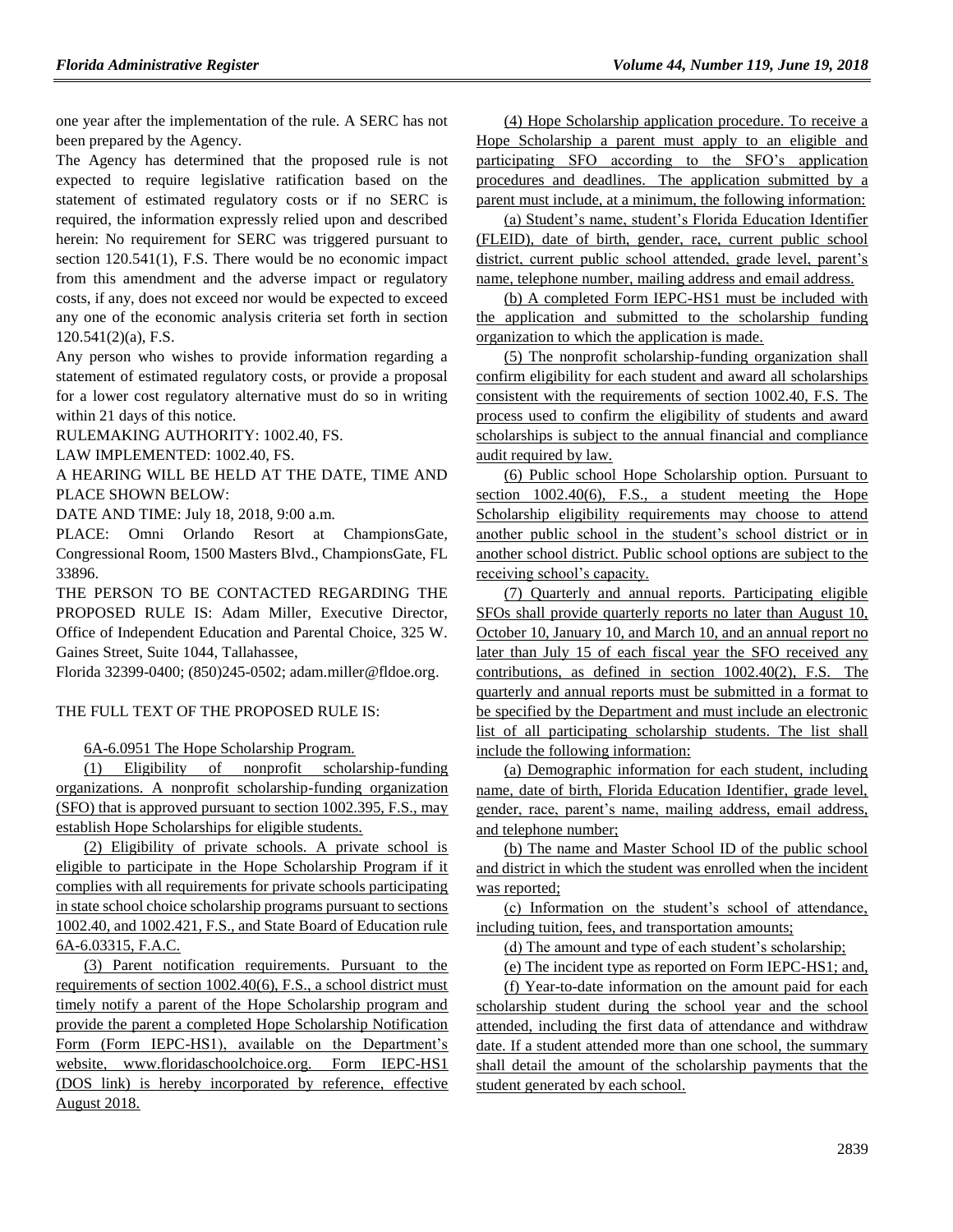(8) Nothing in this rule shall limit the Department's authority to request any other information related to the scholarship program.

Rulemaking Authority 1001.02, 1002.40(6)) FS. Law Implemented 1002.40 F.S., New.

NAME OF PERSON ORIGINATING PROPOSED RULE: Adam Miller, Executive Director, Office of Independent Education and Parental Choice.

NAME OF AGENCY HEAD WHO APPROVED THE PROPOSED RULE: Pam Stewart, Commissioner, Department of Education.

DATE PROPOSED RULE APPROVED BY AGENCY HEAD: June 13, 2018

DATE NOTICE OF PROPOSED RULE DEVELOPMENT PUBLISHED IN FAR: May 18, 2018.

## **[DEPARTMENT OF EDUCATION](https://www.flrules.org/gateway/department.asp?id=6)**

## **[State Board of Education](https://www.flrules.org/gateway/organization.asp?id=195)**

RULE NO.: RULE TITLE:

[6A-6.0960](https://www.flrules.org/gateway/ruleNo.asp?id=6A-6.0960) Florida Tax Credit Scholarship Program PURPOSE AND EFFECT: To propose changes related to the Scholarship Funding Organization's (SFO) administration of the Florida Tax Credit Scholarship Program. The rule is consistent with section 1002.395, F.S.

SUMMARY: The proposed rule clarifies that the Department has 30 days from the SFO application deadlines to notify SFOs of deficiencies; updates the student data needed from the SFOs; includes reference to the Sales Tax Credit Scholarship Program; updates statutory references and removes the Commissioner's authority and complaint and inquiry provisions as they are addressed in a separate rule that applies to all scholarship programs authorized under Chapter 1002, F.S.

SUMMARY OF STATEMENT OF ESTIMATED REGULATORY COSTS AND LEGISLATIVE RATIFICATION:

The Agency has determined that this will not have an adverse impact on small business or likely increase directly or indirectly regulatory costs in excess of \$200,000 in the aggregate within one year after the implementation of the rule. A SERC has not been prepared by the Agency.

The Agency has determined that the proposed rule is not expected to require legislative ratification based on the statement of estimated regulatory costs or if no SERC is required, the information expressly relied upon and described herein: No requirement for SERC was triggered by the rule amendment pursuant to section 120.541(1), F.S. and it's not expected to require legislative ratification. There would be no economic impact from this amendment and the adverse impact or regulatory costs, if any, does not exceed nor would be

expected to exceed any one of the economic analysis criteria set forth in section 120.541(2)(a), F.S.

Any person who wishes to provide information regarding a statement of estimated regulatory costs, or provide a proposal for a lower cost regulatory alternative must do so in writing within 21 days of this notice.

RULEMAKING AUTHORITY: [1002.395,](https://www.flrules.org/gateway/statute.asp?id=1002.395) F.S.

LAW IMPLEMENTED: [1002.395, F.S](https://www.flrules.org/gateway/cfr.asp?id=1002.395,%20F.S)

A HEARING WILL BE HELD AT THE DATE, TIME AND PLACE SHOWN BELOW:

DATE AND TIME: July 18, 2018, 9:00 a.m.

PLACE: Omni Orlando Resort at ChampionsGate, Congressional Room, 1500 Masters Blvd., ChampionsGate, FL 33896.

THE PERSON TO BE CONTACTED REGARDING THE PROPOSED RULE IS: Adam Miller, Executive Director, Office of Independent Education and Parental Choice, 325 W. Gaines Street, Suite 1044, Tallahassee, Florida 32399-0400; (850)245-0502; adam.miller@fldoe.org.

## THE FULL TEXT OF THE PROPOSED RULE IS:

6A-6.0960 Florida Tax Credit Scholarship Program.

The Florida Tax Credit Scholarship Program will be implemented as required by section 1002.395, F.S., to allow nonprofit scholarship-funding organizations to provide scholarships from eligible contributions to qualified students attending eligible private schools or public schools outside the school district in which the student resides or in a laboratory school.

(1) Eligibility of nonprofit scholarship-funding organizations.

(a) through (c) No change.

(d) Within thirty  $(30)$  days of the receipt of an application deadline, the Department shall send to each nonprofit scholarship-funding organization applicant, at the address listed on the Nonprofit Scholarship-Funding Organization Form, a written notice of any deficiencies in the application.

(e) through (k) No change.

(2) Nonprofit scholarship-funding organization requirements. Eligible nonprofit scholarship-funding organizations shall five (5) times a year, no later than August 10, October 10, January 10, and March 10 and no later than fifteen (15) days after the last payment date of the school year, submit in a format to be specified by the Department an electronic list of all participating scholarship students. The list shall include the following information:

(a) Demographic information for each student, including name, date of birth, social security number, grade level, gender, race, parent's name, mailing and address, email address, and telephone number;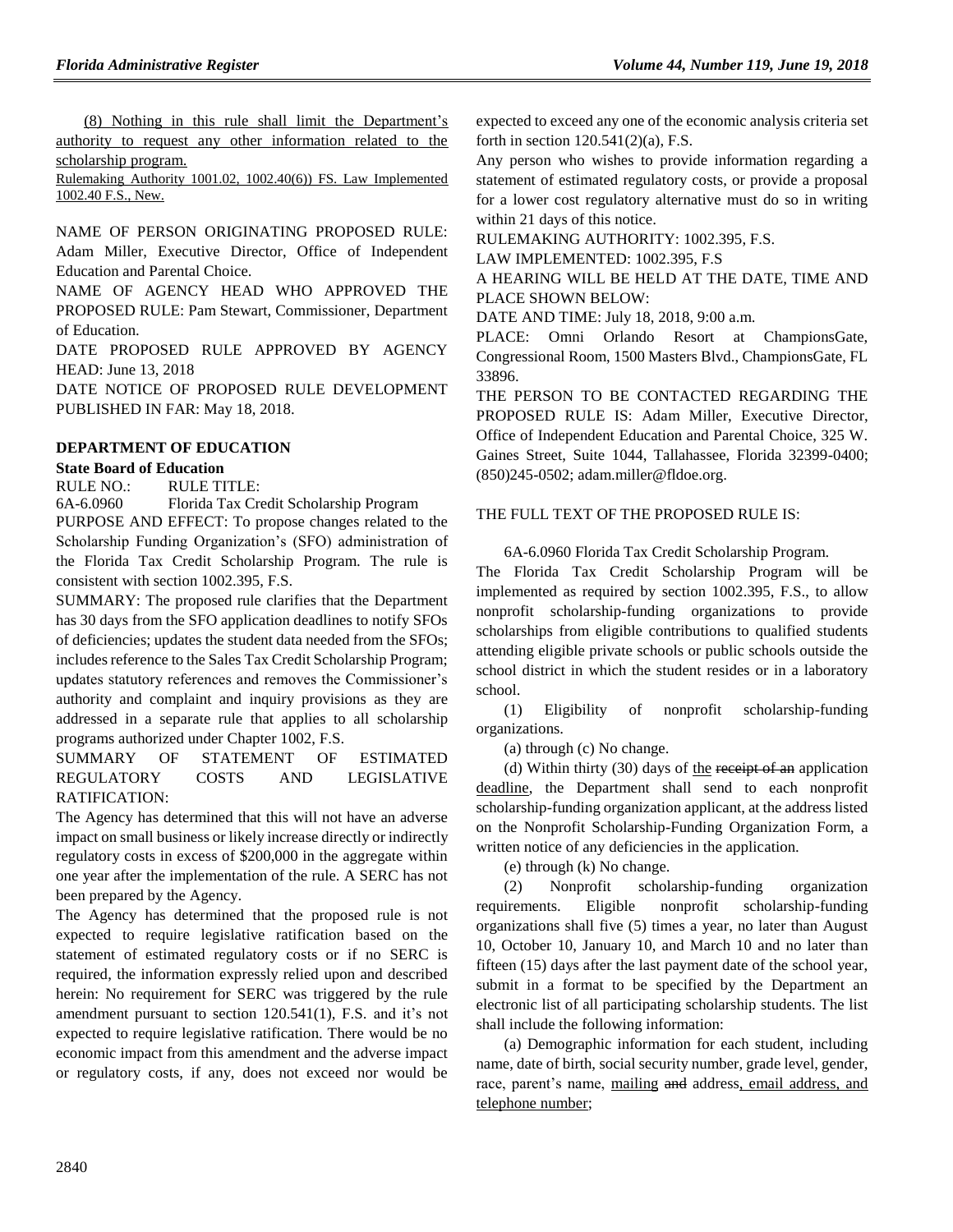(b) Information on the student's school of attendance, including tuition, fees, and transportation amounts;

(c) The amount and type of each student's scholarship; and,

(d) Year-to-date information on the amount paid for each scholarship student during the school year and the school attended, including the first date of attendance and withdraw date. If a student attended more than one school, the summary shall detail the amount of the scholarship payments that the student generated by each school.

(3) No change.

(4) Qualified students. Applications for a Florida Tax Credit Scholarship shall be made by parents directly through an eligible nonprofit scholarship-funding organization. The nonprofit scholarship-funding organization shall identify qualified students and award all scholarships consistent with the requirements of sections 1002.395 and 212.099, F.S. The process used to identify qualified students and award scholarships is subject to the annual financial and compliance audit required by law.

(5) Private school participation. To participate in the Florida Tax Credit Scholarship Program, a school must meet the definition of an "eligible private school" as defined in Section 1002.395(2)(g), F.S., and:

(a) Register its intent to participate in the scholarship program with the Department using the Department's website;

(b) Complete the annual survey of private schools required by section 1002.42(2), F.S., using the Department's website, and submit it to the Department in both an electronic format and by mail. The survey that is mailed to the Department must include a notarized statement verifying that the private school owner has complied with the background check requirements of section 1002.42(2)(c), F.S.

 $(a)(e)$  Annually meet all scholarship compliance requirements for private schools pursuant to Rule 6A-6.03315, F.A.C.; and,

(b)(d) Continue to adhere to all statutory and rule requirements after determined eligible to participate in the program pursuant to Rule 6A-6.03315, F.A.C.

(6) No change.

(7) Commissioner's duties. The Commissioner may deny, suspend, or revoke a private school's participation in the scholarship program pursuant to section 1002.395(11), F.S.

(a) If the Commissioner issues a notice of noncompliance:

1. Private schools shall be given a reasonable period from the date of the notice, as determined by the Commissioner, to demonstrate compliance.

2. The notice shall state the reasons for the noncompliance, provide instructions on how to demonstrate compliance, and give a deadline for demonstrating compliance to the Commissioner.

3. The private school's participation status shall be unaffected by the above notice of noncompliance process.

4. A copy of the notice shall be provided to the appropriate nonprofit scholarship-funding organization.

(b) If the Commissioner issues a notice of proposed action denying, suspending, or revoking a private school's participation:

1. The notice shall state the reasons for the action and specify the private school's right to appeal.

2. The private school's participation status shall be unaffected until the proposed action becomes final and all relevant appeals have expired.

3. A copy of the notice shall be provided to the appropriate nonprofit scholarship-funding organization.

(c) If the Commissioner immediately suspends payment of scholarship funds:

1. The Commissioner shall issue a notice of proposed action suspending payment of scholarship funds to the private school;

2. The notice shall state the reasons for the suspension and the rights the private school has to appeal; and,

3. The private school's participation status will be adjusted so that it will be unable to receive payments or utilize the Department's website and its functionalities to participate in the scholarship program in any way; and,

4. A copy of the notice shall be provided to the appropriate nonprofit scholarship-funding organization.

(8) Complaint process. The following process is established to allow individuals to notify the Department of any violation by parents, private schools, or school districts of laws or rules related to scholarship program participation.

(a) Persons interested in filing a complaint should contact the Department through the toll-free hotline, established pursuant to section 1002.395, F.S., or through the Department's website.

(b) An initial complaint shall include, at a minimum, the complainant's name, phone number, address, and details of the situation.

(c) After receipt of the initial complaint, the Department shall offer to provide a formal complaint form to the complainant.

(d) To register a formal complaint, the complainant must complete the formal complaint form, sign it, and mail or fax it to the Department within 30 days of making the initial complaint.

(e) Upon receipt of a formal complaint, the Department shall review the complaint for legal sufficiency. If the complaint is legally sufficient, the Department shall conduct an inquiry, as described in subsection (9) of this rule, or refer the matter to the appropriate agency for investigation. If the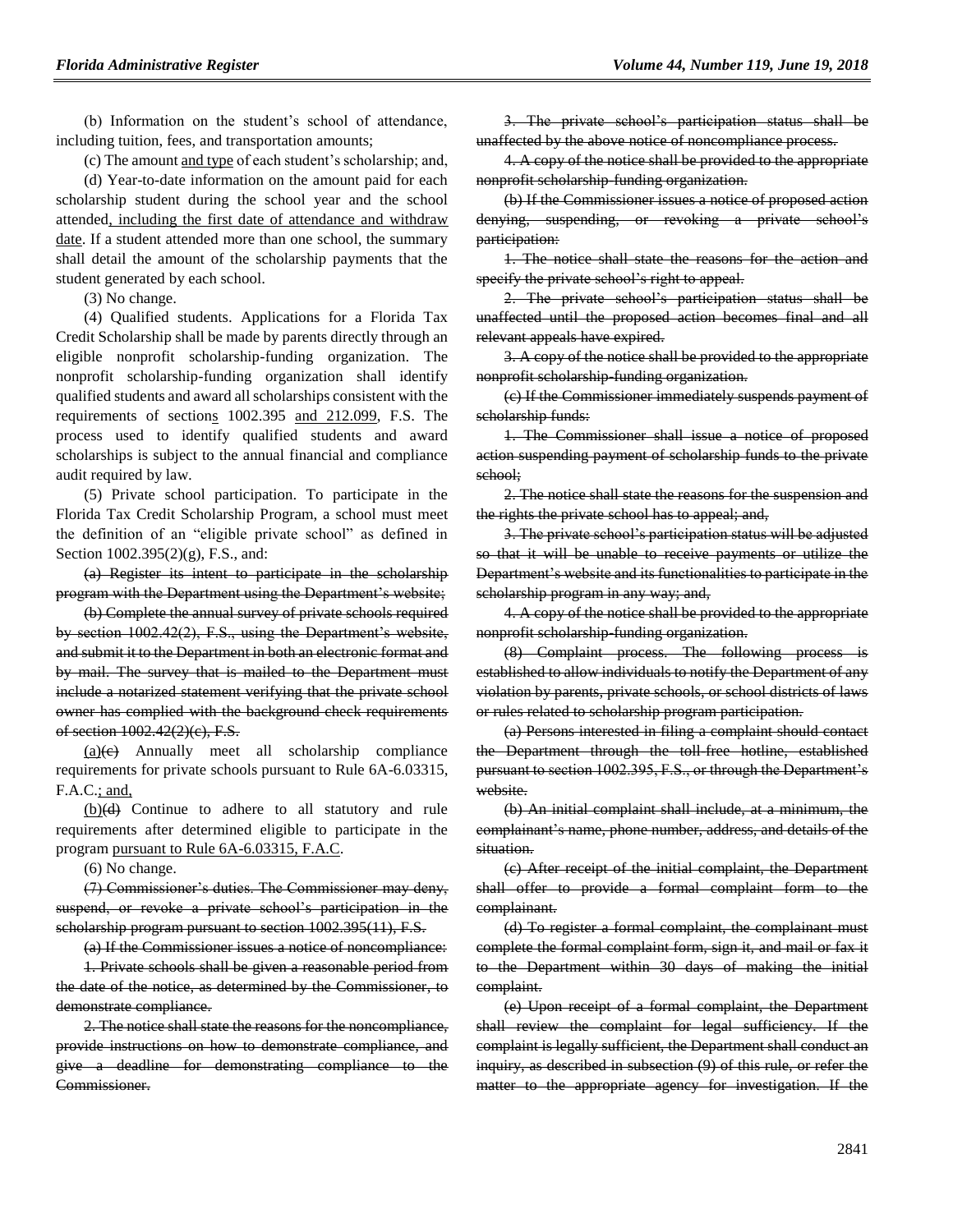complaint is not legally sufficient, the Department may close the complaint.

(f) The Department shall notify the complainant of the final result of all legally sufficient formal complaints.

(9) Inquiry Process. If an inquiry is made as to the conduct of an individual or entity participating in the program:

(a) A letter of inquiry will be delivered using regular and certified mail that alerts the individual or entity to the inquiry and provides the opportunity to respond. The letter of inquiry shall detail any alleged violations of program rules or law, the response required, any documentation requested, and the deadline for responding to the department. A copy of the letter of inquiry shall be provided to the appropriate nonprofit scholarship-funding organization.

(b) Failure to respond to a letter of inquiry, in a timely manner by:

1. A parent, then the Department shall notify the appropriate nonprofit scholarship-funding organization of the nature of the inquiry and the parent's deemed admission of alleged violation due to a failure to respond to the letter of inquiry. The nonprofit scholarship-funding organization can use that information to reconsider its determination of student eligibility.

2. A private school, then the Department shall proceed with the noncompliance procedures related to the Commissioner's authority established pursuant to section 1002.395(11), F.S., and this rule.

3. A school district, then the Department shall take any actions allowable under law to compel school district compliance with program requirements and to ameliorate the effect of the violation on the parent, the student, or private school as appropriate.

(c) The Department shall review the response to the letter of inquiry; and:

1. If satisfied that no violation of laws or rules related to scholarship program participation occurred, notify the parent, private school, or school district and complainant that the inquiry will be closed.

2. If more information is needed, request additional information related to the inquiry from the complainant, parent, private school, or school district or conduct a site audit/inspection as appropriate.

3. If a violation of laws or rules related to scholarship program participation has been committed by:

a. A parent, then the Department shall notify the appropriate nonprofit scholarship-funding organization of the violation which it may use to reconsider its determination of student eligibility.

b. A private school, then the Department shall proceed with the noncompliance procedures related to the Commissioner's authority established pursuant to section 1002.395(11), F.S., and this rule.

c. A school district, then the Department shall take any actions allowable under law to compel school district compliance with program requirements and to ameliorate the effect of the violation on the parent, student, or private school as appropriate.

(d) The Department may at any point in the process set forth in this rule refer an inquiry to the Department's Office of Inspector General or another appropriate agency for investigation.

(e) Notwithstanding any other provisions of this rule, the Commissioner may at any point during the inquiry process exercise the authority given under section 1002.395(11), F.S., and this rule.

Rulemaking Authority 1001.02, 1002.395(9)(i), (13)(d), (16)(h)-(i) FS. Law Implemented 1002.395 FS. History–New 2-5-07, Amended 11-26-08, 6-22-10, 10-25-10, 11-4-14, 3-22-17,

NAME OF PERSON ORIGINATING PROPOSED RULE: Adam Miller, Executive Director, Office of Independent Education and Parental Choice.

NAME OF AGENCY HEAD WHO APPROVED THE PROPOSED RULE: Pam Stewart, Commissioner, Department of Education.

DATE PROPOSED RULE APPROVED BY AGENCY HEAD: June 13, 2018

DATE NOTICE OF PROPOSED RULE DEVELOPMENT PUBLISHED IN FAR: May 25, 2018.

## **[DEPARTMENT OF EDUCATION](https://www.flrules.org/gateway/department.asp?id=6)**

## **[State Board of Education](https://www.flrules.org/gateway/organization.asp?id=195)**

RULE NO.: RULE TITLE:

[6A-6.0961](https://www.flrules.org/gateway/ruleNo.asp?id=6A-6.0961) Gardiner Scholarship Program

PURPOSE AND EFFECT: To propose changes related to the Scholarship Funding Organization's (SFO) administration of the Gardiner Scholarship Program and removal of language no longer addressed in corresponding statute. The rule is consistent with section 1002.385, F.S.

SUMMARY: Clarify that if a SFO returns funds for a student, the SFO must include the administrative fee if no reimbursements were made for expenditures that occurred in the fiscal year in which the scholarship was awarded. Clarify that a SFO is no longer required to provide a student's grade level in the quarterly reports that SFOs must submit to the department. Remove the complaint and inquiry provisions as it will be addressed in a separate rule that applies to all scholarship programs authorized under Chapter 1002, F.S.

SUMMARY OF STATEMENT OF ESTIMATED REGULATORY COSTS AND LEGISLATIVE RATIFICATION: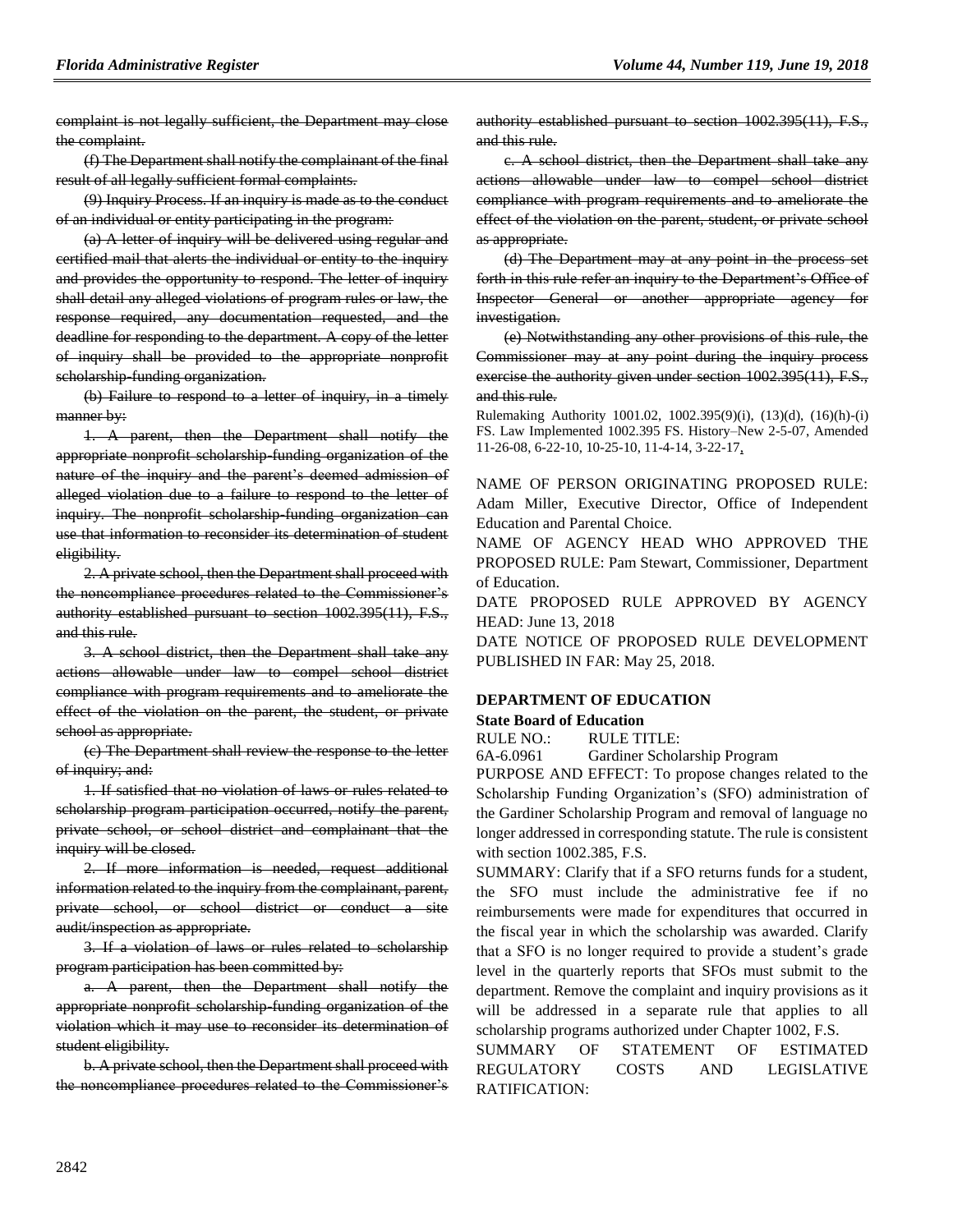The Agency has determined that this will not have an adverse impact on small business or likely increase directly or indirectly regulatory costs in excess of \$200,000 in the aggregate within one year after the implementation of the rule. A SERC has not been prepared by the Agency.

The Agency has determined that the proposed rule is not expected to require legislative ratification based on the statement of estimated regulatory costs or if no SERC is required, the information expressly relied upon and described herein: No requirement for SERC was triggered pursuant to section 120.541(1), F.S., and is not expected to require legislative ratification. There would be no economic impact from this amendment and the adverse impact or regulatory costs, if any, does not exceed nor would be expected to exceed any one of the economic analysis criteria set forth in section 120.541(2)(a), F.S.

Any person who wishes to provide information regarding a statement of estimated regulatory costs, or provide a proposal for a lower cost regulatory alternative must do so in writing within 21 days of this notice.

RULEMAKING AUTHORITY: [1002.385,](https://www.flrules.org/gateway/statute.asp?id=1002.385) F.S.

LAW IMPLEMENTED: [1002.385,](https://www.flrules.org/gateway/statute.asp?id=1002.385) F.S.

A HEARING WILL BE HELD AT THE DATE, TIME AND PLACE SHOWN BELOW:

DATE AND TIME: July 18, 2018, 9:00 a.m.

PLACE: Omni Orlando Resort at ChampionsGate, Congressional Room, 1500 Masters Blvd., ChampionsGate, FL 33896.

THE PERSON TO BE CONTACTED REGARDING THE PROPOSED RULE IS: Adam Miller, Executive Director, Office of Independent Education and Parental Choice, 325 W. Gaines Street, Suite 1044, Tallahassee, Florida 32399-0400; (850)245-0502; adam.miller@fldoe.org.

## THE FULL TEXT OF THE PROPOSED RULE IS:

6A-6.0961 Gardiner Scholarship Program.

The Gardiner Scholarship Program will be implemented as required by section 1002.385, F.S., to allow nonprofit scholarship-funding organizations to provide the option for a parent to better meet the individual educational needs of his or her eligible child by establishing an account for the funding of eligible expenditures.

(1) through (3) No change.

(4) Scholarship payments. The following provisions relate to the distribution of funds from the Department of Education to an eligible nonprofit scholarship-funding organization.

(a) through (e) No change.

(f) Eligible nonprofit scholarship-funding organizations are responsible for the return of all scholarship funds to the Department that were received in error or associated with a scholarship account that has been closed pursuant to section 1002.385(6)(b), F.S. Funds returned must include the administrative fee if no reimbursements were made for expenditures that occurred in the fiscal year in which the scholarship was awarded. If the Department identifies scholarship funds that must be returned, it shall send a letter via both regular and certified mail requesting the return of the funds. The letter shall state the reason the funds are being requested, the student or students involved, instructions on returning the funds, and the procedure to be followed if the eligible nonprofit scholarship-funding organization believes that return of the funds is being requested in error or wishes to provide additional information related to the requested funds. The Department's letter may also require the eligible nonprofit scholarship-funding organization to provide an explanation for how the funds were erroneously obtained.

1. through 3. No Change.

(5) Quarterly Reports: Four (4) times a year, no later than October 30, January 30, April 30, and July 30 of each year, an eligible nonprofit scholarship-funding organization shall submit in a format to be specified by the Department an electronic list of all participating scholarship students, providers of services, and participating private schools. For purposes of the quarterly report, a participating scholarship student is one whose scholarship account has been funded in the current fiscal year.

(a) The list shall include the following information:

1. Demographic information for each student, including name, date of birth, **grade level**, gender, race, and county of residence;

2. through 5. No change.

(b) through (c) No change.

(6) Complaint process. The following process is established to allow individuals to notify the Department of any violation by parents, providers, private schools, eligible nonprofit scholarship-funding organizations, or school districts of laws or rules related to scholarship program participation.

(a) Persons interested in filing a complaint should contact the Department through the toll free hotline (800)447-1636, established pursuant to section 1002.395, F.S., or through the Department's website at www.floridaschoolchoice.org.

(b) An initial complaint shall include the complainant's name, phone number, address, and details of the situation.

(c) After receipt of the initial complaint, the Department shall offer to provide a formal complaint form to the complainant.

(d) To register a formal complaint, the complainant may complete the formal complaint form, or submit a written complaint that includes the information in paragraph (6)(b), sign it, and mail or fax it to the Department within thirty (30) days of making the initial complaint.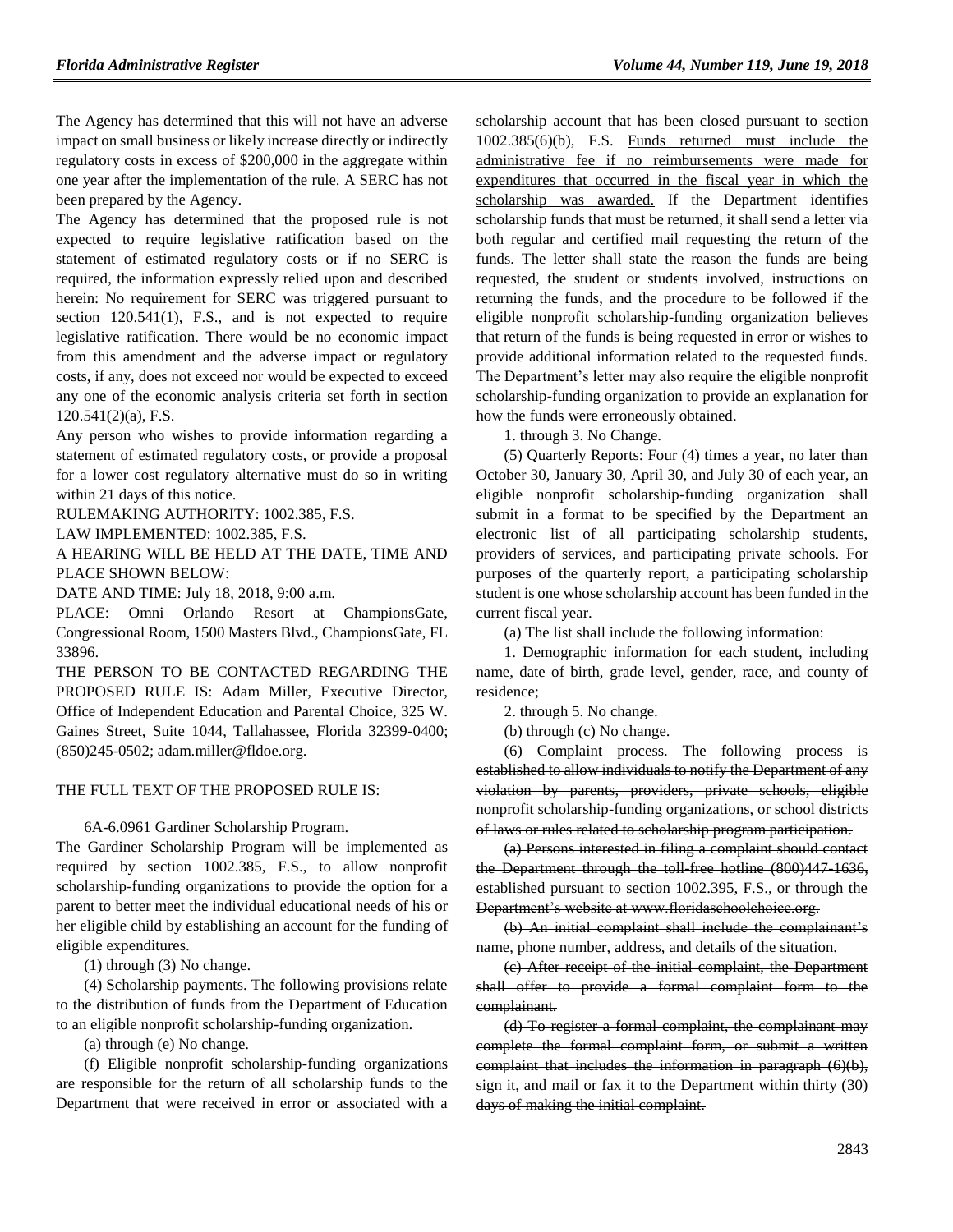(e) Upon receipt of a formal complaint, the Department shall review the complaint. If the complaint alleges a violation of applicable law or rule, the Department shall conduct an inquiry, as described in subsection (7) of this rule, or refer the matter to the appropriate agency for investigation. If the complaint does not allege a violation of applicable law or rule, the Department may close the complaint.

(f) The Department shall notify the complainant of the final result of all formal complaints.

(7) Inquiry Process. If an inquiry is made as to the conduct of an individual or entity participating in the program:

(a) A letter of inquiry will be delivered using regular and certified mail that alerts the individual or entity to the inquiry and provides the opportunity to respond. The letter of inquiry shall detail any alleged violations of program rules or law, the response required, any documentation requested, and the deadline for responding to the department. A copy of the letter of inquiry shall be provided to the appropriate nonprofit scholarship-funding organization.

(b) If there is a failure to respond to a letter of inquiry within fifteen (15) days by:

1. A parent, then the Department shall notify the appropriate nonprofit scholarship-funding organization of the nature of the inquiry and the parent's failure to respond to the letter of inquiry. The nonprofit scholarship-funding organization may use that information to reconsider its determination of student eligibility. The Commissioner may take action as prescribed under subsection (8) of this rule.

2. A private school, then the Commissioner shall proceed with the noncompliance procedures related to the Commissioner's authority established pursuant to section 1002.385(10), F.S., and this rule.

3. A nonprofit scholarship-funding organization, then the Commissioner shall proceed with the noncompliance procedures related to the Commissioner's authority established pursuant to section 1002.385(10), F.S., and this rule.

4. A school district, then the Commissioner shall take any actions allowable under law to compel school district compliance with program requirements and to ameliorate the effect of the violation as appropriate.

(c) The Department shall review the response to the letter of inquiry; and:

1. If satisfied that no violation of laws or rules related to scholarship program participation occurred, notify the eligible student, approved provider, nonprofit scholarship-funding organization, private school, or school district and complainant that the inquiry will be closed.

2. If more information is needed, request additional information related to the inquiry from the complainant, eligible student, approved provider, nonprofit scholarship-funding organization, private school, or school district.

3. If a violation of laws or rules related to scholarship program participation has been committed by:

a. A parent, then the Department shall notify the appropriate nonprofit scholarship-funding organization of the findings and shall initiate the process prescribed under subsection (8) of this rule.

b. A private school, then the Commissioner shall proceed with the noncompliance procedures related to the Commissioner's authority established pursuant to section 1002.385(10), F.S., and this rule.

c. A nonprofit scholarship-funding organization, then the Commissioner shall proceed with the noncompliance procedures related to the Commissioner's authority established pursuant to section 1002.385(10), F.S., and this rule.

d. A school district, then the Commissioner shall take any actions allowable under law to compel school district compliance with program requirements and to ameliorate the effect of the violation as appropriate.

(d) The Department may at any point in the process set forth in this rule refer an inquiry to the Department's Office of Inspector General or another appropriate agency for investigation.

(e) Notwithstanding any other provisions of this rule, the Commissioner may at any point during the inquiry process exercise the authority given under section 1002.385(10), F.S., and this rule.

(8) Commissioner's duties. The Commissioner may suspend or revoke participation in the scholarship program.

(a) If the Commissioner issues a notice of noncompliance:

1. Eligible students, nonprofit scholarship-funding organizations, and private schools shall be given no fewer than five (5) days from the date of the notice, as determined by the Commissioner, to demonstrate compliance;

2. The notice shall state the reasons for the noncompliance, provide instructions on how to demonstrate compliance, and give a deadline for demonstrating compliance to the Commissioner;

3. The eligible student, nonprofit scholarship-funding organization, or private school's participation status shall be unaffected by the above notice of noncompliance process; and,

4. A copy of the notice shall be provided to the appropriate nonprofit scholarship-funding organization.

(b) Upon issuance of a notice of noncompliance the Commissioner may suspend payments to the non-profit scholarship funding organization until the non-profit scholarship funding organization has demonstrated compliance.

(c) If the Commissioner issues a notice of proposed action suspending or revoking an eligible student, nonprofit scholarship-funding organization, or private school's participation: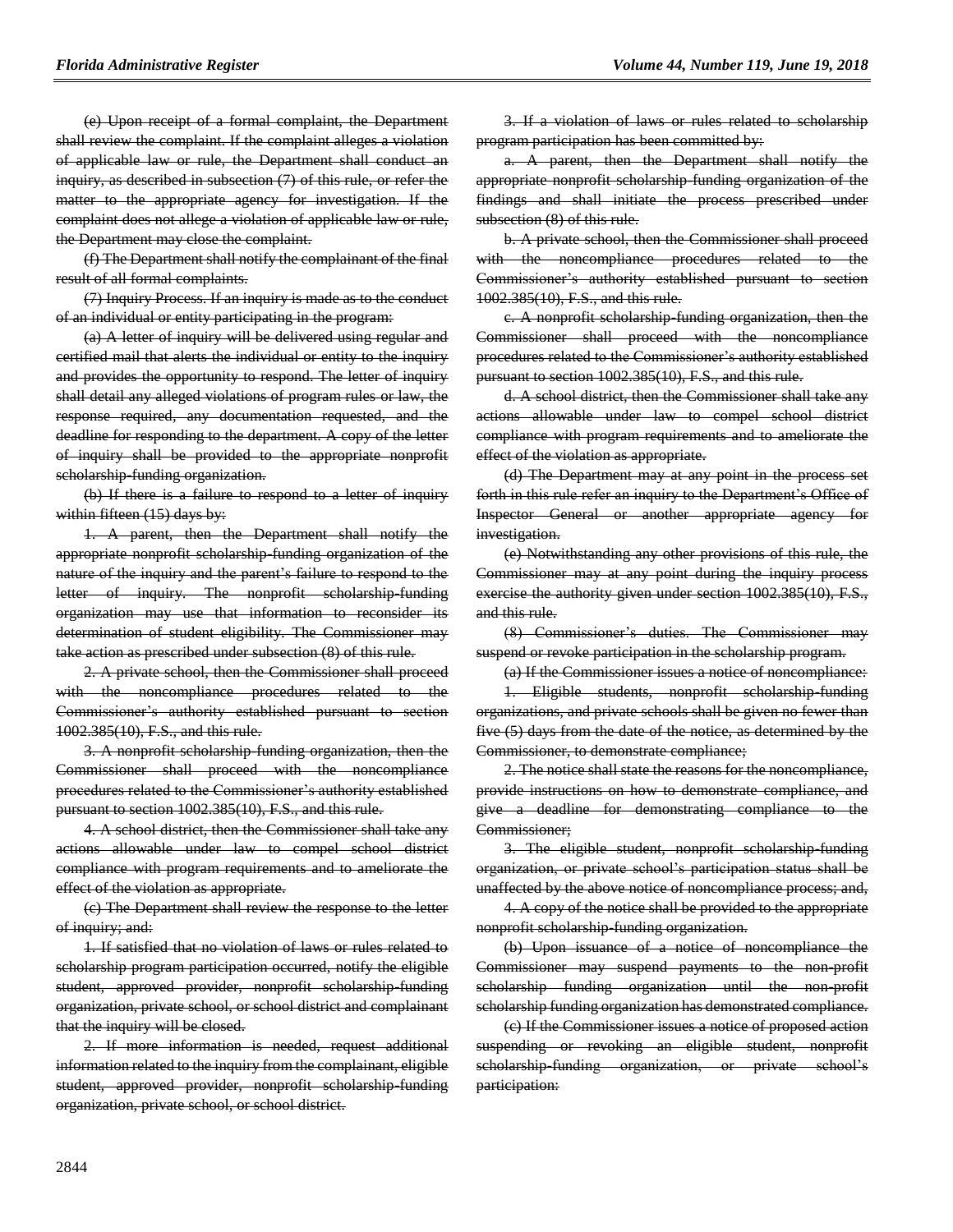1. The notice shall state the reasons for the action and specify the eligible student, approved provider, nonprofit scholarship-funding organization, or private school's right to appeal;

2. The eligible student, approved provider, nonprofit scholarship-funding organization, or private school's participation status shall be unaffected until the proposed action becomes final and all relevant appeals have expired; and,

3. A copy of the notice shall be provided to the appropriate nonprofit scholarship-funding organization.

(d) If the Commissioner suspends or revokes an authorized use of program funds:

1. The Commissioner shall issue a notice of agency action to the eligible student, nonprofit scholarship-funding organization, or private school;

2. The notice shall state the reasons for the action and the rights the eligible student, nonprofit scholarship-funding organization, or private school has to appeal;

3. The eligible student, nonprofit scholarship-funding organization, or private school participation status will be adjusted so that it will be unable to participate in the program; and,

4. A copy of the notice shall be provided to the appropriate nonprofit scholarship-funding organization.

Rulemaking Authority 1001.02, 1002.385(18) FS. Law Implemented 1002.385 FS. History–New 11-4-14, Amended 7-26-16,\_\_\_\_.

NAME OF PERSON ORIGINATING PROPOSED RULE: Adam Miller, Executive Director, Office of Independent Education and Parental Choice.

NAME OF AGENCY HEAD WHO APPROVED THE PROPOSED RULE: Pam Stewart, Commissioner, Department of Education.

DATE PROPOSED RULE APPROVED BY AGENCY HEAD: June 13, 2018

DATE NOTICE OF PROPOSED RULE DEVELOPMENT PUBLISHED IN FAR: May 18, 2018.

### **[DEPARTMENT OF EDUCATION](https://www.flrules.org/gateway/department.asp?id=6)**

### **[State Board of Education](https://www.flrules.org/gateway/organization.asp?id=195)**

RULE NO.: RULE TITLE:

[6A-6.0962](https://www.flrules.org/gateway/ruleNo.asp?id=6A-6.0962) Reading Scholarship Accounts

PURPOSE AND EFFECT: To implement the Reading Scholarship Account program pursuant to section 1002.411, Florida Statutes.

SUMMARY: The proposed rule addresses eligible Scholarship Funding Organizations (SFOs) and their process for determining eligibility and awarding funding, the Commissioner's authority to revoke a student's participation, SFOs obligation to return funds received in error or associated

with a closed account and quarterly reports and data expected from SFOs.

### SUMMARY OF STATEMENT OF ESTIMATED REGULATORY COSTS AND LEGISLATIVE RATIFICATION:

The Agency has determined that this will not have an adverse impact on small business or likely increase directly or indirectly regulatory costs in excess of \$200,000 in the aggregate within one year after the implementation of the rule. A SERC has not been prepared by the Agency.

The Agency has determined that the proposed rule is not expected to require legislative ratification based on the statement of estimated regulatory costs or if no SERC is required, the information expressly relied upon and described herein: No requirement for SERC was triggered pursuant to section 120.541(1), Florida Statutes and this new rule is not expected to require legislative ratification. There would be no economic impact from this amendment and the adverse impact or regulatory costs, if any, does not exceed nor would be expected to exceed any one of the economic analysis criteria set forth in section 120.541(2)(a), Florida Statutes.

Any person who wishes to provide information regarding a statement of estimated regulatory costs, or provide a proposal for a lower cost regulatory alternative must do so in writing within 21 days of this notice.

RULEMAKING AUTHORITY: [1002.411,](https://www.flrules.org/gateway/statute.asp?id=1002.411) FS.

LAW IMPLEMENTED: [1002.411,](https://www.flrules.org/gateway/statute.asp?id=1002.411) FS.

A HEARING WILL BE HELD AT THE DATE, TIME AND PLACE SHOWN BELOW:

DATE AND TIME: July 18, 2018, 9:00 a.m.

PLACE: Omni Orlando Resort at ChampionsGate, Congressional Room, 1500 Masters Blvd., ChampionsGate, FL 33896.

THE PERSON TO BE CONTACTED REGARDING THE PROPOSED RULE IS: Adam Miller, Executive Director, Office of Independent Education and Parental Choice, 325 W. Gaines Street, Suite 1044, Tallahassee, Florida 32399-0400; 850-245-0502; adam.miller@fldoe.org.

### THE FULL TEXT OF THE PROPOSED RULE IS:

6A-6.0962 Reading Scholarship Accounts.

(1) Eligibility of nonprofit scholarship-funding organizations. An eligible nonprofit scholarship-funding organization that is approved pursuant to section 1002.395, F.S., may establish Reading Scholarship accounts for eligible students.

(2) Nonprofit scholarship-funding organization requirements. Eligible nonprofit scholarship-funding organizations shall: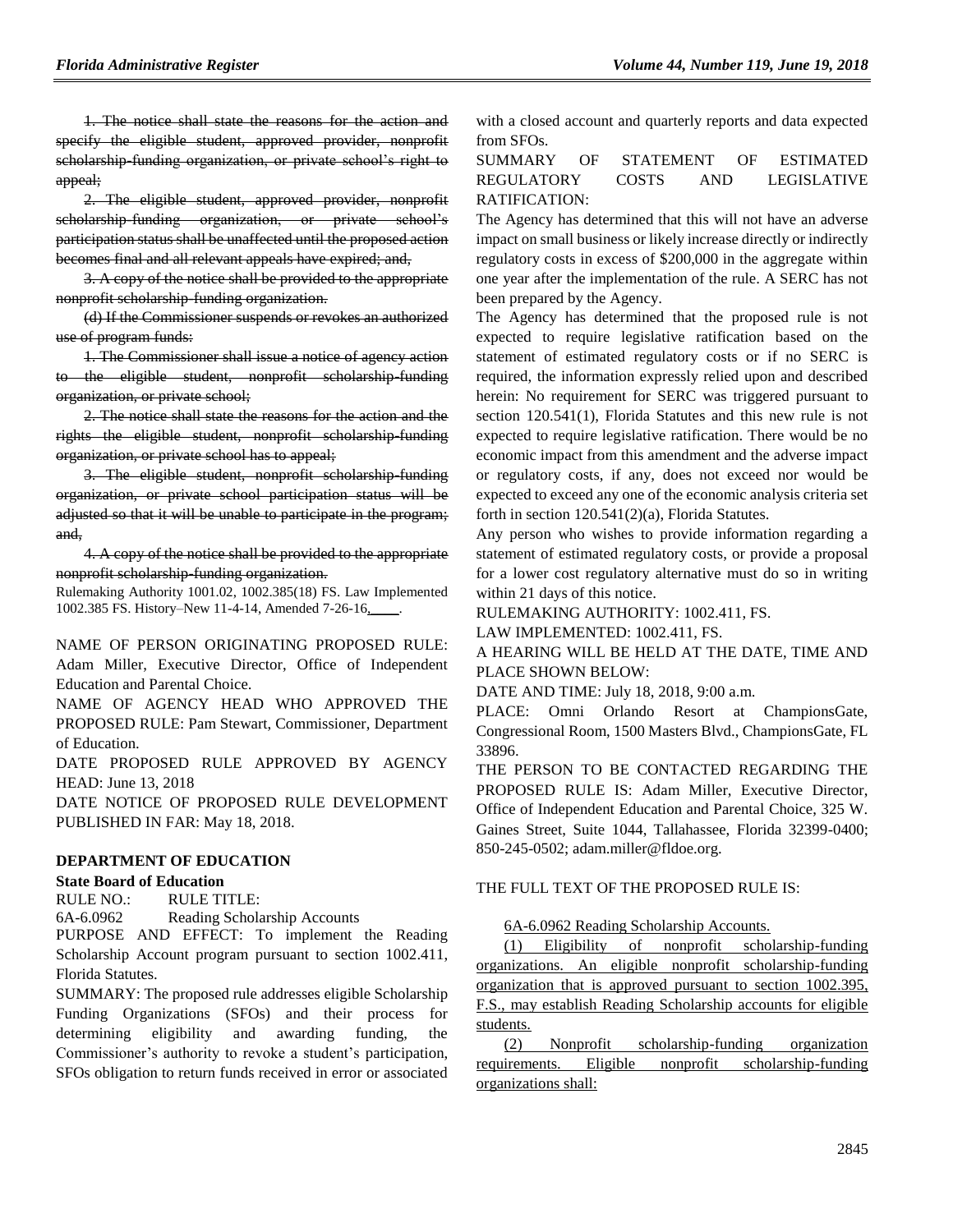(a) Receive applications and determine eligibility of students in accordance with the requirements of section 1002.411(2), F.S.;

(b) Verify eligible expenditures before the distribution of funds for any expenditures made pursuant to section  $1002.411(3)(a)2$ ., F.S.

(3) Eligible students. Applications for a Reading Scholarship Account shall be made by parents directly through an eligible nonprofit scholarship-funding organization. The nonprofit scholarship-funding organization shall verify the eligibility of students pursuant to the criteria established in section 1002.411, F.S., and award scholarships consistent with the requirements of section 1002.411, F.S.

(4) Scholarship payments. The following provisions relate to the distribution of funds from the Department of Education to an eligible nonprofit scholarship-funding organization.

(a) An eligible scholarship funding organization may request a payment from the Department of Education for an eligible student after it has confirmed that the student has met the eligibility criteria in section 1002.411(2), F.S. Using the Department's web-based system (https://www.floridaschoolchoice.org/login/login\_sfo.asp), the nonprofit scholarship-funding organization must:

1. Confirm the eligibility of each scholarship student and include;

a. Student name, date of birth, Florida Education Identification number (FLEID), English Language Learner status, gender, race, grade level, and address including public school district attended; and,

b. Date and time the nonprofit scholarship-funding organization confirmed eligibility.

2. Submit a signed invoice requesting payment which must include the amount requested for each individual student as well as the total amount requested.

(b) Eligible nonprofit scholarship-funding organizations must set an annual deadline for scholarship participation.

(c) The Department shall distribute funds on a first-come first-served basis, in the following order of priority for each invoice period:

1. Students confirmed by the SFO as English Language Learners who are enrolled in a program or receiving services that are specifically designed to meet the instructional needs of English Language Learner students;

2. Date and time the scholarship-funding organization confirmed eligibility.

(d) Requests for payments by a nonprofit scholarshipfunding organization must be submitted no later than May 1 for the fiscal year in which the student is eligible to receive a scholarship.

(e) The Commissioner may revoke a student's participation in the program and withhold or request the return of a

scholarship payment if it is determined that the parent is in violation of section 1002.411(3), F.S.

(f) Eligible nonprofit scholarship-funding organizations are responsible for the return of all scholarship funds to the Department that were received in error or associated with a scholarship account that has been closed pursuant to section 1002.411(7)(i), F.S. Funds returned must include the administrative fee if no reimbursements were made for expenditures that occurred in the fiscal year in which the scholarship was awarded.

(5) Quarterly Reports: Four (4) times a year, no later than October 30, January 30, April 30, and July 30 of each year, an eligible nonprofit scholarship-funding organization shall submit in a format to be specified by the Department an electronic list of all participating scholarship students and eligible expenditures. For purposes of the quarterly report, a participating scholarship student is one whose scholarship account has been funded in the current fiscal year.

(a) The list shall include the following information:

1. Demographic information for each student, including name, date of birth, FLEID, English Language Learner status, grade level, gender, race, and public school district attended;

2. Program award amount for each student;

3. Information on providers of services; and,

4. Total year-to-date expenditures on behalf of participating students by purpose type.

(b) No later than October 30 of each year, an eligible nonprofit scholarship-funding organization shall provide the department a report that indicates the status of participants who did not renew participation for the current fiscal year.

(c) Nothing in this rule shall limit the Department's authority to request any other information related to the scholarship program.

Rulemaking Authority 1001.02, 1002.395(13)(d), 1002.39(18), 1002.411 FS. Law Implemented 1002.411 FS. History–New

NAME OF PERSON ORIGINATING PROPOSED RULE: : Adam Miller, Executive Director, Office of Independent Education and Parental Choice.

NAME OF AGENCY HEAD WHO APPROVED THE PROPOSED RULE: Pam Stewart, Commissioner, Department of Education.

DATE PROPOSED RULE APPROVED BY AGENCY HEAD: June 13, 2018

DATE NOTICE OF PROPOSED RULE DEVELOPMENT PUBLISHED IN FAR: May 18, 2018.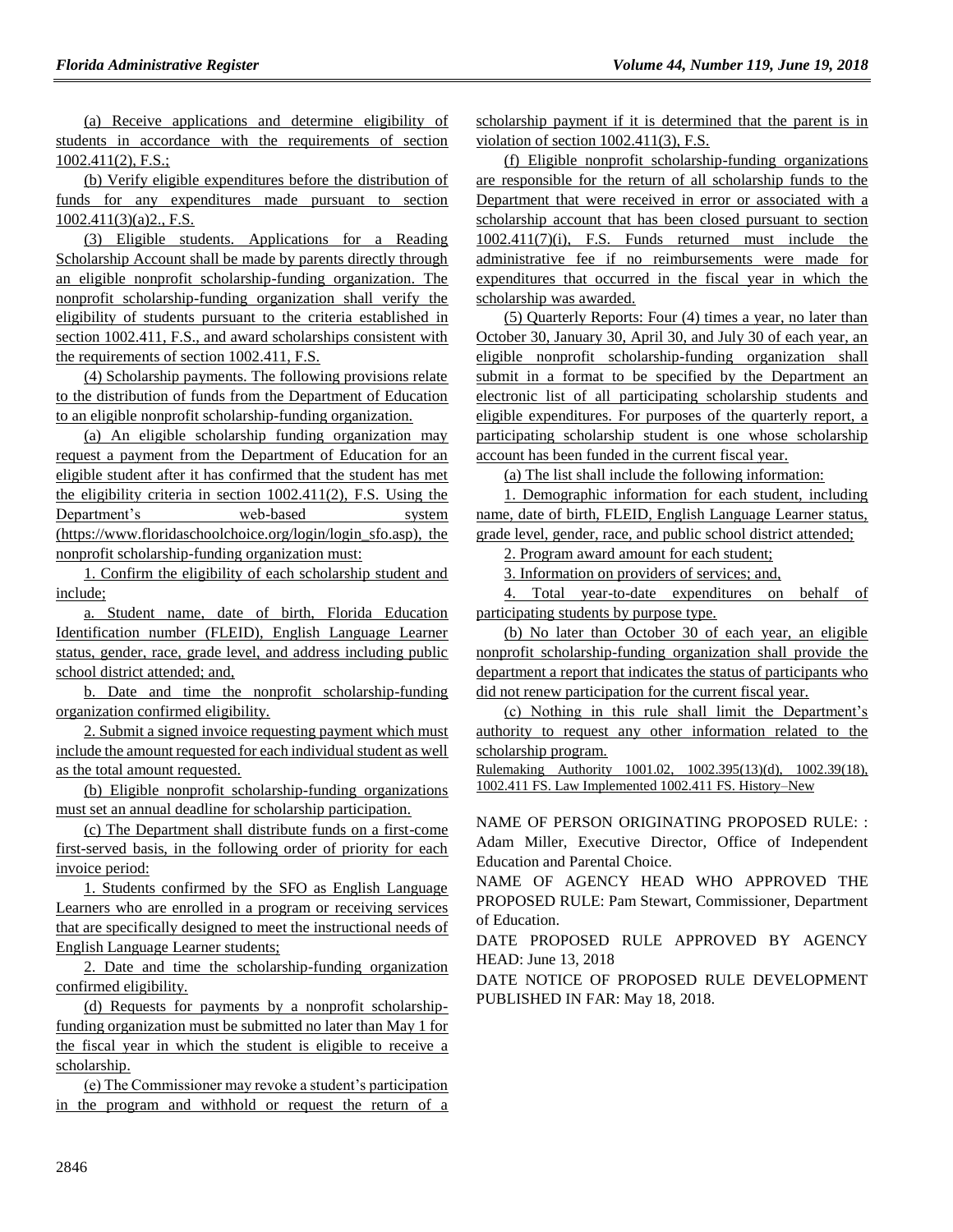### **[DEPARTMENT OF EDUCATION](https://www.flrules.org/gateway/department.asp?id=6)**

#### **[State Board of Education](https://www.flrules.org/gateway/organization.asp?id=195)**

RULE NO.: RULE TITLE: [6A-6.0970](https://www.flrules.org/gateway/ruleNo.asp?id=6A-6.0970) John M. McKay Scholarship for Students with Disabilities Program

PURPOSE AND EFFECT: To remove language no longer addressed in corresponding statute. The rule is consistent with section 1002.39, Florida Statutes.

SUMMARY: Removes provisions related to the complaint and inquiry process. The complaint and inquiry provisions will be addressed in a separate rule that applies to all scholarship programs authorized under Chapter 1002, Florida Statutes.

SUMMARY OF STATEMENT OF ESTIMATED REGULATORY COSTS AND LEGISLATIVE RATIFICATION:

The Agency has determined that this will not have an adverse impact on small business or likely increase directly or indirectly regulatory costs in excess of \$200,000 in the aggregate within one year after the implementation of the rule. A SERC has not been prepared by the Agency.

The Agency has determined that the proposed rule is not expected to require legislative ratification based on the statement of estimated regulatory costs or if no SERC is required, the information expressly relied upon and described herein: No requirement for SERC was triggered pursuant to section 120.541(1), Florida Statutes and this new rule is not expected to require legislative ratification. There would be no economic impact from this amendment and the adverse impact or regulatory costs, if any, does not exceed nor would be expected to exceed any one of the economic analysis criteria set forth in section 120.541(2)(a), Florida Statutes.

Any person who wishes to provide information regarding a statement of estimated regulatory costs, or provide a proposal for a lower cost regulatory alternative must do so in writing within 21 days of this notice.

RULEMAKING AUTHORITY: [1002.39,](https://www.flrules.org/gateway/statute.asp?id=1002.39) FS.

LAW IMPLEMENTED: [1002.39,](https://www.flrules.org/gateway/statute.asp?id=1002.39) FS.

A HEARING WILL BE HELD AT THE DATE, TIME AND PLACE SHOWN BELOW:

DATE AND TIME: July 18, 2018, 9:00 a.m.

PLACE: Omni Orlando Resort at ChampionsGate, Congressional Room, 1500 Masters Blvd., ChampionsGate, FL 33896.

THE PERSON TO BE CONTACTED REGARDING THE PROPOSED RULE IS: Adam Miller, Executive Director, Office of Independent Education and Parental Choice, 325 W. Gaines Street, Suite 1044, Tallahassee, Florida 32399-0400; (850)245-0502; adam.miller@fldoe.org.

THE FULL TEXT OF THE PROPOSED RULE IS:

6A-6.0970 John M. McKay Scholarship for Students with Disabilities Program.

The John M. McKay Scholarship for Students with Disabilities Program will be implemented as required by Section 1002.39, F.S., in an effective and equitable manner that will maintain the integrity of the program.

(1) through (5) No change.

(6) Private school participation. To participate in the John M. McKay Scholarship for Students with Disabilities Program, a school must:

(a) Register its intent to participate in the scholarship program with the Department using the Department's website;

(b) Complete the annual survey of private schools required by Section 1002.42(2), F.S., using the Department's website, and submit it to the Department in both an electronic format and by mail. The survey that is mailed to the Department must include a notarized statement verifying that the private school owner has complied with the background check requirements of Section 1002.42(2)(c), F.S.

(c) Annually meet all scholarship compliance requirements for private schools pursuant to Rule 6A-6.03315, F.A.C.

(d) Continue to adhere to all statutory and rule requirements after determined eligible to participate in the program, pursuant to Rule 6A-6.03315, F.A.C.

(7) Commissioner's duties. The Commissioner may deny, suspend, or revoke a private school's participation in the scholarship program pursuant to Section 1002.39(7), F.S.

(a) If the Commissioner issues a notice of noncompliance:

1. Private schools shall be given a reasonable period from the date of the notice, as determined by the Commissioner, to demonstrate compliance.

2. The notice shall state the reasons for the noncompliance, provide instructions on how to demonstrate compliance, and give a deadline for demonstrating compliance to the Commissioner.

3. The private school's participation status shall be unaffected by the above notice of noncompliance process.

(b) If the Commissioner issues a notice of proposed action denying, suspending, or revoking a private school's participation:

1. The notice shall state the reasons for the action and specify the private school's right to appeal.

2. The private school's participation status shall be unaffected until the proposed action becomes final and all relevant appeals have expired.

(c) If the Commissioner immediately suspends payment of scholarship funds:

1. The Commissioner shall issue a notice of proposed action suspending payment of scholarship funds to the private school;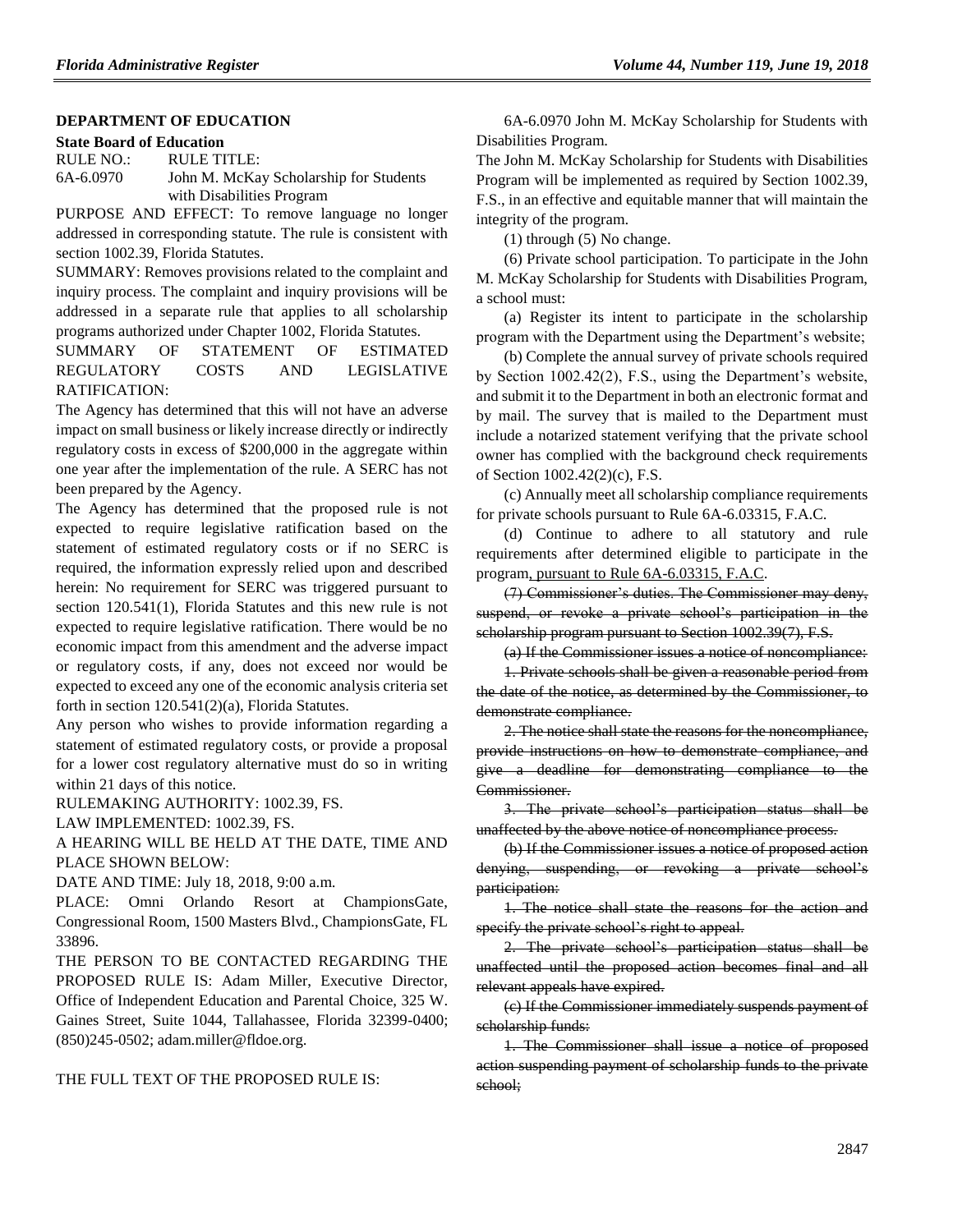2. The notice shall state the reasons for the suspension and the rights the private school has to appeal; and,

3. The private school's participation status will be adjusted so that it will be unable to receive payments or utilize the Department's website and its functionalities to participate in the scholarship program in any way.

(8) Complaint process. The following process is established to allow individuals to notify the Department of any violation by parents, private schools, or school districts of laws or rules related to scholarship program participation.

(a) Persons interested in filing a complaint should contact the Department through the toll-free hotline, established pursuant to Section 1002.39, F.S., or through the Department's website.

(b) An initial complaint shall include, at a minimum, the complainant's name, phone number, and address, and details of the situation.

(c) After receipt of the initial complaint, the Department shall offer to provide a formal complaint form to the complainant.

(d) To register a formal complaint, the complainant must complete the formal complaint form, sign it, and mail or fax it to the Department within thirty (30) days of making the initial complaint.

(e) Upon receipt of a formal complaint, the Department shall review the complaint for legal sufficiency. If the complaint is legally sufficient, the Department shall conduct an inquiry, as described in subsection (9) of this rule, or refer the matter to the appropriate agency for investigation. If the complaint is not legally sufficient, the Department may close the complaint.

(f) The Department shall notify the complainant of the final result of all legally sufficient formal complaints.

(9) Inquiry process. If an inquiry is made as to the conduct of an individual or entity participating in the program:

(a) A letter of inquiry will be delivered using regular and certified mail that alerts the individual or entity to the inquiry and provides the opportunity to respond. The letter of inquiry shall detail any alleged violations of program rules or law, the response required, any documentation requested, and the deadline for responding to the Department.

(b) Failure to respond to a letter of inquiry in a timely manner by:

1. A parent, then the Department shall determine the effect on student eligibility.

2. A private school, then the Department shall proceed with the noncompliance procedures related to the Commissioner's authority established pursuant to Section 1002.39(7), F.S., and this rule.

3. A school district, then the Department shall take any actions allowable under law to compel school district compliance with program requirements and to ameliorate the effect of the violation on the parent, the student, or private school as appropriate.

(c) The Department shall review the response to the letter of inquiry; and:

1. If satisfied that no violation of laws or rules related to scholarship program participation occurred, notify the parent, private school, or school district and complainant that the inquiry will be closed.

2. If more information is needed, request additional information related to the inquiry from the complainant, parent, private school, school district, or conduct a site audit/inspection as appropriate.

3. If a violation of laws or rules related to scholarship program participation has been committed by:

a. A parent, then the Department shall notify the parent of any violation of laws or rules committed and any effect it will have on student eligibility.

b. A private school, then the Department shall proceed with the noncompliance procedures related to the Commissioner's authority established pursuant to Section 1002.39(7), F.S., and this rule.

c. A school district, then the Department shall take any actions allowable under law to compel school district compliance with program requirements and to ameliorate the effect of the violation on the parent, student, or private school as appropriate.

(d) The Department may at any point in the process set forth in this rule, refer an inquiry to the Department's Office of Inspector General or another appropriate agency for full investigation.

(e) Notwithstanding any other provision of this rule, the Commissioner may at any point before or during the inquiry process exercise the authority given under Section 1002.39(7), F.S., and this rule.

Rulemaking Authority 1002.39(13) FS. Law Implemented 1002.39 FS. History–New 1-18-07, Amended 4-21-09, 11-12-09, 2-28-12, 7- 28-15<u>,</u>

NAME OF PERSON ORIGINATING PROPOSED RULE: Adam Miller, Executive Director, Office of Independent Education and Parental Choice.

NAME OF AGENCY HEAD WHO APPROVED THE PROPOSED RULE: Pam Stewart, Commissioner, Department of Education.

DATE PROPOSED RULE APPROVED BY AGENCY HEAD: June 13, 2018

DATE NOTICE OF PROPOSED RULE DEVELOPMENT PUBLISHED IN FAR: May 18, 2018.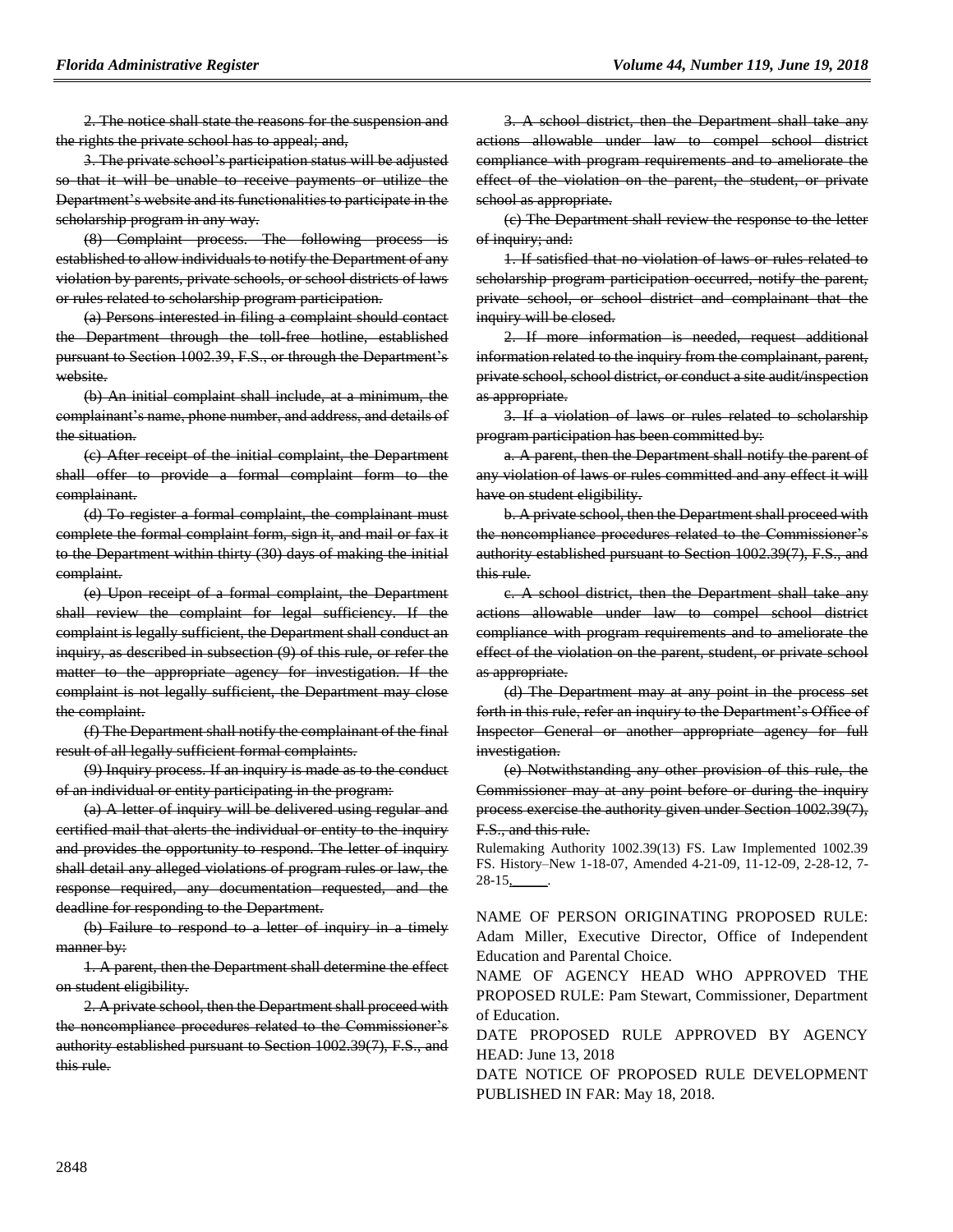### **[DEPARTMENT OF EDUCATION](https://www.flrules.org/gateway/department.asp?id=6)**

#### **[State Board of Education](https://www.flrules.org/gateway/organization.asp?id=195)**

RULE NO.: RULE TITLE: [6A-6.0981](https://www.flrules.org/gateway/ruleNo.asp?id=6A-6.0981) Provider Approval and Renewal for Virtual Instruction Program

PURPOSE AND EFFECT: To update Forms VSP-02 Virtual Instruction Program Application for Provider Approval, and VSP-02R Virtual Instruction Program Application for Provider Renewal. Having received stakeholder input, the applications will be revised by rephrasing and deleting questions and prompts for clarity.

SUMMARY: The rule outlines the process by which organizations become approved virtual instruction program providers.

SUMMARY OF STATEMENT OF ESTIMATED REGULATORY COSTS AND LEGISLATIVE RATIFICATION:

The Agency has determined that this will not have an adverse impact on small business or likely increase directly or indirectly regulatory costs in excess of \$200,000 in the aggregate within one year after the implementation of the rule. A SERC has not been prepared by the Agency.

The Agency has determined that the proposed rule is not expected to require legislative ratification based on the statement of estimated regulatory costs or if no SERC is required, the information expressly relied upon and described herein: The amendment of this rule will not have any impact on transactional costs, regulatory costs or the other factors set forth in Section 120.541(2), F.S., which are used to determine whether a SERC is needed and whether legislative ratification will be required.

Any person who wishes to provide information regarding a statement of estimated regulatory costs, or provide a proposal for a lower cost regulatory alternative must do so in writing within 21 days of this notice.

RULEMAKING AUTHORITY: [1002.45\(11\),](https://www.flrules.org/gateway/statute.asp?id=1002.45(11)) FS.

LAW IMPLEMENTED: [1002.45,](https://www.flrules.org/gateway/statute.asp?id=1002.45) FS.

A HEARING WILL BE HELD AT THE DATE, TIME AND PLACE SHOWN BELOW:

DATE AND TIME: July 18, 2018, 9:00 a.m.

PLACE: Omni Orlando Resort at ChampionsGate, Congressional Room, 1500 Masters Blvd., ChampionsGate, FL 33896.

THE PERSON TO BE CONTACTED REGARDING THE PROPOSED RULE IS: Sandy Eggers, Virtual Education Director, Office of Independent Education and Parental Choice, 325 West Gaines Street, Suite 1044, Tallahassee, Fl. 32399, Sandra.eggers@fldoe.org.

THE FULL TEXT OF THE PROPOSED RULE IS:

6A-6.0981 Provider Approval and Renewal for Virtual Instruction Program.

(1) Purpose. Section 1002.45, F.S., requires each school district to provide eligible students within its boundaries the option to participate in a virtual instruction program. The Department of Education will provide school districts and virtual charter schools annually with a list of providers approved to offer full and part-time virtual instruction programs under this section of law.

(2)(a) Application Form. Form VSP-02, Virtual Instruction Program Application for Provider Approval (https://www.flrules.org/Gateway/reference.asp?No=Ref-

07471), for becoming an approved provider for the Virtual Instruction Program, will be used for those virtual education providers applying for approved status from the Department of Education. Form VSP-02 is hereby incorporated by reference and made a part of this rule to become effective August 2018 October 2016.

(b) Application Form. Form VSP-02R, Virtual Instruction Program Application for Provider Renewal (http://www.flrules.org/Gateway/reference.asp?No=Ref-

07472), for renewing an approved provider for the Virtual Instruction Program, will be used for those virtual education providers applying for renewal status from the Department of Education. Form VSP-02R is hereby incorporated by reference and made a part of this rule to become effective August 2018 October 2016. Copies of forms VSP-02 and VSP-02R may be obtained by contacting the Office of Independent Education and Parental Choice, Florida Department of Education, 325 West Gaines Street, Tallahassee, Florida 32399.

(3) Applications. The applications to become an approved provider or for renewal will be available at http://www.fldoe.org/schools/school-choice/virtual-

edu/approved-provider-resources/program-providers.stml

beginning September 1 of each year for the following school year and must be accessed and submitted electronically. The deadline for filing the application is September 30.

(a) No change.

1. Initial Approval. For applicants seeking initial approval, prior successful experience shall be demonstrated as follows: Learning gains shall show the degree of student learning growth occurring from one school year to the next as required by state board rule for purpose of calculating school grades, in accordance with Section 1008.34, F.S. be sufficient if they demonstrate a level of gains comparable to the level of gains that would be anticipated in a Florida public school earning a school grade of "C" or better, in accordance with Section 1008.34, F.S., or demonstrate that the applicant will likely meet the learning gains component necessary to maintain a school grade of "C" or better pursuant to Section 1002.45(8), F.S. Upon an applicant's request the Department of Education shall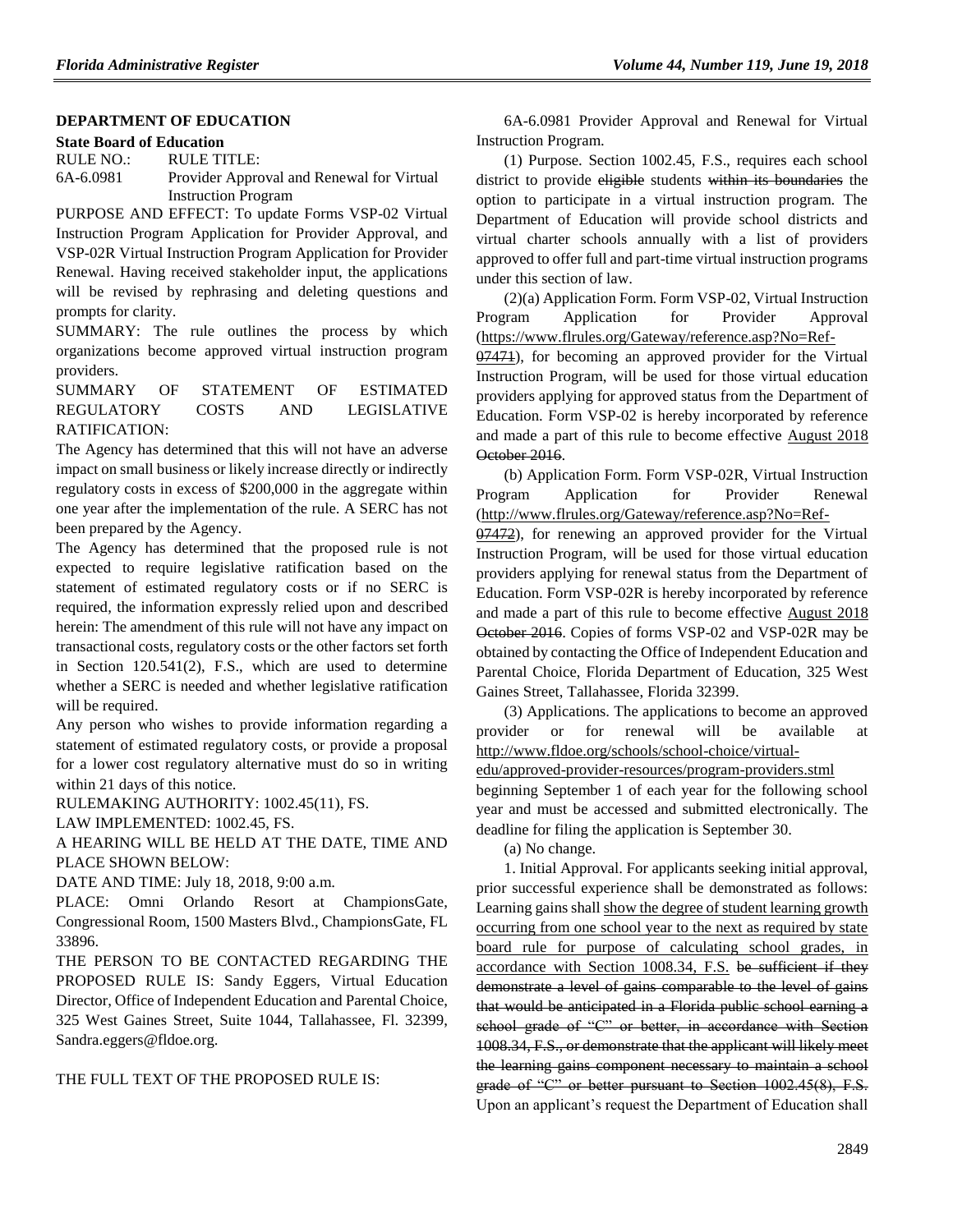conditionally approve a provider who is otherwise qualified but without sufficient prior, successful experience offering online courses, to offer courses measured by statewide assessments under Section 1008.22, F.S., with a learning gains component, end-of-course assessments, or Advanced Placement (AP) examinations. Conditional approval shall be valid for one (1) school year only and, based on the provider's subsequent experience in offering the courses under this paragraph, the Department shall determine whether to grant final approval to offer a virtual instruction program under the criteria for successful experience as outlined in this paragraph.

2. No change.

(b) In accordance with Section  $1002.45(2)(a)6$ , F.S., the applicant must be accredited by at least one of the following K-12 regional accrediting agencies, their successors or assigns: AdvancED, Middle States Association of Colleges and Schools Commission on Elementary Schools and Commission on Secondary Schools, New England Association of Schools and Colleges, Northwest Accreditation Commission, or Western Association of Schools and Colleges.

(c) Pursuant to Section  $1002.45(2)(a)7$ ., F.S., the applicant must ensure instructional and curricular quality through a detailed curriculum and student performance accountability plan that addresses every subject and grade level it intends to provide. The curriculum plan must include evidence:

1. through 3. No change.

(d) The applicant will disclose on a prominent place on its website the disclosure information required under Section 1002.45(2)(a)8., F.S. Average student-teacher ratios are to be calculated for full-time and part-time teachers and for core and elective courses for the following grade-level bands: grades K-3, grades 4-8, and grades 9-12. The total number of students assigned to full-time teachers must be provided. Student completion rate calculations are to include all students who are enrolled for more than fourteen (14) calendar days. Student performance accountability outcomes are to include student assessment results for all students and by the following subgroups: major racial and ethnic groups, economically disadvantaged students, students with disabilities and students with limited English proficiency. "Major racial and ethnic groups" shall include those groups reported for accountability purposes under the Every Student Succeeds Act (ESSA) Elementary and Secondary Education Act (ESEA) in any state or, if no such prior reporting is available, shall include, at a minimum: American Indian, Asian, Black/African American, Hispanic, and White.

(4) through (6) No change.

Rulemaking Authority 1001.02(1), (2)(n), 1002.45(11) FS. Law Implemented 1002.45 FS. History–New 11-26-08, Amended 10-21- 09, 3-20-11, 12-20-11, 1-23-13, 1-1-14, 7-28-15, 10-30-16,\_\_\_\_.

NAME OF PERSON ORIGINATING PROPOSED RULE: Adam Miller, Executive Director, Office of Independent Education and Parental Choice.

NAME OF AGENCY HEAD WHO APPROVED THE PROPOSED RULE: Pam Stewart, Commissioner, Department of Education.

DATE PROPOSED RULE APPROVED BY AGENCY HEAD: June 13, 2018

DATE NOTICE OF PROPOSED RULE DEVELOPMENT PUBLISHED IN FAR: May 25, 2018.

## **[DEPARTMENT OF EDUCATION](https://www.flrules.org/gateway/department.asp?id=6)**

## **[State Board of Education](https://www.flrules.org/gateway/organization.asp?id=195)**

RULE NO.: RULE TITLE:

[6A-6.0982](https://www.flrules.org/gateway/ruleNo.asp?id=6A-6.0982) Florida Approved Online Course Providers PURPOSE AND EFFECT: To update Forms VSP-03, Course Provider Approval Application; VSP-04, Application for Currently Approved Online Course Provider; and VSP-05, Course Renewal Provider Application. Having received stakeholder input, the applications will be revised by rephrasing and deleting questions and prompts for clarity.

SUMMARY: The proposed rule outlines the process by which organizations and individuals become approved to offer Florida approved virtual courses.

### SUMMARY OF STATEMENT OF ESTIMATED REGULATORY COSTS AND LEGISLATIVE RATIFICATION:

The Agency has determined that this will not have an adverse impact on small business or likely increase directly or indirectly regulatory costs in excess of \$200,000 in the aggregate within one year after the implementation of the rule. A SERC has not been prepared by the Agency.

The Agency has determined that the proposed rule is not expected to require legislative ratification based on the statement of estimated regulatory costs or if no SERC is required, the information expressly relied upon and described herein: This rule will not have any impact on transactional costs, regulatory costs or the other factors set forth in Section 120.541(2), Florida Statutes, which are used to determine whether a SERC is needed and whether legislative ratification will be required.

Any person who wishes to provide information regarding a statement of estimated regulatory costs, or provide a proposal for a lower cost regulatory alternative must do so in writing within 21 days of this notice.

RULEMAKING AUTHORITY: [1003.499\(3\),](https://www.flrules.org/gateway/statute.asp?id=1003.499(3)) [1008.31,](https://www.flrules.org/gateway/statute.asp?id=%201008.31) F.S. LAW IMPLEMENTED: [1003.499,](https://www.flrules.org/gateway/statute.asp?id=1003.499) [1008.31,](https://www.flrules.org/gateway/statute.asp?id=%201008.31) F.S.

A HEARING WILL BE HELD AT THE DATE, TIME AND PLACE SHOWN BELOW:

DATE AND TIME: July 18, 2018, 9:00 a.m.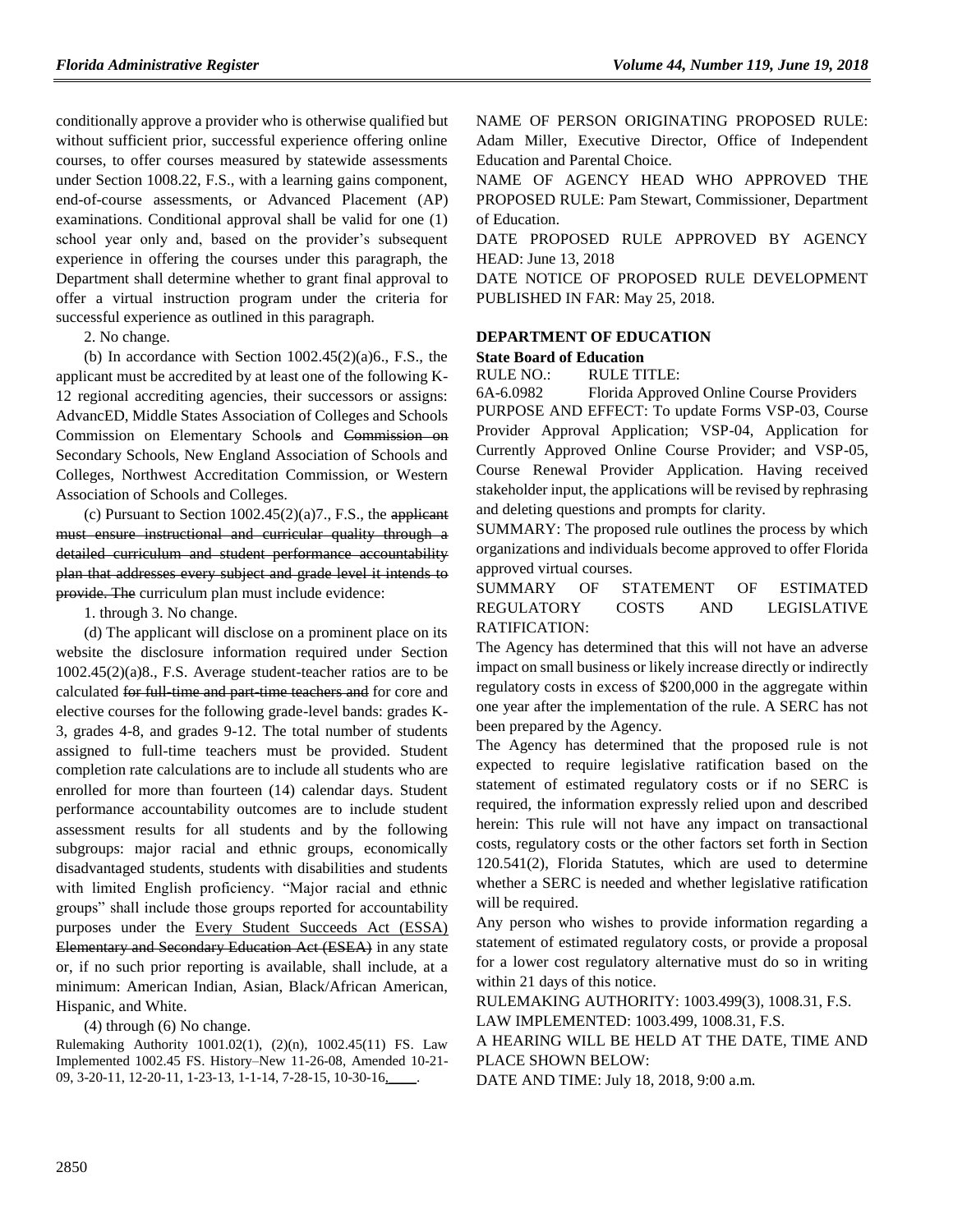PLACE: Omni Orlando Resort at ChampionsGate, Congressional Room, 1500 Masters Blvd., ChampionsGate, FL 33896.

THE PERSON TO BE CONTACTED REGARDING THE PROPOSED RULE IS: Sandy Eggers, Virtual Education Director, Office of Independent Education and Parental Choice, 325 West Gaines Street, Suite 1044, Tallahassee, FL. 32399, Sandra.Eggers@fldoe.org.

### THE FULL TEXT OF THE PROPOSED RULE IS:

6A-6.0982 Florida Approved Online Course Providers.

(1) Purpose. Section 1003.499(2), Florida Statutes (F.S.) requires the Commissioner of Education to annually publish online a list of providers approved to offer Florida approved courses.

(2)(a) Application Form. Form VSP-03, Online Course Provider Approval Application (http://www.flrules.org/Gateway/reference.asp?No=Ref-08704), for becoming an approved online course provider, will be used for those online course providers applying for approved status from the Department of Education. Form VSP-03 is hereby incorporated by reference and made a part of this rule to become effective August 2018 October 2017.

(b) Application Form. Form VSP-04, Application for Currently Approved Online Course Provider (http://www.flrules.org/Gateway/reference.asp?No=Ref-

08705), for a currently approved online course provider to add new courses to their approval, will be used for online course providers applying for additional online course approval status from the Department of Education. Form VSP-04 is hereby incorporated by reference and made a part of this rule to become effective August 2018 October 2017.

(c) Application Form. Form VSP-05, Online Course Provider Renewal Approval Application (http://www.flrules.org/Gateway/reference.asp?No=Ref-08706), for renewing an approved provider, will be used for those online course providers applying for renewal approval status from the Department of Education. Form VSP-05 is hereby incorporated by reference and made a part of this rule to become effective August 2018 October 2017. Copies of Form VSP-03, VSP-04, and VSP-05 may be obtained by contacting the Office of Independent Education and Parental Choice, Florida Department of Education, 325 West Gaines Street, Tallahassee, Florida 32399.

(3) Application. The applications to become an approved online course provider, renewal, or for new course approval will be available at https://floridacourseprovider.fluidreview.com beginning September 1 of each year for the following school year and must be accessed and submitted electronically. The deadline for filing the applications is September 30.

(a) Pursuant to Section  $1003.499(3)(a)5$ ., F.S., the applicant must possess prior, successful experience offering online courses to elementary, middle, or high school students as demonstrated by quantified student learning gains or student growth in each subject area and grade level provided for consideration as an instructional program option. Learning gains data for at least two  $(2)$  one  $(1)$  complete school years from one (1) of the following sources must be submitted for each course submitted for approval in this application:

1. At least two (2) years of cohort data from a sStateadministered summative assessment Florida Standards Assessments (FSA), approved to meet federal (e.g., ESSA) accountability requirements, Next Generation Sunshine State Standards, including state-administered End-of-Course (EOC) assessments (Algebra 1, Geometry, Biology 1, U.S. History, and Civics). The data will be sufficient if the proficiency rate meets or exceeds the state mean (students must attain a statewide standardized assessment score of Achievement Level 3 or higher) as stated in, Rule 6A-1.09981, F.A.C., which is incorporated by reference herein. A copy of Rule 6A 1.09981, F.A.C., may be obtained by contacting the Office of Independent Education and Parental Choice, Florida Department of Education, 325 West Gaines Street, Tallahassee, Florida 32399. Equivalent subgroup credit recovery or remediation course data may be considered in determining the equivalency with the state mean, if provided.

For course subjects not addressed by state assessments:

2. At least two (2) years of cohort data from n**Nationally** standardized summative achievement tests or nationally standardized interim assessments with multiple assessments to measure learning gains (nationally norm-referenced tests approved by the Department pursuant Rule 6A 6.0960, F.A.C.). The demonstrated gains will be sufficient if either proficiency rate or gains rate meet or exceed the national mean for the specific test. Equivalent subgroup or credit recovery or remediation course data may be considered in determining the equivalency with the national mean, if provided. At a minimum, Provider must provide data from category 1 or 2 in language arts and mathematics. The following evidence of learning gains must be submitted for all other subject areas and grade levels:

3. At least two (2) years of cohort data from teacher developed End-of-Course assessments or semester examinations; or Proctored EOC assessments or semester examinations. Electronic proctoring with appropriately identified students is acceptable. Demonstrated gains will be sufficient if the pass rate on the proctored EOC examination meets or exceeds seventy (70%) percent.

4. At least two (2) years of cohort data from pre- and postassessments delivered for a course, which assessment is not covered under another category.

(b) through (c) No change.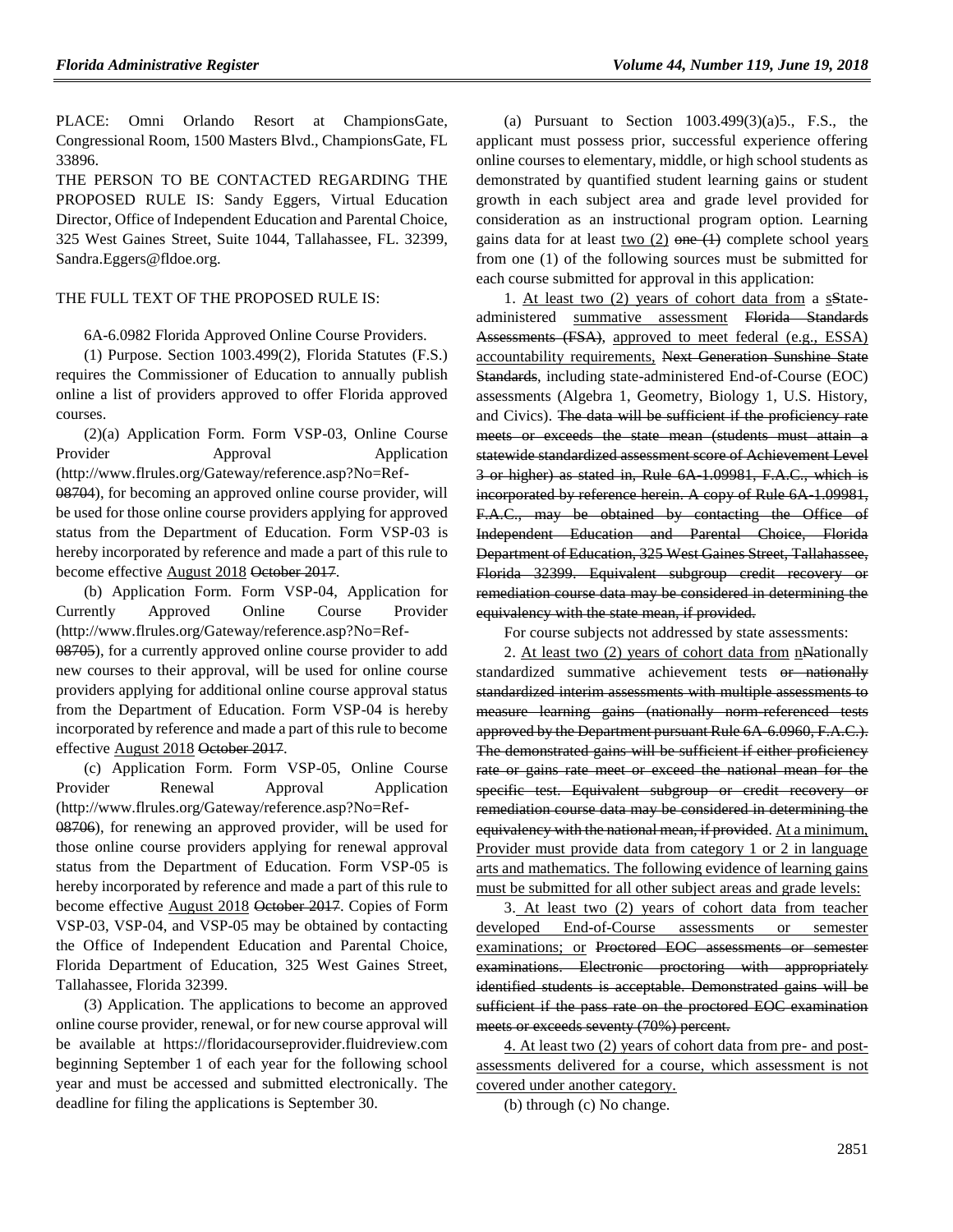(4) through (7) No change.

Rulemaking Authority 1003.499, 1008.31 FS. Law Implemented 1003.499, 1008.31 FS. History–New 12-23-14, Amended 7-28-15, 10- 30-16, 10-17-17,

NAME OF PERSON ORIGINATING PROPOSED RULE: Adam Miller, Executive Director, Office of Independent Education and Parental Choice.

NAME OF AGENCY HEAD WHO APPROVED THE PROPOSED RULE: Pam Stewart, Commissioner, Department of Education.

DATE PROPOSED RULE APPROVED BY AGENCY HEAD: June 13, 2018

DATE NOTICE OF PROPOSED RULE DEVELOPMENT PUBLISHED IN FAR: May 25, 2018.

## **[DEPARTMENT OF EDUCATION](https://www.flrules.org/gateway/department.asp?id=6)**

## **[State Board of Education](https://www.flrules.org/gateway/organization.asp?id=195)**

RULE NO.: RULE TITLE:

[6A-6.03315](https://www.flrules.org/gateway/ruleNo.asp?id=6A-6.03315) Private School Scholarship Compliance

PURPOSE AND EFFECT: To implement new accountability provisions for private schools participating in a state scholarship program, pursuant to section 1002.421, F.S. The rule is consistent with section 1002.421, F.S.

SUMMARY: Update the Scholarship Compliance Form (IEPC SCF-1), update and revise the requirements and process for initial eligibility to participate in the program, update and revise the renewal requirements and process, implement deadlines for schools to apply to participate in the scholarship program, specify a formal complaint and inquiry process and incorporate the complainant Statement form (IEPC-CS1).

SUMMARY: Update the Scholarship Compliance Form (IEPC SCF-1), update and revise the requirements and process for initial eligibility to participate in the program, update and revise the renewal requirements and process, implement deadlines for schools to apply to participate in the scholarship program, specify a formal complaint and inquiry process and incorporate the complainant Statement form (IEPC-CS1).

## SUMMARY OF STATEMENT OF ESTIMATED REGULATORY COSTS AND LEGISLATIVE RATIFICATION:

The Agency has determined that this will not have an adverse impact on small business or likely increase directly or indirectly regulatory costs in excess of \$200,000 in the aggregate within one year after the implementation of the rule. A SERC has not been prepared by the Agency.

The Agency has determined that the proposed rule is not expected to require legislative ratification based on the statement of estimated regulatory costs or if no SERC is required, the information expressly relied upon and described herein: No requirement for SERC was triggered pursuant to section 120.541(1), F.S. There would be no economic impact from this amendment and the adverse impact or regulatory costs, if any, does not exceed nor would be expected to exceed any one of the economic analysis criteria set forth in section 120.541(2)(a), F.S., and is not expected to require legislative ratification.

Any person who wishes to provide information regarding a statement of estimated regulatory costs, or provide a proposal for a lower cost regulatory alternative must do so in writing within 21 days of this notice.

RULEMAKING AUTHORITY: [1002.421,](https://www.flrules.org/gateway/statute.asp?id=1002.421) F.S.

LAW IMPLEMENTED: [1002.421,](https://www.flrules.org/gateway/statute.asp?id=1002.421) F.S.

A HEARING WILL BE HELD AT THE DATE, TIME AND PLACE SHOWN BELOW:

DATE AND TIME: July 18, 2018, 9:00 a.m.

PLACE: Omni Orlando Resort at ChampionsGate, Congressional Room, 1500 Masters Blvd., ChampionsGate, FL 33896.

THE PERSON TO BE CONTACTED REGARDING THE PROPOSED RULE IS: Adam Miller, Executive Director, Office of Independent Education and Parental Choice, 325 W. Gaines Street, Suite 1044, Tallahassee, Florida 32399-0400; (850)245-0502; adam.miller@fldoe.org.

## THE FULL TEXT OF THE PROPOSED RULE IS:

6A-6.03315 Private School Scholarship Compliance.

Compliance reporting requirements for the participation of a Florida private school registered with the Department of Education to be determined eligible to participate in one or more state scholarship program(s) are specified in Form IEPC SCF-1, Scholarship Program Compliance Form for Private School Participants in State Scholarship Programs (http://www.flrules.org/Gateway/reference.asp?No=Ref-

06293), hereinafter Scholarship Compliance Form, which is hereby incorporated by reference to become a part of this rule effective August 2018 February 2016.

(1) Definitions related to this rule and the Scholarship Compliance Form:

(a) Scholarship Programs: State school choice scholarship programs authorized in Chapter 1002, F.S.

 $(b)(a)$  Renewing school – A school Schools that had scholarship students during the current or previous school year.

 $(c)(b)$  New school – A school Schools that did not have scholarship students during the current or previous school year. A school removed from the program pursuant to a Notice of Proposed Action from the Commissioner may not reapply during the same school year it was removed from the program. In addition, a school that had scholarship students during the current or previous school year but is opening an additional location may apply as a new school for that location only.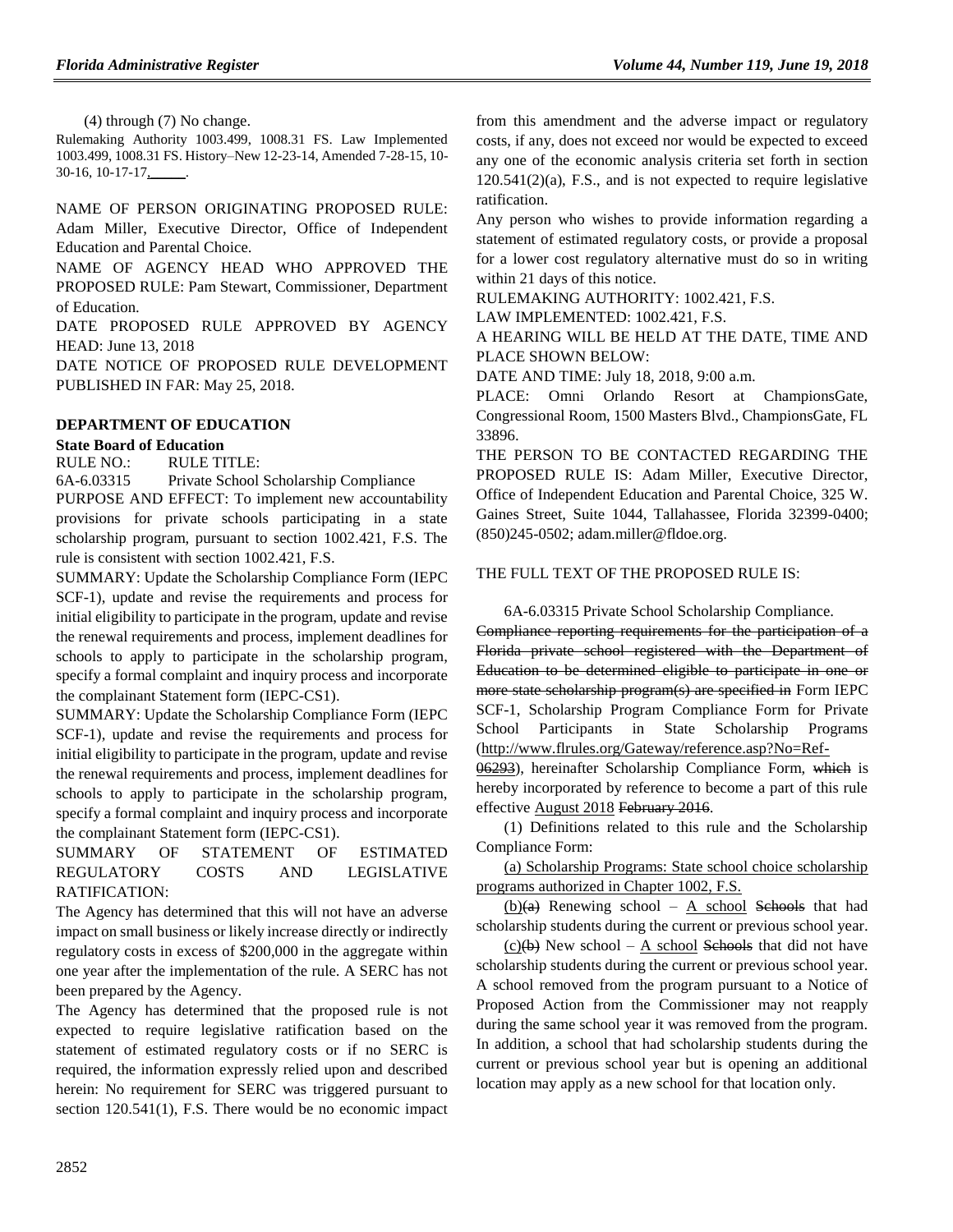$(d)(e)$  Regular and direct contact – A program of instruction that provides for a minimum of one hundred seventy (170) actual school instruction days with the required instructional hours (determined by grade level per state board Rule 6A-1.09512, F.A.C.) under the direct instruction of the private school teacher at the school's approved physical location. This may include with occasional off-site activities including the McKay Scholarship Program transition-to-work plan under the supervision of the private school teacher.

 $(e)(d)$  School's physical location – The location where regular and direct contact with the private school teacher occurs which has met and must meet applicable state and local health, safety, and welfare laws, codes, and rules.

(2) Renewing schools. must comply with the following process to renew eligbility for the upcoming school year.

(a) Complete and submit a signed and notarized annual survey, pursuant to section 1002.42, F.S., by May 1.

(b) Annually complete and submit a signed and notarized Scholarship Compliance Form. The signed, notarized Scholarship Compliance Form must be postmarked by March 1 of each year for participation in the subsequent school year. Following the timely submission of the Scholarship Compliance Form, any outstanding compliance issues, including submission of the annual survey required by section 1002.42, F.S., must be resolved by the private school on or before May 1 of each year or within forty-five (45) days of intial receipt of notification from the Department of any noncompliance issue, whichever is later, for the school to remain eligible to participate in the scholarship programs. Renewing schools as a part of the renewal process are required to have a review of compliance documentation every third year. The Department shall mail notice to renewing schools subject to the compliance documentation review by December 1 of each year. This does not limit the Department's ability to request compliance related documentation at other times.

(c) Ensure physical location has a current satisfactory health inspection and current satisfactory fire inspection and submit the inspections to the Department.

(d) Every third consecutive year of participation, a renewing private school must also submit the following:

1. Documentation from the Florida Division of Corporations establishing ownership of the private school.

2. Documentation demonstrating the school has a satisfactory Radon inspection, if applicable.

3. School policies establishing standards of ethical conduct from instructional personnel and school administrators.

4. Surety bond or letter of credit, if required by section 1002.421, F.S.

5. Copy of the results of state and national criminal history check for each owner or operator of the school, as defined by section 1002.421, F.S.

(3) New schools.

(a) New schools, as defined in this rule, must submit the following documentation to the Department to establish eligbility for particpation in the scholarship programs.

1. Current notarized annual survey, pursuant to section 1002.42, F.S.

2. Signed and notarized Scholarship Compliance Form. When the signed, notarized Scholarship Compliance Form is submitted by a new school, the school shall have sixty (60) days to resolve any outstanding compliance issues, including submission of the annual survey required by section 1002.42, F.S., to become eligible to participate in the scholarship programs. If the outstanding issues have not been resolved after sixty (60) days, the application shall be administratively closed. The application can be reopened, at any time during the same school year, by request of the private school. At no time can a new private school that has not met and adequately demonstrated compliance with all requirements, register or enroll scholarship students.

3. Copy of the results of state and national criminal history check for each owner or operator of the school, as defined by section 1002.421, F.S.

4. Documentation from the Florida Division of Corporations establishing ownership of the private school.

5. Current satisfactory health inspection report.

6. Current satisfactory fire inspection report.

7. Documentation demonstrating the school has a satisfactory Radon inspection, if applicable.

8. Surety bond or letter of credit, if required by section 1002.421, F.S.

9. School policies establishing standards of ethical conduct for instructional personnel and school administrators.

10. School fee schedule, if applicable.

(b) Upon review and approval of the documentation indentified in paragraph (3)(a) of this rule, the Department will schedule and conduct a site visit at the school's physical location. Beginning in the 2019-2020 school year, a private school is ineligible to receive scholarship payments until a satisfactory site visit has been conducted by the Department.

(c) The following deadlines are established for schools entering a scholarship program in the 2019-2020 school year and each year thereafter. To be eligible to participate in a scholarship program a school must submit a signed and notarized Scholarship Compliance Form no later than October 1 and all outstanding compliance issues pertaining to documentation identified in paragraph (3)(a) of this rule are to be resolved by December 1. A school that fails to meet either of these deadlines may not participate in the scholarship program until the subsequent school year.

(4) The Department may administratively close an application for participation in the state scholarship programs if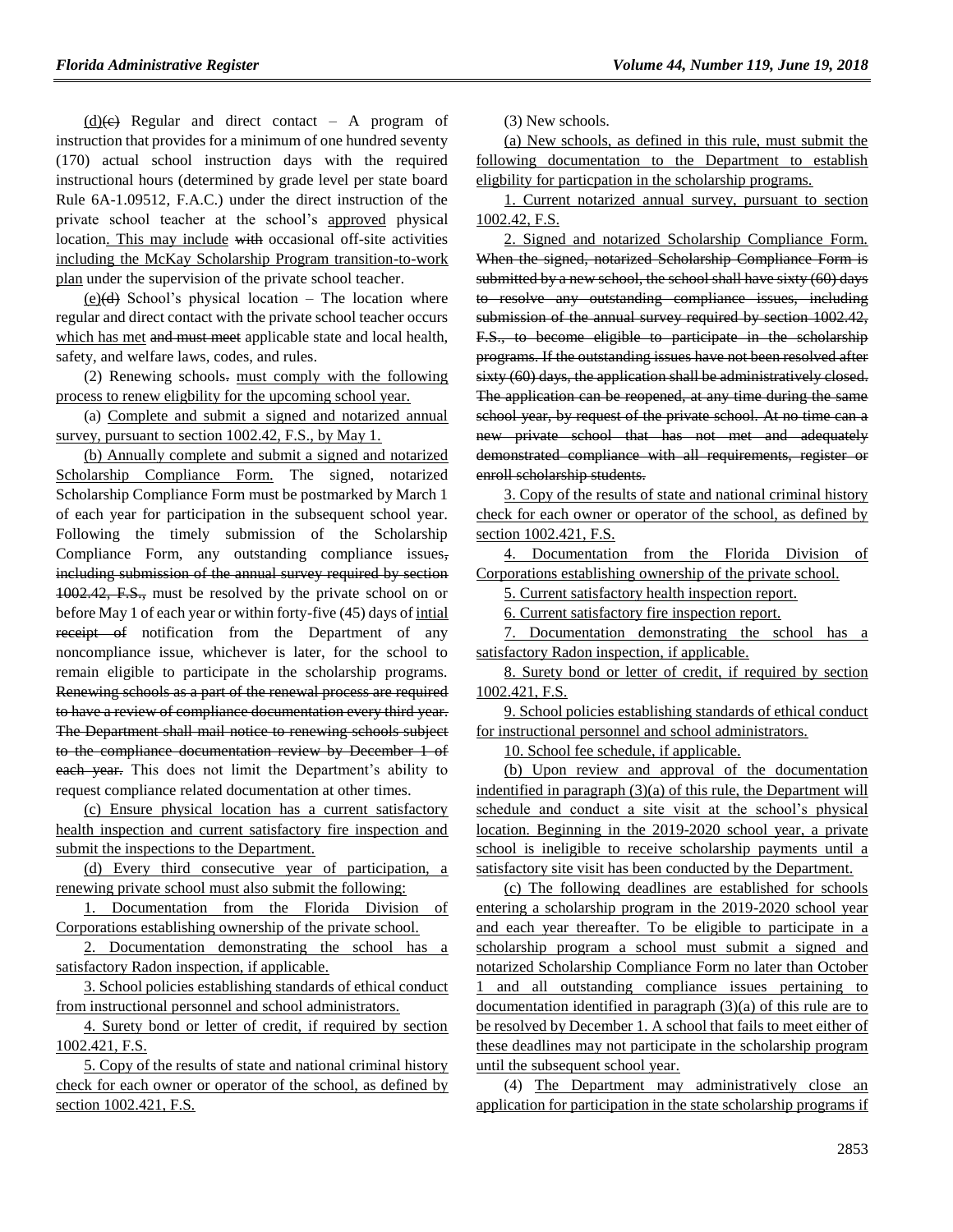a school fails to submit all the required documentation within sixty (60) days of submission of the Scholarship Compliance Form.The Scholarship Compliance Form delineates private school reporting requirements specified pursuant to Section 1002.42, F.S., and statutory and regulatory requirements related to the areas of school location and contact information; school ownership; affiliation; financial solvency; school administration; school staffing; school program; student health, safety, and welfare; student records; school facility; and submission of the scholarship compliance form.

(5) No change.

(6) Complaint process. The following process is established to allow individuals to notify the Department of any alleged violation by a parent, a student, a private school, a public school or a school district, an organization, a provider, or another appropriate party of state laws or rules related to scholarship program participation.

(a) Persons interested in filing a complaint should contact the Department through the toll-free hotline, 800-447-1636, established pursuant to section 1002.421, F.S., or through the Department's website, www.floridaschoolchoice.org, to receive a copy of the Complainant Statement form, Form IEPC-CS1. Form IEPC-CS1 (DOE link) is hereby incorporated by reference, effective August 2018.

(b) The complainant must complete the Complainant Statement form, sign it and submit to the Department.

(c) Upon receipt of a completed and signed Complainant Statement form, the Department shall review to determine if reasonable cause exists to believe that a violation of law or rule has occurred.

(d) If the Department determines that reasonable cause exists, it shall conduct an inquiry, as described in subsection (7) of this rule, or refer the matter to the appropriate agency for investigation. If the Department determines that the information provided by the complainant does not establish reasonable cause, the Department may close the complaint.

(7) Inquiry process.

(a) A letter of inquiry will be delivered using regular and certified mail to provide notification to the individual or entity that an inquiry has been opened and provide the opportunity to respond. The letter of inquiry shall detail alleged violations of program rules or law, the response required, any documentation requested, and the deadline for responding to the Department.

(b) Failure to respond to a letter of inquiry in a timely manner may result in the Department initiating any of the actions as authorized by sections 1002.421(3), or 1002.385(10), F.S, as applicable.

(c) Upon review of the documentation requested pursuant to paragraph (7)(a) of this rule, the Department may take one of the following actions:

1. If the Department cannot establish that a violation of laws or rules related to scholarship program participation occurred, the Department shall notify the parent, student, private school, public school or school district, organization, provider, or other party and complainant that the inquiry will be closed.

2. If more information is needed, the Department may request additional information related to the inquiry from the complainant, parent, student, private school, public school or school district, organization, provider, or other party, or conduct a site visit as appropriate.

3. If the Department establishes that a violation of laws or rules related to scholarship program participation has occurred, the Department may initiate any of the actions permitted by sections 1002.421(3), or 1002.385(10), F.S., as applicable.

(d) The Department may at any point in the process set forth in this rule, refer an inquiry to the Department's Office of Inspector General or another appropriate agency for full investigation.

(e) Notwithstanding any other provision of this rule, the Commissioner may at any point before or during the inquiry process exercise the authority given under sections 1002.421(3), 1002.385(10), F.S., and this rule.

Rulemaking Authority 1001.02, 1002.385, 1002.39, 1002.395, 1002.40, 1002.411, 1002.42, 1002.421 FS. Law Implemented 1002.385, 1002.39, 1002.395, 1002.40, 1002.421, 1002.42, 1002.421, 1003.22, 1003.23 FS. History–New 10-13-04, Amended 9-20-05, 1- 18-07, 1-5-09, 10-25-10, 2-9-16, 4-9-18,

NAME OF PERSON ORIGINATING PROPOSED RULE: Adam Miller, Executive Director, Office of Independent Education and Parental Choice.

NAME OF AGENCY HEAD WHO APPROVED THE PROPOSED RULE: Pam Stewart, Commissioner, Department of Education.

DATE PROPOSED RULE APPROVED BY AGENCY HEAD: June 13, 2018

DATE NOTICE OF PROPOSED RULE DEVELOPMENT PUBLISHED IN FAR: May 25, 2018.

## **[DEPARTMENT OF EDUCATION](https://www.flrules.org/gateway/department.asp?id=6)**

### **[State Board of Education](https://www.flrules.org/gateway/organization.asp?id=195)**

RULE NO.: RULE TITLE:

[6A-6.07861](https://www.flrules.org/gateway/ruleNo.asp?id=6A-6.07861) Model Forms for Charter Technical Career Center Applicants and Sponsors

PURPOSE AND EFFECT: To implement forms for charter technical career centers, including the Model Florida Charter Technical Career Center Application and Florida Charter Technical Career Center Evaluation Instrument, pursuant to s. 1002.34, F.S. The effect will be a rule that is aligned with Florida Statutes.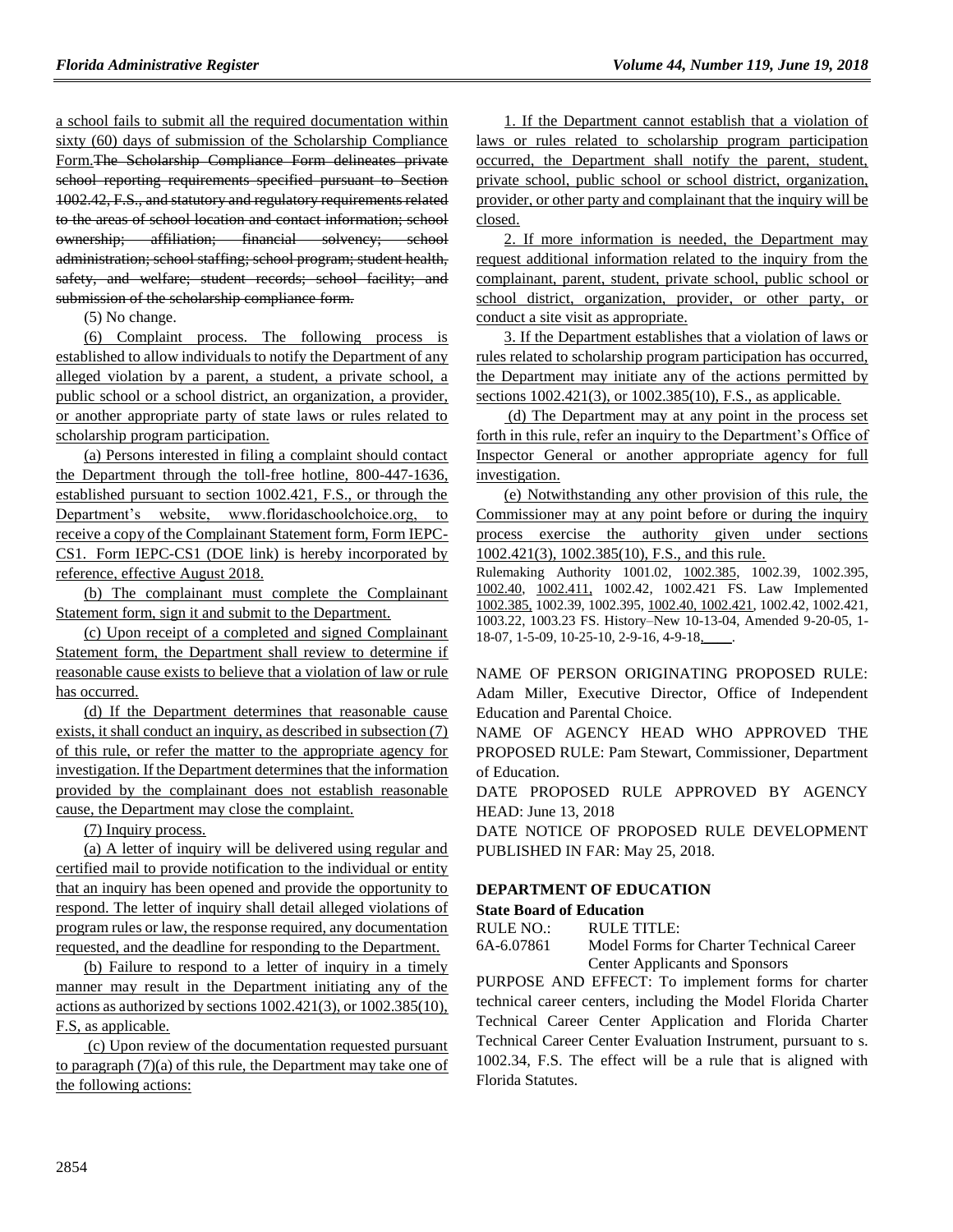SUMMARY: This rule provides the process and forms for the implementation of charter technical career centers authorized under s. 1002.34, F.S. The form adopted in this rule must be used for an initial charter application or renewal. The evaluation instrument must be used by chartering entities to evaluate the application.

SUMMARY OF STATEMENT OF ESTIMATED REGULATORY COSTS AND LEGISLATIVE RATIFICATION:

The Agency has determined that this will not have an adverse impact on small business or likely increase directly or indirectly regulatory costs in excess of \$200,000 in the aggregate within one year after the implementation of the rule. A SERC has not been prepared by the Agency.

The Agency has determined that the proposed rule is not expected to require legislative ratification based on the statement of estimated regulatory costs or if no SERC is required, the information expressly relied upon and described herein: The rule is not expected to have any impact on the factors found in  $120.541(2)(a)$ , F.S., because it provides a standard process for the application for new charter technical career centers, in compliance with all application statutes that govern the programs offered by these institutions, and will not require legislative ratification.

Any person who wishes to provide information regarding a statement of estimated regulatory costs, or provide a proposal for a lower cost regulatory alternative must do so in writing within 21 days of this notice.

RULEMAKING AUTHORITY: [1002.34,](https://www.flrules.org/gateway/statute.asp?id=1002.34) FS.

LAW IMPLEMENTED: [1002.34,](https://www.flrules.org/gateway/statute.asp?id=1002.34) FS.

A HEARING WILL BE HELD AT THE DATE, TIME AND PLACE SHOWN BELOW:

DATE AND TIME: July 18, 2018, 9:00 a.m.

PLACE: Omni Orlando Resort at ChampionsGate, Congressional Room, 1500 Masters Blvd., ChampionsGate, FL 33896.

THE PERSON TO BE CONTACTED REGARDING THE PROPOSED RULE IS: Tara Goodman, Bureau Chief, Division of Career and Adult Education, 325 West Gaines Street, Room 744, Tallahassee, Florida 32399-0400, (850)245-9001 or via email: Tara.Goodman@fldoe.org.

THE FULL TEXT OF THE PROPOSED RULE IS:

6A-6.07861- Forms for Charter Technical Career Center Applicants and Sponsors.

(1) Persons or entities submitting a charter school application must use Form CTCCAPP1, Model Florida Charter Technical Career Center Application, effective August 2018 (DOS link), pursuant to section 1002.34, F.S., Form CTCCAPP1 is hereby incorporated by reference and may be obtained electronically on the Department's website at http://www.fldoe.org/academics/career-adult-edu/career-adultedu-technical-assistance-.stml or from the Division of Career and Adult Education, 325 West Gaines Street, Tallahassee, Florida 32399-0400.

(2) Sponsors shall evaluate Model Florida Charter Technical Career Center Applications using Form CTCCEVAL1, Model Florida Charter Technical Career Center Evaluation Instrument, effective August 2018 (DOS link). Form CTCCEVAL1 is hereby incorporated by reference and may be obtained electronically on the Department's website at http://www.fldoe.org/academics/career-adult-edu/career-adultedu-technical-assistance-.stml or from the Division of Career and Adult Education, 325 West Gaines Street, Tallahassee, Florida 32399-0400.

Rulemaking Authority 1002.34, FS. Law Implemented 1002.34, F.S. History–New

NAME OF PERSON ORIGINATING PROPOSED RULE: Rod Duckworth, Chancellor, Division of Career and Adult Education.

NAME OF AGENCY HEAD WHO APPROVED THE PROPOSED RULE: Pam Stewart, Commissioner, Department of Education.

DATE PROPOSED RULE APPROVED BY AGENCY HEAD: June 13, 2018

DATE NOTICE OF PROPOSED RULE DEVELOPMENT PUBLISHED IN FAR: April 18, 2018.

## **[AGENCY FOR HEALTH CARE ADMINISTRATION](https://www.flrules.org/gateway/department.asp?id=59)**

| <b>Health Facility and Agency Licensing</b> |                                          |  |
|---------------------------------------------|------------------------------------------|--|
| <b>RULE NOS.:</b>                           | <b>RULE TITLES:</b>                      |  |
| 59A-12.016                                  | Definitions for the Managed Care         |  |
|                                             | <b>Ombudsman Committees</b>              |  |
| 59A-12.017                                  | The Agency for Health Care               |  |
|                                             | <b>Administration's Responsibilities</b> |  |
| 59A-12.018                                  | The District Managed Care Ombudsman      |  |
|                                             | <b>Committees Responsibilities</b>       |  |
| 59A-12.019                                  | The Statewide Managed Care Ombudsman     |  |
|                                             | Committee Responsibilities               |  |
| 59A-12.020                                  | Statewide Provider and Subscriber        |  |
|                                             | <b>Assistance Program Forms</b>          |  |
|                                             |                                          |  |

PURPOSE AND EFFECT: The Agency is proposing to repeal rules within Rule Chapter 59A-12, F.A.C., pursuant to changes via SB 622 (sections  $115$  and  $118 - 123$ ) passed during the 2018 legislative session.

SUMMARY: The Agency is proposing to repeal four rules (59A-12.016, .017, .018, and .019, F.A.C.) governing the Managed Care Ombudsman Committees as the Managed Care Ombudsman was repealed pursuant to SB 622 (sections 118- 123). In addition, the Agency will repeal another rule within Rule Chapter 59A-12 (59A-12.020, F.A.C.) governing the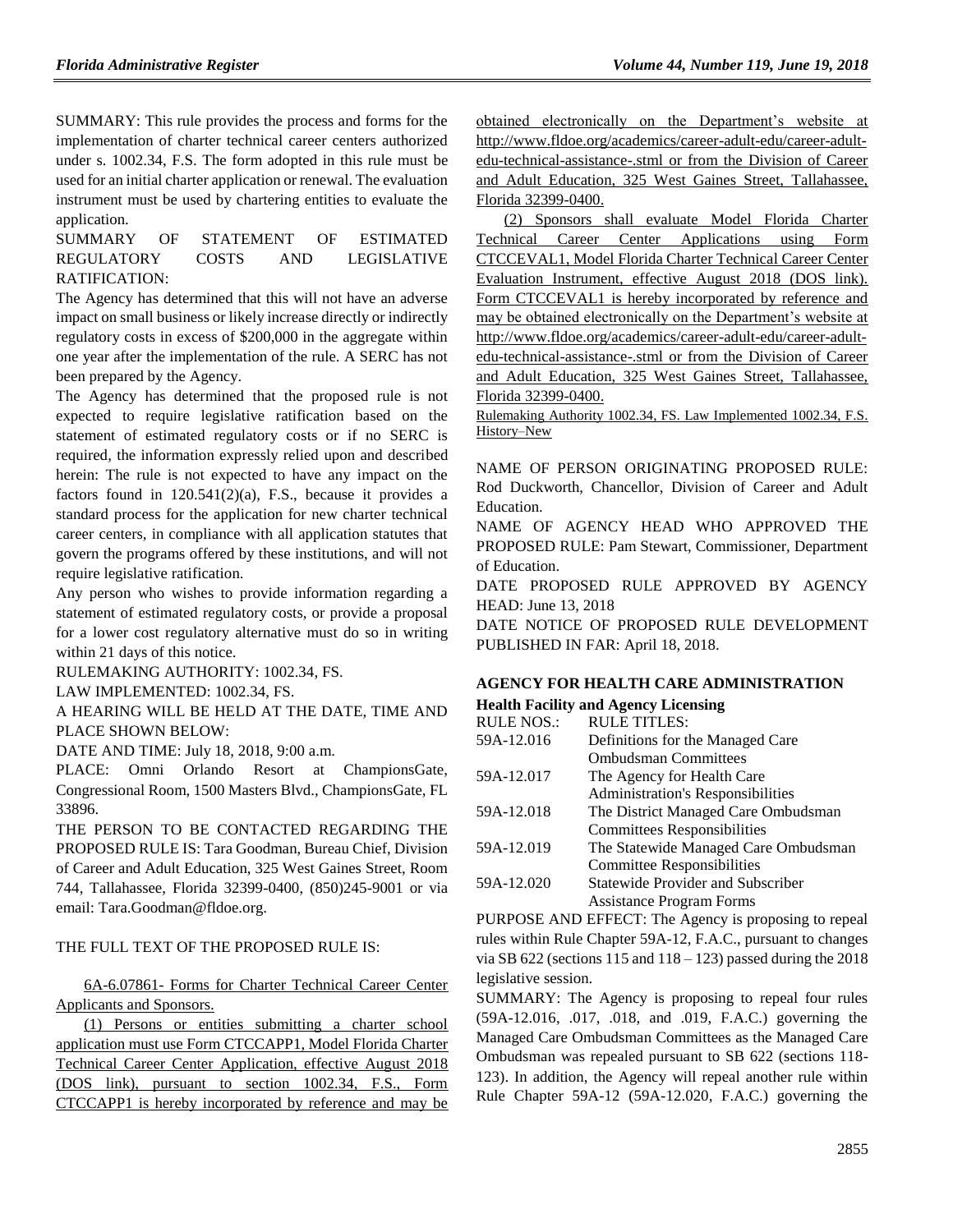Subscriber Assistance Program as it was also repealed pursuant to SB 622 (section 115). These repeals will have an effective date of July 1, 2018.

SUMMARY OF STATEMENT OF ESTIMATED REGULATORY COSTS AND LEGISLATIVE RATIFICATION:

The Agency has determined that this will not have an adverse impact on small business or likely increase directly or indirectly regulatory costs in excess of \$200,000 in the aggregate within one year after the implementation of the rule. A SERC has not been prepared by the Agency.

The Agency has determined that no SERC is required and that no legislative ratification pursuant to subsection 120.541(3), F.S. is required based upon the Agency's review of information at the time of analysis and the preparation of a checklist for each rule to determine the need for the creation of a SERC.

The Agency has determined that the proposed rule is not expected to require legislative ratification based on the statement of estimated regulatory costs or if no SERC is required, the information expressly relied upon and described herein: The Agency has determined that no SERC is required and that no legislative ratification pursuant to subsection 120.541(3), F.S. is required based upon the Agency's review of information at the time of analysis and the preparation of a checklist for each rule to determine the need for the creation of a SERC.

Any person who wishes to provide information regarding a statement of estimated regulatory costs, or provide a proposal for a lower cost regulatory alternative must do so in writing within 21 days of this notice.

RULEMAKING AUTHORITY: [408.15, 641.70,](https://www.flrules.org/gateway/statute.asp?id=408.15%20and%20641.70) FS.

LAW IMPLEMENTED: [408.7056, 641.70,](https://www.flrules.org/gateway/statute.asp?id=408.7056%20and%20641.70) FS.

IF REQUESTED WITHIN 21 DAYS OF THE DATE OF THIS NOTICE, A HEARING WILL BE HELD AT THE DATE, TIME AND PLACE SHOWN BELOW:

DATE AND TIME: July 13, 2018, from 8:30 a.m. to 10:00 a.m. PLACE: Agency for Health Care Administration, 2727 Mahan Drive, Building 3, Conference Room C, Tallahassee, FL 32308 Pursuant to the provisions of the Americans with Disabilities Act, any person requiring special accommodations to participate in this workshop/meeting is asked to advise the agency at least 3 days before the workshop/meeting by contacting: Marisol Fitch, Bureau of Facility Regulation, 2727 Mahan Drive, Tallahassee, Florida, (850)412-4346 and Marisol.fitch@ahca.myflorida.com. If you are hearing or speech impaired, please contact the agency using the Florida Relay Service, 1(800)955-8771 (TDD) or 1(800)955-8770 (Voice).

THE PERSON TO BE CONTACTED REGARDING THE PROPOSED RULE IS: Marisol Fitch, (850)412-4346, email: Marisol.fitch@ahca.myflorida.com.

THE FULL TEXT OF THE PROPOSED RULE IS:

59A-12.016 Definitions for the Managed Care Ombudsman Committees.

Rulemaking Authority 641.70 FS. Law Implemented 641.70 FS. History–New 12-13-98. Repealed 7-1-18.

59A-12.017 The Agency for Health Care Administration's Responsibilities.

Rulemaking Authority 641.70 FS. Law Implemented 641.70 FS. History–New 12-13-98. Repealed 7-1-18.

59A-12.018 The District Managed Care Ombudsman Committees Responsibilities.

Rulemaking Authority 641.70 FS. Law Implemented 641.70 FS. History–New 12-13-98. Repealed 7-1-18.

59A-12.019 The Statewide Managed Care Ombudsman Committee Responsibilities.

Rulemaking Authority 641.70 FS. Law Implemented 641.70 FS. History–New 12-13-98. Repealed 7-1-18.

59A-12.020 Statewide Provider and Subscriber Assistance Program Forms.

Rulemaking Authority 408.15 FS. Law Implemented 408.7056 FS. History–New 9-17-00. Repealed 7-1-18.

NAME OF PERSON ORIGINATING PROPOSED RULE: Marisol Fitch

NAME OF AGENCY HEAD WHO APPROVED THE PROPOSED RULE: Justin M. Senior

DATE PROPOSED RULE APPROVED BY AGENCY HEAD: 6/1/2018

### **[DEPARTMENT OF HEALTH](https://www.flrules.org/gateway/department.asp?id=64)**

**[Board of Clinical Social Work, Marriage and Family](https://www.flrules.org/gateway/organization.asp?id=327)  [Therapy and Mental Health Counseling](https://www.flrules.org/gateway/organization.asp?id=327)**

RULE NO.: RULE TITLE:

[64B4-3.001](https://www.flrules.org/gateway/ruleNo.asp?id=64B4-3.001) Application for Licensure for Clinical Social Work, Marriage and Family Therapy and Mental Health Counseling Applicants

PURPOSE AND EFFECT: The Board proposes the rule amendment to revise the incorporated application form to reflect an approved reduction of the application and licensure fees.

SUMMARY: The incorporated application form will be revised to reflect an approved reduction of the application and licensure fees.

SUMMARY OF STATEMENT OF ESTIMATED REGULATORY COSTS AND LEGISLATIVE RATIFICATION: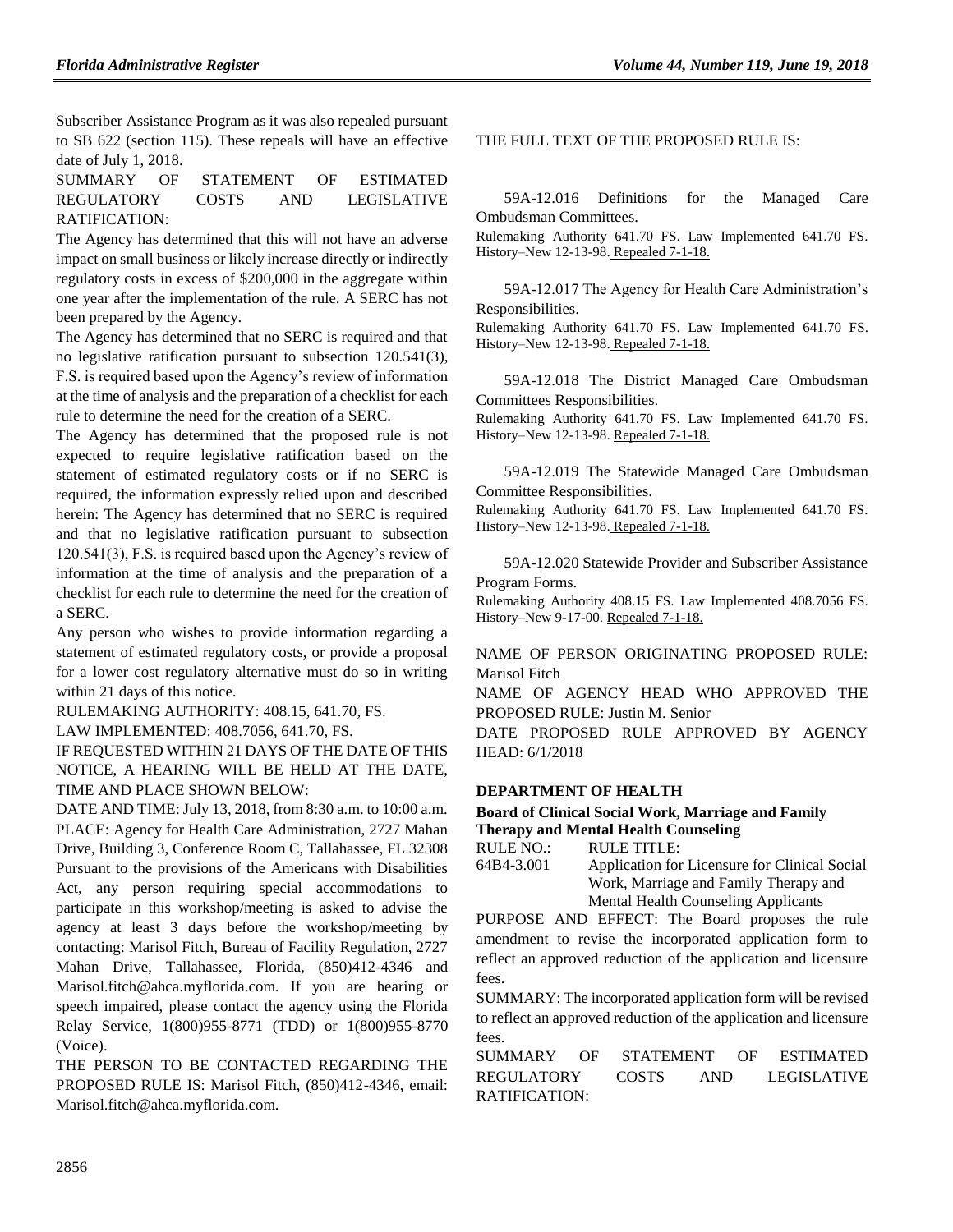The Agency has determined that this will not have an adverse impact on small business or likely increase directly or indirectly regulatory costs in excess of \$200,000 in the aggregate within one year after the implementation of the rule. A SERC has not been prepared by the Agency.

The Agency has determined that the proposed rule is not expected to require legislative ratification based on the statement of estimated regulatory costs or if no SERC is required, the information expressly relied upon and described herein: During discussion of the economic impact of this rule at its Board meeting, the Board, based upon the expertise and experience of its members, determined that a Statement of Estimated Regulatory Costs (SERC) was not necessary and that the rule will not require ratification by the Legislature. No person or interested party submitted additional information regarding the economic impact at that time.

Any person who wishes to provide information regarding a statement of estimated regulatory costs, or provide a proposal for a lower cost regulatory alternative must do so in writing within 21 days of this notice.

RULEMAKING AUTHORITY: [491.004\(5\) FS.](https://www.flrules.org/gateway/statute.asp?id=491.004(5)%20FS.)

LAW IMPLEMENTED[: 456.013,](https://www.flrules.org/gateway/statute.asp?id=456.013) [456.0635,](https://www.flrules.org/gateway/statute.asp?id=%20456.0635) [491.005,](https://www.flrules.org/gateway/statute.asp?id=%20491.005) [491.006,](https://www.flrules.org/gateway/statute.asp?id=%20491.006) [491.0065 FS.](https://www.flrules.org/gateway/statute.asp?id=%20491.0065%20FS.)

IF REQUESTED WITHIN 21 DAYS OF THE DATE OF THIS NOTICE, A HEARING WILL BE SCHEDULED AND ANNOUNCED IN THE FAR.

THE PERSON TO BE CONTACTED REGARDING THE PROPOSED RULE IS: Jennifer Wenhold, Executive Director, Board of Clinical Social Work, Marriage and Family Therapy and Mental Health Counseling/MQA, 4052 Bald Cypress Way, Bin # C08, Tallahassee, Florida 32399-3258.

### THE FULL TEXT OF THE PROPOSED RULE IS:

64B4-3.001 Application for Licensure for Clinical Social Work, Marriage and Family Therapy and Mental Health Counseling Applicants.

Every applicant for licensure as a clinical social worker, marriage and family therapist or mental health counselor shall submit to the Board a completed application on Form DH-MQA 1174, Application for Licensure (revised  $02/18$   $07/16$ ), hereby adopted and incorporated by reference, which can be obtained from http://www.flrules.org/Gateway/reference.asp?No=Ref- $07406$ , or the web at http://www.floridasmentalhealthprofessions.gov/resources.

The application shall be accompanied with the application fee and the initial licensure fee.

(1) through (2) No change.

Rulemaking Authority 491.004(5) FS. Law Implemented 456.013, 456.0635, 491.005, 491.006, 491.0065 FS. History–New 7-6-88, Amended 1-28-91, 11-3-92, Formerly 21CC-3.001, 61F4-3.001,

Amended 11-13-96, Formerly 59P-3.001, Amended 6-8-09, 2-24-10, 4-4-13, 5-12-16, 9-1-16, .

NAME OF PERSON ORIGINATING PROPOSED RULE: Board of Clinical Social Work, Marriage and Family Therapy and Mental Health Counseling

NAME OF AGENCY HEAD WHO APPROVED THE PROPOSED RULE: Board of Clinical Social Work, Marriage and Family Therapy and Mental Health Counseling

DATE PROPOSED RULE APPROVED BY AGENCY HEAD: May 24, 2018

DATE NOTICE OF PROPOSED RULE DEVELOPMENT PUBLISHED IN FAR: March 9, 2018

## **[DEPARTMENT OF HEALTH](https://www.flrules.org/gateway/department.asp?id=64)**

### **[Board of Clinical Social Work, Marriage and Family](https://www.flrules.org/gateway/organization.asp?id=327)  [Therapy and Mental Health Counseling](https://www.flrules.org/gateway/organization.asp?id=327)**

| RULE NOS.: | <b>RULE TITLES:</b>                         |  |
|------------|---------------------------------------------|--|
| 64B4-4.002 | Application, Examination and Initial Active |  |
|            | Status License Fee for Licensure by         |  |
|            | Examination                                 |  |
| 64B4-4.005 | Biennial Licensure Fee                      |  |

PURPOSE AND EFFECT: For Rule 64B4-4.002, F.A.C., the Board proposes the rule amendment to reduce the application and initial licensure fees and to eliminate references to examination in the title of the rule. For Rule 64B4-4.005, F.A.C., the Board proposes the rule amendment to reduce the biennial licensure fee.

SUMMARY: For Rule 64B4-4.002, F.A.C., references to examination in the title of the rule will be eliminated and application and initial licensure fees will be reduced. For Rule 64B4-4.005, F.A.C., the biennial licensure fee will be reduced. SUMMARY OF STATEMENT OF ESTIMATED REGULATORY COSTS AND LEGISLATIVE RATIFICATION:

The Agency has determined that this will not have an adverse impact on small business or likely increase directly or indirectly regulatory costs in excess of \$200,000 in the aggregate within one year after the implementation of the rule. A SERC has not been prepared by the Agency.

The Agency has determined that the proposed rule is not expected to require legislative ratification based on the statement of estimated regulatory costs or if no SERC is required, the information expressly relied upon and described herein: During discussion of the economic impact of this rule at its Board meeting, the Board, based upon the expertise and experience of its members, determined that a Statement of Estimated Regulatory Costs (SERC) was not necessary and that the rule will not require ratification by the Legislature. No person or interested party submitted additional information regarding the economic impact at that time.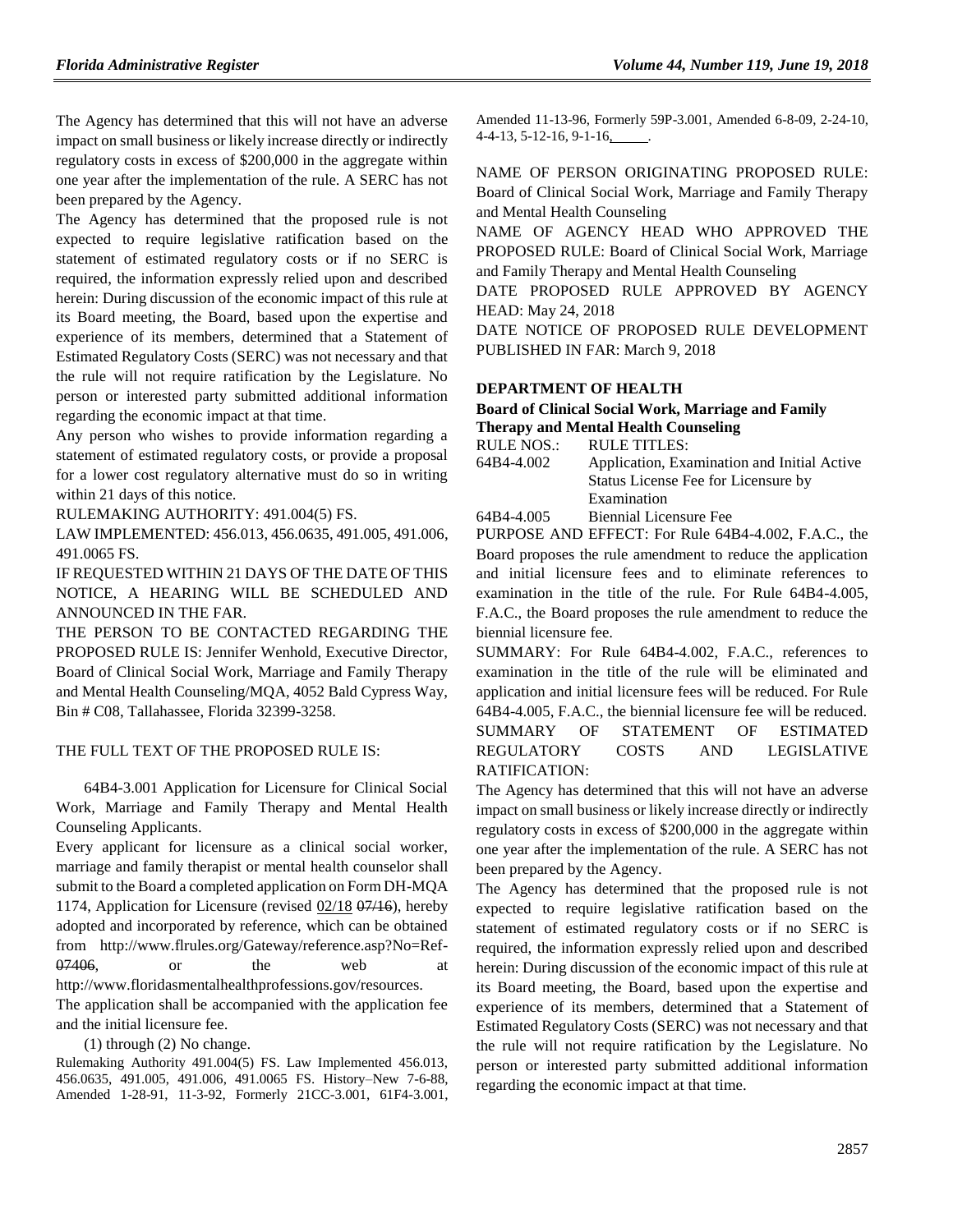Any person who wishes to provide information regarding a statement of estimated regulatory costs, or provide a proposal for a lower cost regulatory alternative must do so in writing within 21 days of this notice.

RULEMAKING AUTHORITY: [456.025\(1\),](https://www.flrules.org/gateway/statute.asp?id=456.025(1)) [491.004\(5\),](https://www.flrules.org/gateway/statute.asp?id=%20491.004(5)) [491.005,](https://www.flrules.org/gateway/statute.asp?id=%20491.005) [491.007\(1\) FS.](https://www.flrules.org/gateway/statute.asp?id=%20%20491.007(1)%20FS.)

LAW IMPLEMENTED: [456.025\(1\),](https://www.flrules.org/gateway/statute.asp?id=456.025(1)) [491.005,](https://www.flrules.org/gateway/statute.asp?id=%20491.005) [491.007\(1\) FS.](https://www.flrules.org/gateway/statute.asp?id=%20%20491.007(1)%20FS.) IF REQUESTED WITHIN 21 DAYS OF THE DATE OF THIS NOTICE, A HEARING WILL BE SCHEDULED AND ANNOUNCED IN THE FAR.

THE PERSON TO BE CONTACTED REGARDING THE PROPOSED RULE IS: Jennifer Wenhold, Executive Director, Board of Clinical Social Work, Marriage and Family Therapy and Mental Health Counseling/MQA, 4052 Bald Cypress Way, Bin # C08, Tallahassee, Florida 32399-3258.

### THE FULL TEXT OF THE PROPOSED RULE IS:

64B4-4.002 Application, Examination and Initial Active Status License Fee for Licensure by Examination.

(1) The fees for application, examination and initial active status licensure are:

(a) Clinical Social Work – \$100 application fee and \$75105 initial licensure fee for a total of \$175 205.

(b) Marriage and Family Therapy – \$100 application fee and \$105 initial licensure fee. The above-stated fees shall also be applicable to dual licensure applicants.

(c) Mental Health Counseling – \$100 application fee and \$105 initial licensure fee for a total of \$205.

(2) No change.

Rulemaking Authority 491.004(5), 491.005 FS. Law Implemented 491.005 FS. History–New 4-3-89, Amended 4-19-92, Formerly 21CC-4.002, 61F4-4.002, Amended 12-22-94, 7-6-95, 1-7-96, 3-5-96, Formerly 59P-4.002, Amended 1-25-98, 10-18-99, 8-9-00, 10-9-00, 10-15-02, 2-5-09, 5-11-10, .

### 64B4-4.005 Biennial Licensure Fee.

The biennial licensure fee for a clinical social worker license, marriage and family therapist license and mental health counselor license shall be \$115125 each.

Rulemaking Authority 456.025(1), 491.004(5), 491.007(1) FS. Law Implemented 456.025(1), 491.007(1) FS. History–New 4-3-89, Amended 2-25-90, 6-1-92, Formerly 21CC-4.005, Amended 1-9-94, Formerly 61F4-4.005, 59P-4.005, Amended 10-9-00, 9-6-04, 6-7-10, .

NAME OF PERSON ORIGINATING PROPOSED RULE: Board of Clinical Social Work, Marriage and Family Therapy and Mental Health Counseling

NAME OF AGENCY HEAD WHO APPROVED THE PROPOSED RULE: Board of Clinical Social Work, Marriage and Family Therapy and Mental Health Counseling

DATE PROPOSED RULE APPROVED BY AGENCY HEAD: May 24, 2018 DATE NOTICE OF PROPOSED RULE DEVELOPMENT PUBLISHED IN FAR: March 9, 2018

### **[DEPARTMENT OF HEALTH](https://www.flrules.org/gateway/department.asp?id=64)**

**[Board of Clinical Social Work, Marriage and Family](https://www.flrules.org/gateway/organization.asp?id=327)  [Therapy and Mental Health Counseling](https://www.flrules.org/gateway/organization.asp?id=327)** RULE NOS.: RULE TITLES:

[64B4-4.003](https://www.flrules.org/gateway/ruleNo.asp?id=64B4-4.003) Application Fee for Licensure by Endorsement

[64B4-4.013](https://www.flrules.org/gateway/ruleNo.asp?id=64B4-4.013) Initial Licensure Fee

PURPOSE AND EFFECT: The Board proposes the repeal of the rules due to being duplicative and unnecessary.

SUMMARY: The rules will be repealed due to being duplicative and unnecessary.

SUMMARY OF STATEMENT OF ESTIMATED REGULATORY COSTS AND LEGISLATIVE RATIFICATION:

The Agency has determined that this will not have an adverse impact on small business or likely increase directly or indirectly regulatory costs in excess of \$200,000 in the aggregate within one year after the implementation of the rule. A SERC has not been prepared by the Agency.

The Agency has determined that the proposed rule is not expected to require legislative ratification based on the statement of estimated regulatory costs or if no SERC is required, the information expressly relied upon and described herein: During discussion of the economic impact of this rule at its Board meeting, the Board, based upon the expertise and experience of its members, determined that a Statement of Estimated Regulatory Costs (SERC) was not necessary and that the rule will not require ratification by the Legislature. No person or interested party submitted additional information regarding the economic impact at that time.

Any person who wishes to provide information regarding a statement of estimated regulatory costs, or provide a proposal for a lower cost regulatory alternative must do so in writing within 21 days of this notice.

RULEMAKING AUTHORITY: [456.013\(2\),](https://www.flrules.org/gateway/statute.asp?id=456.013(2)) [456.025\(1\),](https://www.flrules.org/gateway/statute.asp?id=%20456.025(1)) (3), [491.004\(5\),](https://www.flrules.org/gateway/statute.asp?id=%20491.004(5)) [491.006\(1\) FS.](https://www.flrules.org/gateway/statute.asp?id=%20491.006(1)%20FS.)

LAW IMPLEMENTED: [456.013\(2\),](https://www.flrules.org/gateway/statute.asp?id=456.013(2)) [456.025\(1\),](https://www.flrules.org/gateway/statute.asp?id=%20456.025(1)) (3), [491.005,](https://www.flrules.org/gateway/statute.asp?id=%20491.005) [491.006 FS.](https://www.flrules.org/gateway/statute.asp?id=%20491.006%20FS.)

IF REQUESTED WITHIN 21 DAYS OF THE DATE OF THIS NOTICE, A HEARING WILL BE SCHEDULED AND ANNOUNCED IN THE FAR.

THE PERSON TO BE CONTACTED REGARDING THE PROPOSED RULE IS: Jennifer Wenhold, Executive Director, Board of Clinical Social Work, Marriage and Family Therapy and Mental Health Counseling/MQA, 4052 Bald Cypress Way, Bin # C08, Tallahassee, Florida 32399-3258.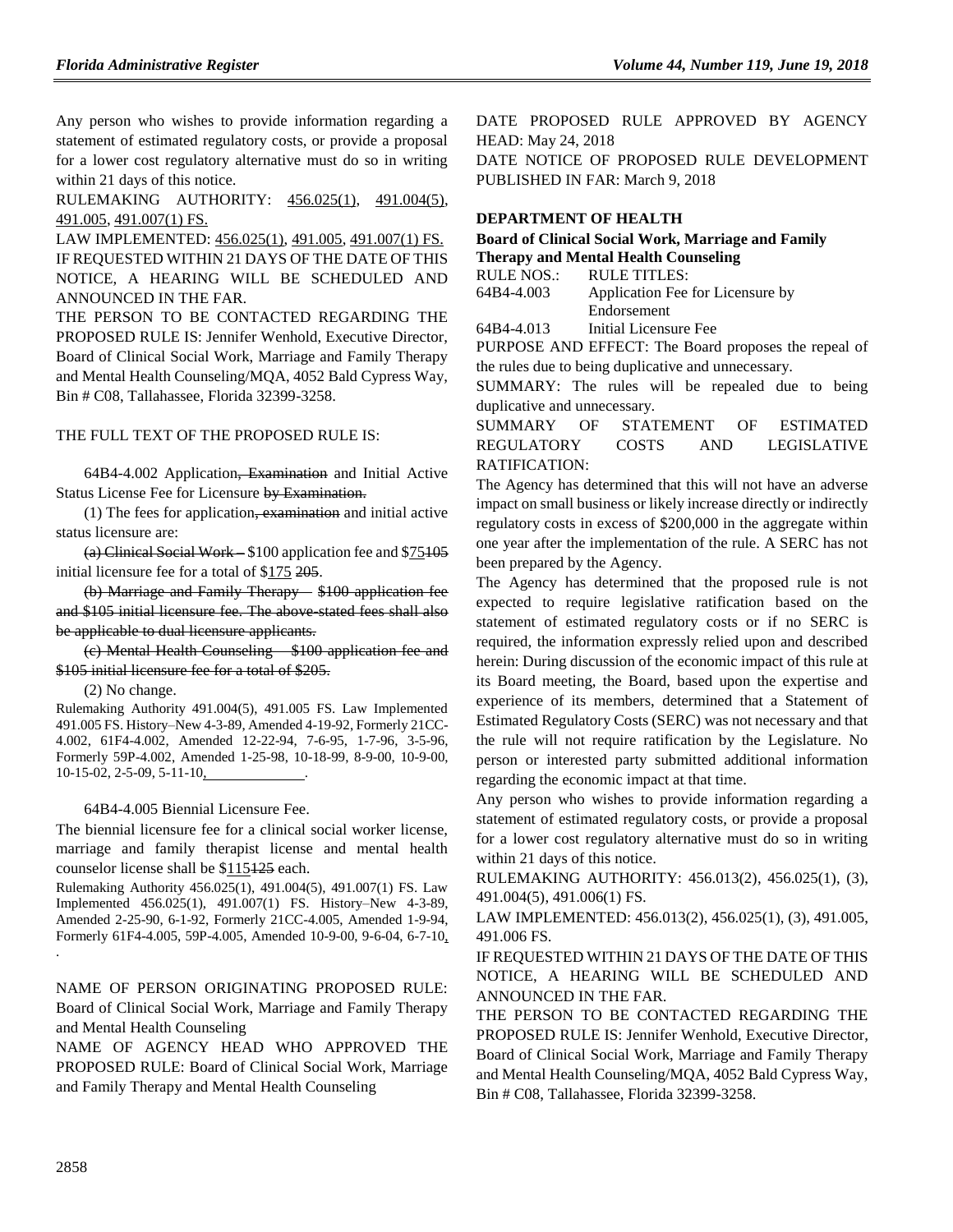### THE FULL TEXT OF THE PROPOSED RULE IS:

64B4-4.003 Application Fee for Licensure by Endorsement.

Rulemaking Authority 456.025(3), 491.004(5), 491.006(1) FS. Law Implemented 456.025(3), 491.006 FS. History–New 4-3-89, Formerly 21CC-4.003, 61F4-4.003, 59P-4.003, Amended 10-9-00, 4-4-13, Repealed

64B4-4.013 Initial Licensure Fee.

Rulemaking Authority 456.013(2), 456.025(1), 491.004(5) FS. Law Implemented 456.013(2), 456.025(1), 491.005, 491.006(1) FS. History–New 6-1-92, Formerly 21CC-4.013, Amended 1-9-94, Formerly 61F4-4.013, 59P-4.013, Repealed .

NAME OF PERSON ORIGINATING PROPOSED RULE: Board of Clinical Social Work, Marriage and Family Therapy and Mental Health Counseling

NAME OF AGENCY HEAD WHO APPROVED THE PROPOSED RULE: Board of Clinical Social Work, Marriage and Family Therapy and Mental Health Counseling

DATE PROPOSED RULE APPROVED BY AGENCY HEAD: May 24, 2018

### **[DEPARTMENT OF HEALTH](https://www.flrules.org/gateway/department.asp?id=64)**

### **[Division of Environmental Health](https://www.flrules.org/gateway/organization.asp?id=335)**

RULE NOS.: RULE TITLES: [64E-3.002](https://www.flrules.org/gateway/ruleNo.asp?id=64E-3.002) Definitions [64E-3.0034](https://www.flrules.org/gateway/ruleNo.asp?id=64E-3.0034) Specialty Technologists

PURPOSE AND EFFECT: To amend rules to include current practice standards for radiologic technologists issued by the American Society of Radiologic Technologists (ASRT) last year, and to approve and recognize the Nuclear Medicine Technology Certification Board's (NMTCB) new Computed Tomography (CT) certification as acceptable for endorsement in Florida and to clarify the criteria required for proof of certification, as recommended by the Advisory Council on Radiation Protection.

SUMMARY: The rule amendment updates the practice standards for radiologic technologists, clarifies proof of certification for general and specialty technologists, and adopts ARRT and NMTCB for Computed Tomography.

SUMMARY OF STATEMENT OF ESTIMATED REGULATORY COSTS AND LEGISLATIVE RATIFICATION:

The Agency has determined that this will not have an adverse impact on small business or likely increase directly or indirectly regulatory costs in excess of \$200,000 in the aggregate within one year after the implementation of the rule. A SERC has not been prepared by the Agency.

The Agency has determined that the proposed rule is not expected to require legislative ratification based on the statement of estimated regulatory costs or if no SERC is required, the information expressly relied upon and described herein: Based on the SERC checklist, this rulemaking will not have an adverse impact on regulatory costs in excess of \$1 million within five years as established in s.120.541(2)(a), F.S. Any person who wishes to provide information regarding a statement of estimated regulatory costs, or provide a proposal for a lower cost regulatory alternative must do so in writing within 21 days of this notice.

RULEMAKING AUTHORITY: [468.302, 468.303 FS](https://www.flrules.org/gateway/cfr.asp?id=468.302,%20468.303%20FS)

LAW IMPLEMENTED: [468.302\(2\)\(h\), \(3\)\(g\)\(i\) FS](https://www.flrules.org/gateway/cfr.asp?id=468.302(2)(h),%20(3)(g)(i)%20FS)

THE PERSON TO BE CONTACTED REGARDING THE PROPOSED RULE IS: Brenda Andrews, Bureau of Radiation Control, 4025 Bald Cypress Way, Bin C-21, Tallahassee, FL 32399-1741, (850)901-6568 or Brenda.Andrews@FlHealth.gov.

THE FULL TEXT OF THE PROPOSED RULE IS:

64E-3.002 Definitions.

(1) through (8) No change.

(9) "Practice of radiologic technology" means the performance of activities requiring special knowledge and skills, including positioning, technique, safe operation of radiation equipment and radiation protection.

(a) For a general radiographer, the practice is further specified in the "Radiography Practice Standards" issued June 25, 2017, by the American Society of Radiologic Technologists, which is incorporated herein by reference and can obtained at

http://www.flrules.org/Gateway/reference.asp?No=Ref-XXXXX, or http://www.doh.state.fl.us/mqa/rad-tech.

(b) For a nuclear medicine technologist, the practice is further specified in the "Nuclear Medicine Practice Standards" issued June 25, 2017, by the American Society of Radiologic Technologists, which is incorporated herein by reference and can obtained at http://www.flrules.org/Gateway/reference.asp?No=Ref-XXXXX, or http://www.doh.state.fl.us/mqa/rad-tech.

(c) For a radiation therapy technologist, the practice is further specified in the "Radiation Therapy Practice Standards" issued June 25, 2017, by the American Society of Radiologic Technologists, which is incorporated herein by reference and can be be obtained at http://www.flrules.org/Gateway/reference.asp?No=Ref-

XXXXX, or http://www.doh.state.fl.us/mqa/rad-tech.

(10) through (14) No change.

Rulemaking Authority 468.303 FS. Law Implemented 381.0034, 468.302(3)(a), (b), 468.303, 468.304 FS. History–New 4-10-85, Formerly 10D-74.42, Amended 3-21-88, 9-17-92, 5-7-96, Formerly 10D-74.042, Amended 7-16-02, 3-4-08,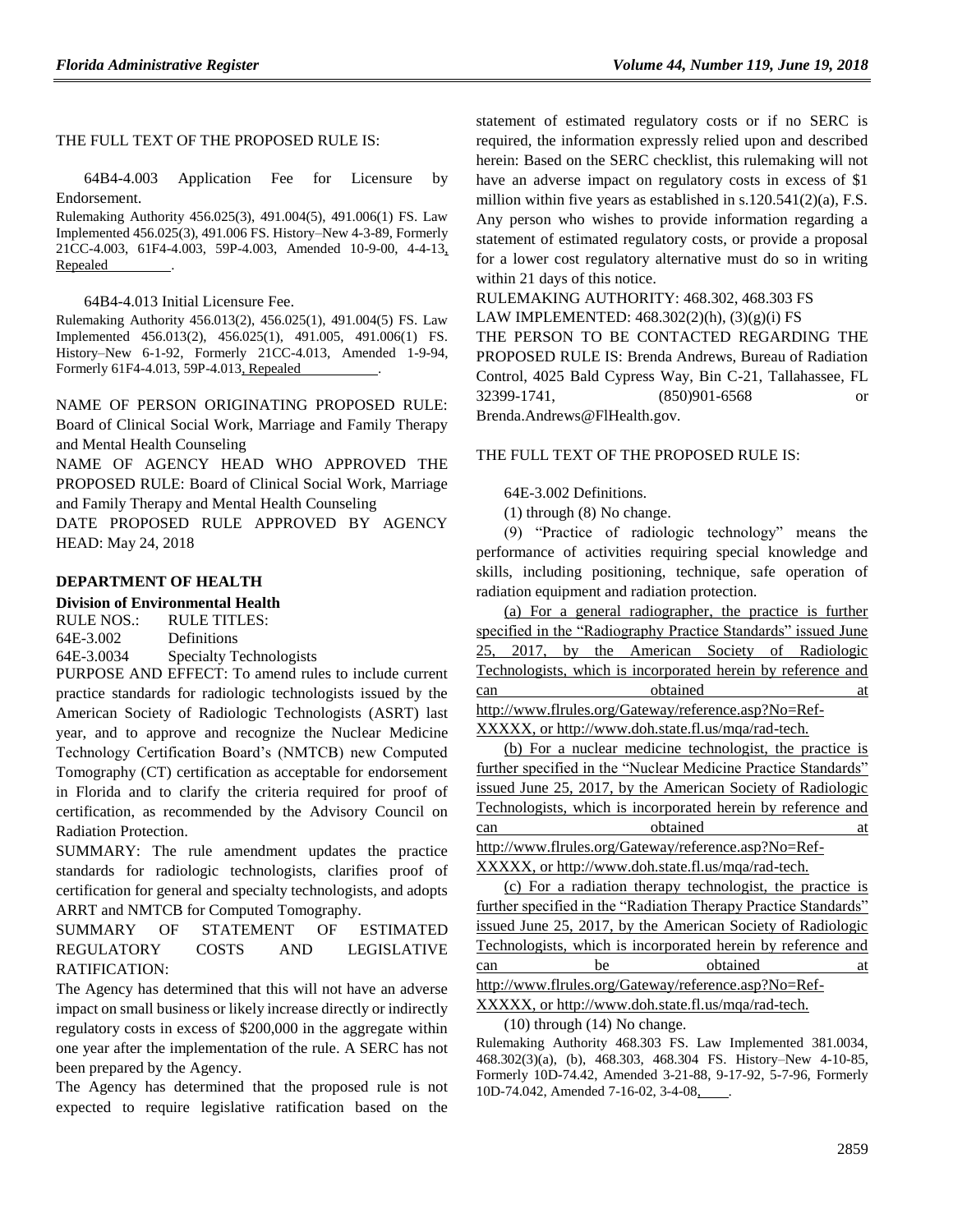64E-3.0034 Specialty Technologists.

(1) An applicant for specialty technologist certification shall submit an application to the department as specified in Rule 64E-3.003, F.A.C., and pay the required fee for endorsement, and submit proof of current certification from an approved national organization in an advanced, post-primary, or specialty area of radiologic technology. Such proof shall be an unexpired wallet card bearing the organization's name, the expiration date, the applicant's certification number, the applicant's name and the applicant's area of certification.

(2) The following are approved as national organizations for certain advanced, post-primary or specialty areas of radiologic technologist certification, and for the technologists' duties (also known as practice standards). In all cases, proof of current certification by a national organization shall be an unexpired wallet card bearing the organization's name, the applicant's name and the applicant's area of certification:

(a) National Organizations for Computed Tomography and Mammography.

1. The American Registry of Radiologic Technologists (ARRT) and the Nuclear Medicine Technology Certification Board (NMTCB) for the Computed Tomography (CT) and Mammography (M) area areas of certification.

2. The American Society of Radiologic Technologists (ASRT) for the respective Computed Tomography (CT), and M practice standards.

(b) Mammography.

1. The American Registry of Radiologic Technologists (ARRT) for the Mammography (M) area of certification.

2. The American Society of Radiologic Technologists (ASRT) for the Mammography (M) practice standards.

(c)(b) National Organization for Positron Emission Tomography.

1. through 2. No change.

(3) The title, initials and duties for specialty technologists certified by the department are as follows:.

(a) Computed Tomography.

1. For a person who is currently registered by the ARRT, or certified by the NMTCB, in Computed Tomography, the title is Certified Radiologic Technologist – Computed Tomography (CT) and the initials are CRT-CT.

2. The duties of the CRT-CT are those contained in the June 25, 2017 June 19, 2011 ASRT "Computed Tomography Practice Standards," which is incorporated herein by reference and can be obtained from the internet at http://www.flrules.org/Gateway/reference.asp?No=Ref-02745, or http://www.doh.state.fl.us/mqa/rad-tech.

(b) Mammography.

1. For a person who holds current registration from the ARRT in Mammography, the title is Certified Radiologic Technologist – Mammography (M) and the initials are CRT-M.

2. The duties of the CRT-M are those contained in the June 25, 2017 July 1, 2012, ASRT "Mammography Practice Standards," which is incorporated herein by reference and can be obtained <del>from the internet</del> at http://www.flrules.org/Gateway/reference.asp?No=Ref-02746, or http://www.doh.state.fl.us/mqa/rad-tech.

(c) Positron Emission Tomography.

1. For a person who holds current certification from the NMTCB in Positron Emission Tomography, the title is Certified Radiologic Technologist – Positron Emission Tomography (PET) and the initials are CRT-PET.

2. The duties of the CRT-PET are those contained in the January 26, 2013, SNMMI "Positron Emission Tomography (PET) Technologist Scope of Practice and Performance Standards," which is herein incorporated by reference and can be obtained <del>from the internet</del> at http://www.flrules.org/Gateway/reference.asp?No=Ref-04021, or http://www.doh.state.fl.us/mqa/rad-tech.

Rulemaking Authority 468.302, 468.303 FS. Law Implemented 468.302(2)(h), (3)(i) FS. History–New 6-11-13, Amended 4-20-14, 4- 27-16, 11-5-17,

NAME OF PERSON ORIGINATING PROPOSED RULE: Cynthia Becker, Bureau Chief, Bureau of Radiation Control

NAME OF AGENCY HEAD WHO APPROVED THE PROPOSED RULE: Celeste Philip, MD, MPH, Surgeon General and Secretary

DATE PROPOSED RULE APPROVED BY AGENCY HEAD: June 04, 2018

DATE NOTICE OF PROPOSED RULE DEVELOPMENT PUBLISHED IN FAR: April 3, 2018

## **[DEPARTMENT OF FINANCIAL SERVICES](https://www.flrules.org/gateway/department.asp?id=69)**

### **[Finance](https://www.flrules.org/gateway/organization.asp?id=524)**

| RULE NOS.:  | <b>RULE TITLES:</b>                       |
|-------------|-------------------------------------------|
| 69V-40.002  | <b>Adoption of Forms</b>                  |
| 69V-40.0312 | Application Procedure for Loan Originator |
|             | License                                   |
| 69V-40.0313 | Loan Originator License Renewal and       |
|             | Reactivation                              |

PURPOSE AND EFFECT: The Office of Financial Regulation proposes to amend existing rules to conform to and implement Chapter No. 2018-7, Laws of Florida (Military Fee Waiver), which was signed into law on March 14, 2018. The legislation requires the Financial Services Commission to implement certain parts of the military fee waiver provision by rule.

SUMMARY: The amended rules set out to provide fee waiver procedures for military personnel, veterans, and spouses seeking loan originator licensure or renewal of loan originator licensure.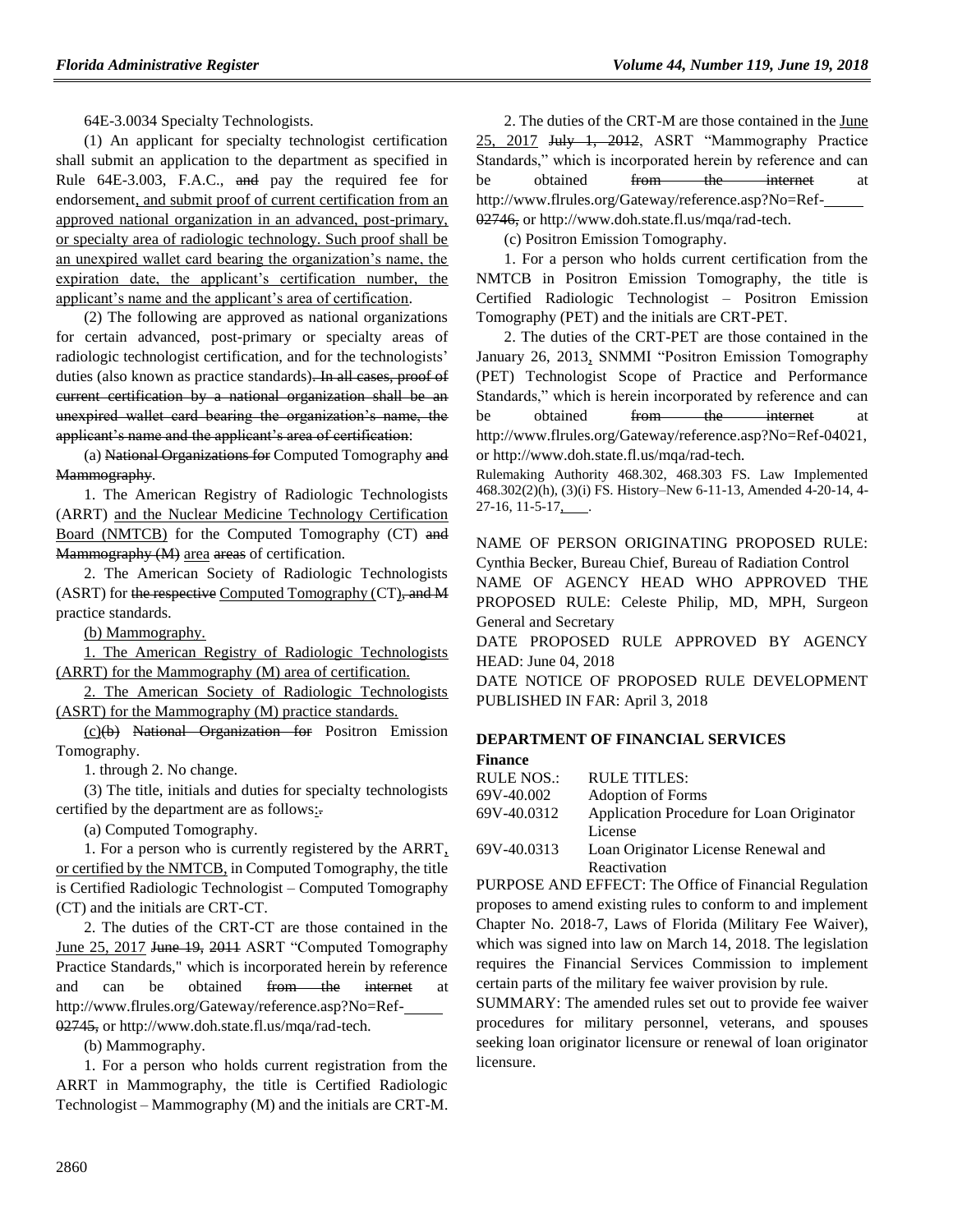SUMMARY OF STATEMENT OF ESTIMATED REGULATORY COSTS AND LEGISLATIVE RATIFICATION:

The Agency has determined that this will not have an adverse impact on small business or likely increase directly or indirectly regulatory costs in excess of \$200,000 in the aggregate within one year after the implementation of the rule. A SERC has not been prepared by the Agency.

The Agency has determined that the proposed rule is not expected to require legislative ratification based on the statement of estimated regulatory costs or if no SERC is required, the information expressly relied upon and described herein: The Agency expressly relies on an analysis of potential impact conducted by persons with subject matter knowledge of this rule.

Any person who wishes to provide information regarding a statement of estimated regulatory costs, or provide a proposal for a lower cost regulatory alternative must do so in writing within 21 days of this notice.

RULEMAKING AUTHORITY: [494.0011,](https://www.flrules.org/gateway/statute.asp?id=494.0011) [494.00312\(8\),](https://www.flrules.org/gateway/statute.asp?id=%20494.00312(8)) [494.00313\(4\) FS.](https://www.flrules.org/gateway/statute.asp?id=%20494.00313(4)%20FS.)

LAW IMPLEMENTED: [494.0011,](https://www.flrules.org/gateway/statute.asp?id=494.0011) [494.00312\(8\),](https://www.flrules.org/gateway/statute.asp?id=%20494.00312(8)) [494.00313\(4\) FS.](https://www.flrules.org/gateway/statute.asp?id=%20494.00313(4)%20FS.)

IF REQUESTED WITHIN 21 DAYS OF THE DATE OF THIS NOTICE, A HEARING WILL BE SCHEDULED AND ANNOUNCED IN THE FAR.

THE PERSON TO BE CONTACTED REGARDING THE PROPOSED RULE IS: Sheila Harley, (850)410-9716, sheila.harley@flofr.com

### THE FULL TEXT OF THE PROPOSED RULE IS:

69V-40.002 Adoption of Forms.

 $(1)(a)$  No change.

(b) Florida Forms:

1. Mortgage Brokerage Deposit Account Form, Form OFR-494-09, effective March 23, 2008,

2. Mortgage Brokerage Transaction and Lending Journal, Form OFR-494-10, effective March 23, 2008,

3. Calculation of Aggregate Value of Mortgage Loans Serviced, Form OFR-494-11, effective March 23, 2008,

4. Noninstitutional Investor's Funds Account Form, Form OFR-494-12, effective March 23, 2008.

5. Declaration of Intent to Engage Solely in Loan Processing, Form OFR-494-13, effective October 1, 2010.

6. Form OFR-MIL, effective XX-XXXX, and incorporated by reference in Rules 69V-40.0312 and 69V-40.0313, F.A.C., and available available at

http://www.flrules.org/Gateway/reference.asp?No=Ref-XXXXX.

(2) No change.

Rulemaking Authority 494.0011(2)(a), 494.001(1), (2)(b),  $494.0016(4)$ ,  $494.00312(2)$ ,  $494.00312(8)$ ,  $494.00313(1)$ ,<br> $494.00313(4)$ ,  $494.00321(2)$ ,  $494.00322(1)$ ,  $494.00331(2)$ , 494.00322(1), 494.0036(2), 494.00611(2), 494.00612(1), 494.0066(2) FS. Law Implemented 494.0016, 494.00312, 494.00313, 494.00321, 494.00322, 494.00331, 494.0036, 494.00611, 494.00612, 494.0066 FS. History–New 3-23-08, Amended 12-25-08, 10-1-10, 11-30-15, Amended

69V-40.0312 Application Procedure for Loan Originator License.

(1) through (6) No change.

(7) Persons wishing to obtain a waiver of licensure fees as set forth in s. 494.00312(8), F.S., shall submit to the Office of Financial Regulation, via electronic filing through the Registry, a completed Form OFR-MIL, effective XX-XXXX, which is hereby incorporated by reference, and also incorporated by reference in Rule 69V-40.002, F.A.C., and available at http://www.flrules.org/Gateway/reference.asp?No=Ref-

XXXXXX. Such form must be submitted within one hundred eighty (180) days after payment of licensure fees. For the complete processing of FORM OFR-MIL, a loan originator application must be deemed received pursuant to the provisions of s. 494.00312(3), F.S.

Rulemaking Authority 494.0011(2), 494.00312(2), 494.00312(8), 494.00313(4) FS. Law Implemented 494.0011(2), 494.00312, 494.00313 FS. History–New 10-1-10, Amended 11-9-15, 11-24-16, Amended

69V-40.0313 Loan Originator License Renewal and Reactivation.

(1) through (5) No change.

(6) Persons wishing to obtain a waiver of licensure fees as set forth in s. 494.00313(4), F.S., shall submit to the Office of Financial Regulation, via electronic filing through the Registry, a completed Form OFR-MIL, effective XX-XXXX, which is hereby incorporated by reference, and also incorporated by reference in Rule 69V-40.002, F.A.C., and available at http://www.flrules.org/Gateway/reference.asp?No=Ref-

XXXXXX. For complete processing, Form OFR-MIL must be submitted within one hundred eighty (180) days after payment of renewal fees.

Rulemaking Authority 494.0011(2), 494.00312(8), 494.00313, 494.00313(4) FS. Law Implemented 494.0011(2), 494.00312(8), 494.00313 FS. History–New 10-1-10, Amended 11-30-15, 11-24-16, Amended\_\_\_\_\_\_\_\_.

NAME OF PERSON ORIGINATING PROPOSED RULE: Gregory C. Oaks, Director, Division of Consumer Finance NAME OF AGENCY HEAD WHO APPROVED THE PROPOSED RULE: Financial Services Commission DATE PROPOSED RULE APPROVED BY AGENCY HEAD: June 13, 2018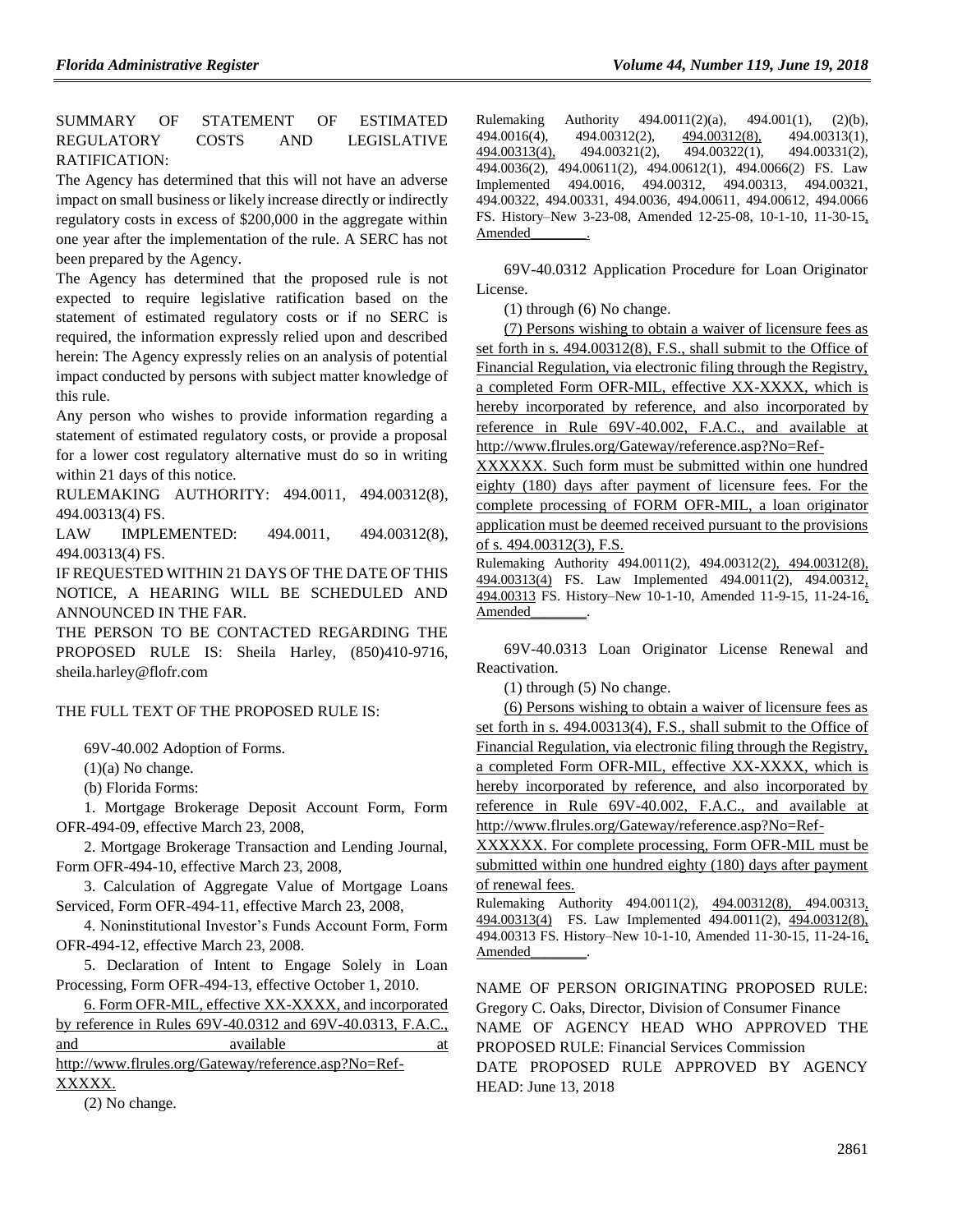DATE NOTICE OF PROPOSED RULE DEVELOPMENT PUBLISHED IN FAR: May 24, 2018

## **[DEPARTMENT OF FINANCIAL SERVICES](https://www.flrules.org/gateway/department.asp?id=69)**

| <b>Securities</b> |                                            |  |
|-------------------|--------------------------------------------|--|
| RULE NO.:         | RULE TITLE:                                |  |
| 69W-600.002       | Application for Registration as Associated |  |
|                   | Person (FINRA Dealer)                      |  |
| 69W-600.0022      | Application for Registration as an         |  |
|                   | Associated Person (Non-FINRA Dealer)       |  |
| 69W-600.0023      | Application for Registration as an         |  |
|                   | Associated Person (Issuer/Dealer)          |  |
| 69W-600.0024      | Application for Registration as an         |  |
|                   | Associated Person (Investment Adviser and  |  |
|                   | Federal Covered Advisor)                   |  |

PURPOSE AND EFFECT: The Office of Financial Regulation proposes to amend existing rules to conform to and implement Chapter No. 2018-7, Laws of Florida (Military Fee Waiver), which was signed into law on March 14, 2018. The legislation requires the Financial Services Commission to implement certain parts of the military fee waiver provision by rule.

SUMMARY: The amended rules set out to provide fee waiver procedures for military personnel, veterans, and spouses seeking registration or renewal of registration as any of the following: a principal or associated person of dealers who are members of the Financial Industry Regulatory Authority (FINRA), a principal or associated person of dealers who are not members of the Financial Industry Regulatory Authority (FINRA), a principal or associated person of an issuer/dealer; or an associated person of investment advisers and federal covered advisers.

SUMMARY OF STATEMENT OF ESTIMATED REGULATORY COSTS AND LEGISLATIVE RATIFICATION:

The Agency has determined that this will not have an adverse impact on small business or likely increase directly or indirectly regulatory costs in excess of \$200,000 in the aggregate within one year after the implementation of the rule. A SERC has not been prepared by the Agency.

The Agency has determined that the proposed rule is not expected to require legislative ratification based on the statement of estimated regulatory costs or if no SERC is required, the information expressly relied upon and described herein: The Agency expressly relies on an analysis of potential impact conducted by persons with subject matter knowledge of this rule.

Any person who wishes to provide information regarding a statement of estimated regulatory costs, or provide a proposal for a lower cost regulatory alternative must do so in writing within 21 days of this notice.

RULEMAKING AUTHORITY: [517.03\(1\),](https://www.flrules.org/gateway/statute.asp?id=517.03(1)) [517.12\(10\)\(b\),](https://www.flrules.org/gateway/statute.asp?id=%20517.12(10)(b)) [517.12\(11\)\(b\)](https://www.flrules.org/gateway/statute.asp?id=%20517.12(11)(b)%20FS.) FS.

LAW IMPLEMENTED: [517.03,](https://www.flrules.org/gateway/statute.asp?id=517.03) [517.12 FS.](https://www.flrules.org/gateway/statute.asp?id=%20517.12%20FS.)

IF REQUESTED WITHIN 21 DAYS OF THE DATE OF THIS NOTICE, A HEARING WILL BE SCHEDULED AND ANNOUNCED IN THE FAR.

THE PERSON TO BE CONTACTED REGARDING THE PROPOSED RULE IS: Ryann White, (850)410-9803, ryann.white@flofr.com

## THE FULL TEXT OF THE PROPOSED RULE IS:

69W-600.002 Application for Registration as Associated Person (FINRA Dealer).

(1) New Applications.

(a) No change.

(b) An application shall include the following:

1. Form U-4 (05/2009). A sample form is hereby incorporated by reference and available at [http://www.flrules.org/Gateway/reference.asp?No=Ref-06089.](http://www.flrules.org/Gateway/reference.asp?No=Ref-06089)

2. Statutory fee, for each application, in the amount as required by Section 517.12(10), F.S.

3. Persons requesting a fee waiver as set forth in s. 517.12(10), F.S., shall submit Form OFR-MIL. A sample form is hereby incorporated by reference and available at http://www.flrules.org/Gateway/reference.asp?No=Ref-

XXXXXX. Form OFR-MIL shall be submitted within one hundred eighty (180) days after receipt of the application.

4.3. Evidence of examinations/qualifications set forth in subsection (6) of this rule.

5.4. Fingerprints shall be submitted in accordance with Section 517.12(7), F.S., and subsection (7) of this rule.

(2) through (7) No change.

(8) Renewal Requirement.

(a) through (b) No change.

(c) Persons requesting a fee waiver as set forth in s. 517.12(11) F.S., shall submit Form OFR-MIL. A sample form is hereby incorporated by reference and available at http://www.flrules.org/Gateway/reference.asp?No=Ref-

XXXXXX. Form OFR-MIL shall be submitted within one hundred eighty (180) days after receipt of the renewal fees.

(9) through (11) No change.

Rulemaking Authority 517.03(1), 517.12 FS. Law Implemented 517.12 FS. History–New 9-20-82, Formerly 3E-301.02, Amended 10- 15-86, 10-4-88, 6-24-90, 7-29-90, 10-14-90, 8-1-91, 6-16-92, 6-28-93, 11-14-93, 3-13-94, 4-30-96, 12-29-96, 6-22-98, 5-10-00, 9-19-00, 7- 31-02, 12-11-03, Formerly 3E-600.002, Amended 3-16-06, 5-15-07, 12-24-07, 12-25-08, 11-22-10, 5-29-12, 11-11-13, 12-29-15, \_\_\_\_\_.

69W-600.0022 Application for Registration as Associated Person (Non-FINRA Dealer).

(1) New Applications.

(a) No change.

(b) An application shall include the following: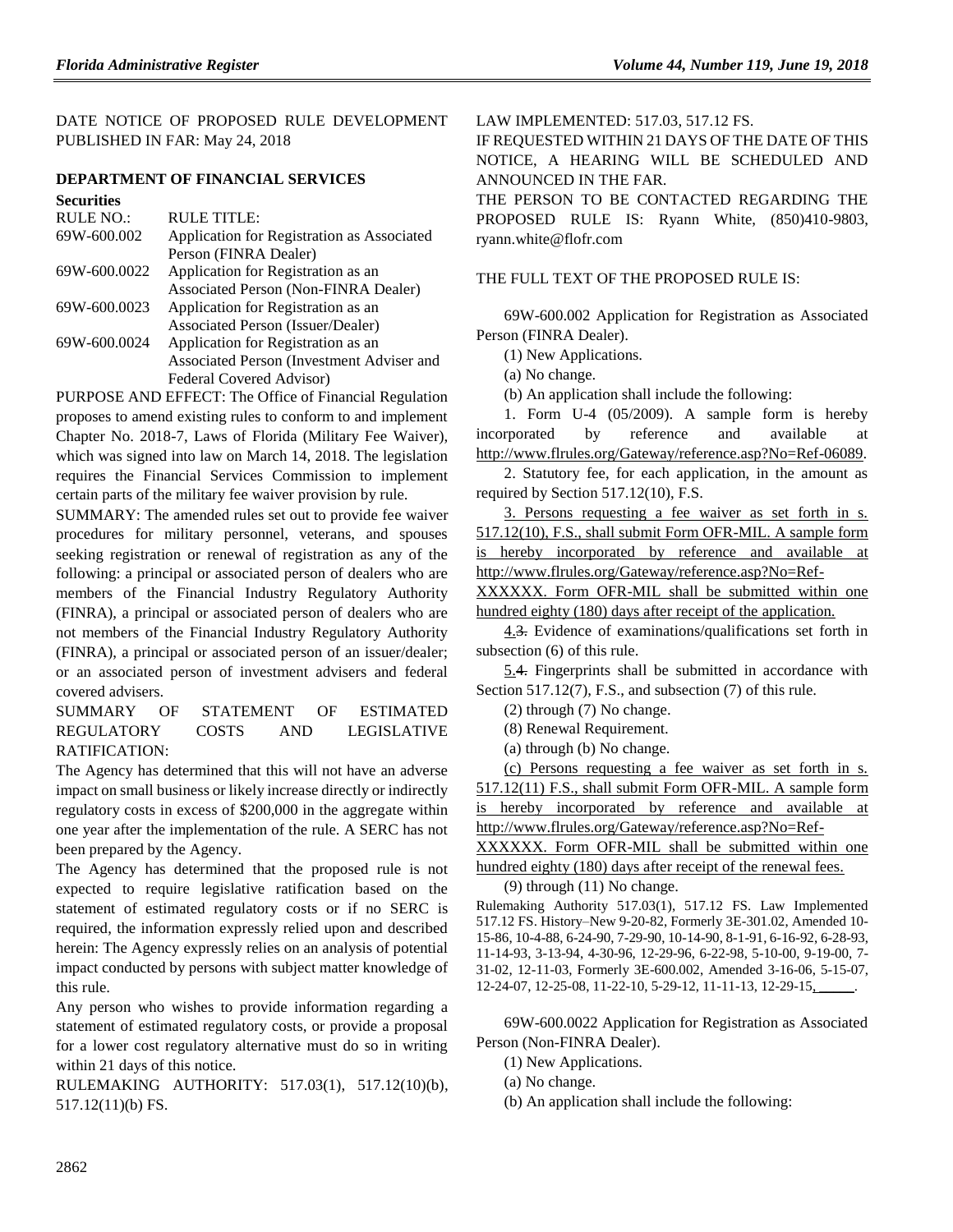1. Form U-4 (05/2009), which is hereby incorporated by reference and available at [http://www.flrules.org/Gateway/reference.asp?No=Ref-06089.](http://www.flrules.org/Gateway/reference.asp?No=Ref-06089)

2. Statutory fee, for each application, in the amount as required by Section 517.12(10), F.S.

3. Persons requesting a fee waiver as set forth in s. 517.12(10), F.S., shall submit Form OFR-MIL. A sample form is hereby incorporated by reference and available at http://www.flrules.org/Gateway/reference.asp?No=Ref-XXXXXX. Form OFR-MIL shall be submitted within one hundred eighty (180) days after receipt of the application.

4.3. Evidence of examinations/qualifications set forth in subsection (6) of this rule.

5.4. Fingerprints shall be submitted in accordance with Section 517.12(7), F.S., and subsection (7) of this rule.

(2) through (7) No change.

(8) Renewal Requirement.

(a) through (b) No change.

(c) Persons requesting a fee waiver as set forth in s. 517.12(11) F.S., shall submit Form OFR-MIL. A sample form is hereby incorporated by reference and available at http://www.flrules.org/Gateway/reference.asp?No=Ref-

XXXXXX. Form OFR-MIL shall be submitted within one hundred eighty (180) days after receipt of the renewal fees.

(9) through (10) No change.

Rulemaking Authority 517.03(1), 517.12 FS. Law Implemented 517.12 FS. History–New 12-29-15, Amended

69W-600.0023 Application for Registration as Associated Person (Issuer/Dealer).

(1) New Applications.

(a) No change.

(b) An application shall include the following:

1. Form U-4 (05/2009), which is hereby incorporated by reference and available at

[http://www.flrules.org/Gateway/reference.asp?No=Ref-06089.](http://www.flrules.org/Gateway/reference.asp?No=Ref-06089)

2. Statutory fee, for each application, in the amount as required by Section 517.12(10), F.S.

3. Persons requesting a fee waiver as set forth in s. 517.12(10), F.S., shall submit Form OFR-MIL. A sample form is hereby incorporated by reference and available at

http://www.flrules.org/Gateway/reference.asp?No=Ref-

XXXXXX. Form OFR-MIL shall be submitted within one hundred eighty (180) days after receipt of the application.

4.3. Evidence of examinations/qualifications set forth in subsection (6) of this rule.

5.4. Fingerprints shall be submitted in accordance with Section 517.12(7), F.S., and subsection (7) of this rule.

(2) through (7) No change.

(8) Renewal Requirement.

(a) through (b) No change.

(c) Persons requesting a fee waiver as set forth in s. 517.12(11) F.S., shall submit Form OFR-MIL. A sample form is hereby incorporated by reference and available at http://www.flrules.org/Gateway/reference.asp?No=Ref-

XXXXXX. Form OFR-MIL shall be submitted within one hundred eighty (180) days after receipt of the renewal fees.

(9) through (10) No change.

Rulemaking Authority 517.03(1), 517.12 FS. Law Implemented 517.12 FS. History-New 12-29-15, Amended

69W-600.0024 Application for Registration as Associated Person (Investment Adviser and Federal Covered Adviser).

(1) New Applications.

(a) No change.

(b) An application shall include the following:

1. Form U-4 (05/2009). A sample form is hereby incorporated by reference and available at [http://www.flrules.org/Gateway/reference.asp?No=Ref-06089.](http://www.flrules.org/Gateway/reference.asp?No=Ref-06089)

2. Statutory fee, for each application, in the amount as required by Section 517.12(10), F.S.

3. Persons requesting a fee waiver as set forth in s. 517.12(10), F.S., shall submit Form OFR-MIL. A sample form is hereby incorporated by reference and available at http://www.flrules.org/Gateway/reference.asp?No=Ref-

XXXXXX. Form OFR-MIL shall be submitted within one hundred eighty (180) days after receipt of the application.

4.3. Evidence of examinations/qualifications set forth in subsection (6) of this rule.

5.4. Fingerprints shall be submitted in accordance with Section 517.12(7), F.S., and subsection (7) of this rule.

(2) through (7) No change.

(8) Renewal Requirement.

(a) through (b) No change.

(c) Persons requesting a fee waiver as set forth in s.

517.12(11) F.S., shall submit Form OFR-MIL. A sample form is hereby incorporated by reference and available at

http://www.flrules.org/Gateway/reference.asp?No=Ref-

XXXXXX. Form OFR-MIL shall be submitted within one hundred eighty (180) days after receipt of the renewal fees.

(9) through (10) No change.

Rulemaking Authority 517.03(1), 517.12 FS. Law Implemented 517.12 FS. History-New 12-29-15, Amended

NAME OF PERSON ORIGINATING PROPOSED RULE: Lee Kell, Director, Division of Securities

NAME OF AGENCY HEAD WHO APPROVED THE PROPOSED RULE: Financial Services Commission

DATE PROPOSED RULE APPROVED BY AGENCY HEAD: June 13, 2018

DATE NOTICE OF PROPOSED RULE DEVELOPMENT PUBLISHED IN FAR: May 24, 2018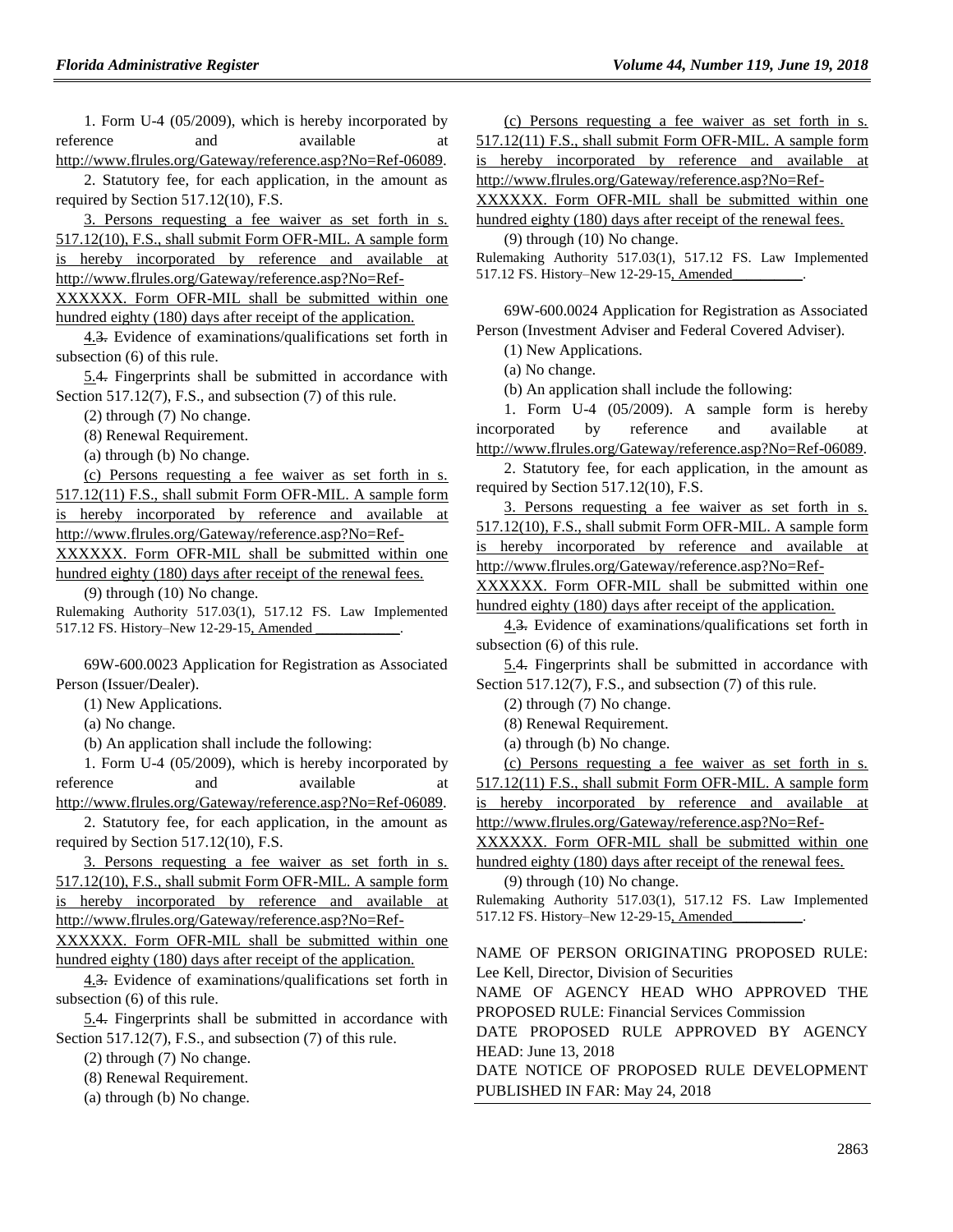# Section III Notice of Changes, Corrections and Withdrawals

### **[DEPARTMENT OF LEGAL AFFAIRS](https://www.flrules.org/gateway/department.asp?id=2)**

| <b>Division of Victim Services and Criminal Justice Programs</b> |                                                                                                                                   |  |  |
|------------------------------------------------------------------|-----------------------------------------------------------------------------------------------------------------------------------|--|--|
| RULE NOS.:                                                       | <b>RULE TITLES:</b>                                                                                                               |  |  |
| 2A-9.002                                                         | <b>Grant Eligibility</b>                                                                                                          |  |  |
| 2A-9.004                                                         | <b>Funding Requirements</b>                                                                                                       |  |  |
| 2A-9.008                                                         | Crime Watch Programs                                                                                                              |  |  |
|                                                                  | <b>NOTICE OF WITHDRAWAL</b>                                                                                                       |  |  |
|                                                                  | $\mathbf{M}$ , and a set of the set of the set of the set of the set of $\mathbf{M}$ , $\mathbf{M}$ , $\mathbf{M}$ , $\mathbf{M}$ |  |  |

Notice is hereby given that the above rule, as noticed in Vol. 44 No. 109, June 5, 2018 issue of the Florida Administrative Register has been withdrawn.

# Section IV Emergency Rules

## NONE

# Section V Petitions and Dispositions Regarding Rule Variance or Waiver

[DEPARTMENT OF BUSINESS AND PROFESSIONAL](https://www.flrules.org/gateway/department.asp?id=61) [REGULATION](https://www.flrules.org/gateway/department.asp?id=61)

[Division of Hotels and Restaurants](https://www.flrules.org/gateway/organization.asp?id=249)

RULE NO.: RULE TITLE:

[61C-4.010](https://www.flrules.org/gateway/ruleNo.asp?id=61C-4.010) Sanitation and Safety Requirements

NOTICE IS HEREBY GIVEN that on June 18, 2018, the Florida Department of Business and Professional Regulation, Division of Hotels and Restaurants, received a petition for an Emergency Variance for subsection 61C-4.010(7), Florida Administrative Code and subsection 61C-4.010(6), Florida Administrative Code, from Miss Saigon Deli LLC located in Titusville. The above referenced F.A.C. addresses the requirement that at least one accessible bathroom be provided for use by customers. They are requesting to share the bathrooms located within a nearby establishment under a different ownership for use by customers only.

The Division of Hotels and Restaurants will accept comments concerning the Petition for 5 days from the date of publication of this notice. To be considered, comments must be received before 5:00 p.m.

A copy of the Petition for Variance or Waiver may be obtained by contacting: Daisy.Aleman@myfloridalicense.com, Division of Hotels and Restaurants, 2601 Blair Stone Road, Tallahassee, Florida 32399-1011.

## [DEPARTMENT OF BUSINESS AND PROFESSIONAL](https://www.flrules.org/gateway/department.asp?id=61)  [REGULATION](https://www.flrules.org/gateway/department.asp?id=61)

[Electrical Contractors' Licensing Board](https://www.flrules.org/gateway/organization.asp?id=276) RULE NO.: RULE TITLE:

[61G6-6.001](https://www.flrules.org/gateway/ruleNo.asp?id=61G6-6.001) Certification Examination Requirements

NOTICE IS HEREBY GIVEN that on June 12, 2018, the Electrical Contractors' Licensing Board, received a petition for variance or waiver filed by Victor Loth. Petitioner is seeking a variance or waiver of subsection 61G6-6.001(4), Florida Administrative Code, which requires an applicant shall be required to achieve a score of a general average of not less than seventy-five percent (75%) on each of the two parts in order to pass the examination and be certified for licensure. When a cut off score contains a fraction of a percentage point of one-half (.5) or higher that score will be raised to the next highest whole number. When a cut off score contains a fraction of a percentage point of less than one-half (.5) that score will be lowered to the next lowest whole number. There shall not be a practical or clinical examination.

A copy of the Petition for Variance or Waiver may be obtained by contacting: Ruthanne Christie, Executive Director, Electrical Contractors' Licensing Board, 2601 Blair Stone Rd, Tallahassee, FL 32399-0751. Comments on this petition should be filed with the Electrical Contractors' Licensing Board at the above address, within 14 days of publication of this notice.

## [FLORIDA HOUSING FINANCE CORPORATION](https://www.flrules.org/gateway/department.asp?id=67) RULE NO.: RULE TITLE:

[67-48.0072](https://www.flrules.org/gateway/ruleNo.asp?id=67-48.0072) Credit Underwriting and Loan Procedures

The Florida Housing Finance Corporation hereby gives notice: On June 15, 2018, the Florida Housing Finance Corporation issued an order granting waiver of paragraph 67- 48.0072(21)(b), F.A.C. for SP Downs, LLC, granting an extension of the Firm Commitment Deadline from September 18, 2018 to January 5, 2019. Florida Housing determined that the Petitioner had demonstrated that it would suffer a substantial hardship if the waiver was not granted. The petition was filed on May 16, 2018 and notice of the receipt of petition was published on May 17, 2018 in Vol. 44, Number 97, F.A.R. A copy of the Order or additional information may be obtained by contacting: Ana McGlamory, Corporation Clerk, Florida Housing Finance Corporation, 227 N. Bronough St., Suite 5000, Tallahassee, Florida 32301-1329. The Order has also been posted on Florida Housing's website at floridahousing.org.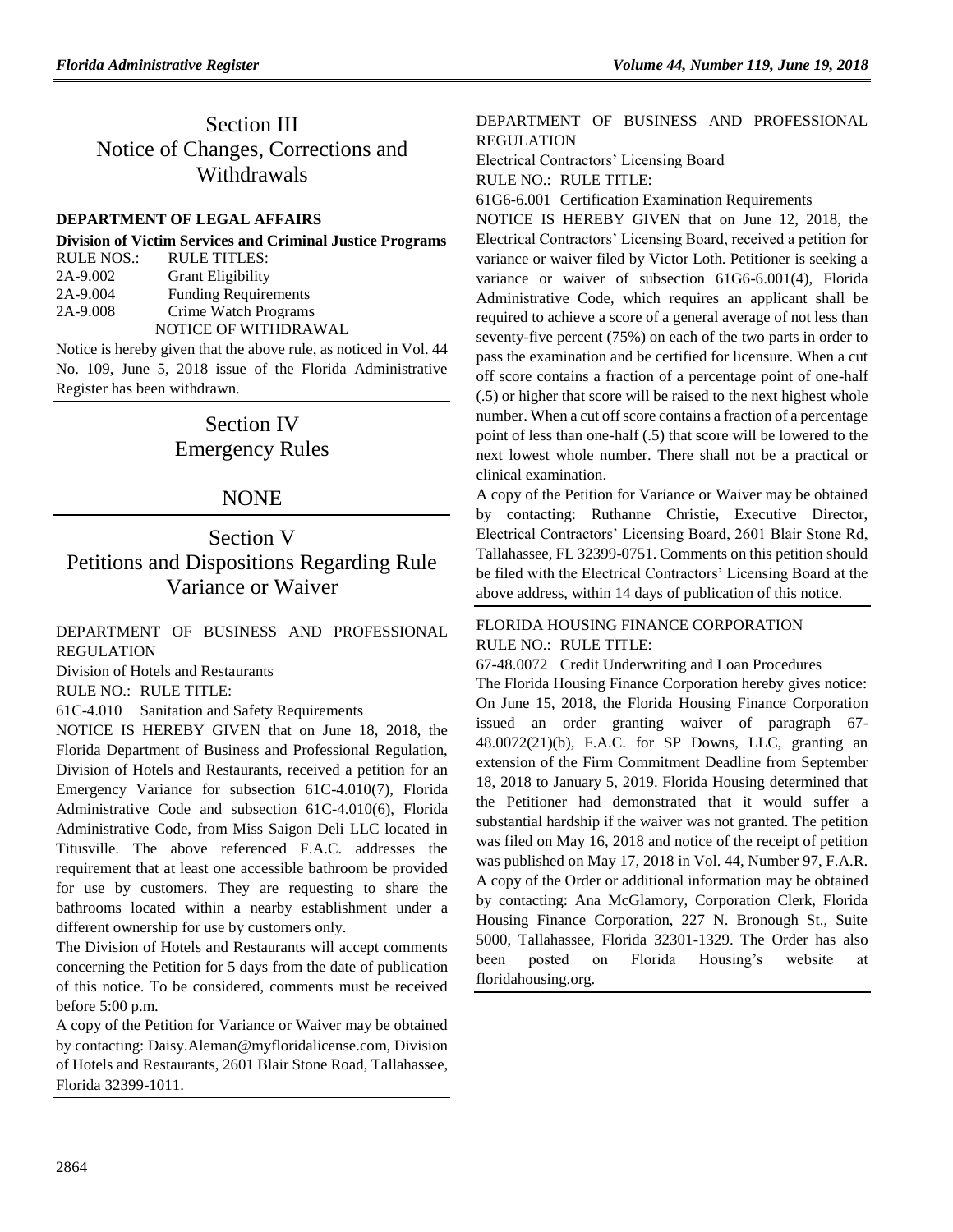### [FLORIDA HOUSING FINANCE CORPORATION](https://www.flrules.org/gateway/department.asp?id=67) RULE NO.: RULE TITLE:

[67-48.0072](https://www.flrules.org/gateway/ruleNo.asp?id=67-48.0072) Credit Underwriting and Loan Procedures

The Florida Housing Finance Corporation hereby gives notice: On June 15, 2018, the Florida Housing Finance Corporation issued an order granting waiver of paragraph 67- 48.0072(21)(b), F.A.C. for West River Phase 1A, LP, granting an extension of the approved Credit Underwriting report deadline from July 5, 2018 to August 15, 2018. Florida Housing determined that the Petitioner had demonstrated that it would suffer a substantial hardship if the waiver was not granted. The petition was filed on May 18, 2018 and notice of the receipt of petition was published on May 21, 2018 in Vol. 44, Number 99, F.A.R.

A copy of the Order or additional information may be obtained by contacting: Ana McGlamory, Corporation Clerk, Florida Housing Finance Corporation, 227 N. Bronough St., Suite 5000, Tallahassee, Florida 32301-1329. The Order has also been posted on Florida Housing's website at floridahousing.org.

## FLORIDA HOUSING [FINANCE CORPORATION](https://www.flrules.org/gateway/department.asp?id=67) RULE NO.: RULE TITLE:

[67-48.0072](https://www.flrules.org/gateway/ruleNo.asp?id=67-48.0072) Credit Underwriting and Loan Procedures

The Florida Housing Finance Corporation hereby gives notice: On June 15, 2018, the Florida Housing Finance Corporation issued an order granting waiver of paragraph 67- 48.0072(21)(b), F.A.C. for Lake Beulah, Ltd., granting an extension of the Firm Commitment Deadline from July 5, 2018 to September 18, 2018. Florida Housing determined that the Petitioner had demonstrated that it would suffer a substantial hardship if the waiver was not granted. The petition was filed on May 18, 2018 and notice of the receipt of petition was published on May 21, 2018 in Vol. 44, Number 99, F.A.R.

A copy of the Order or additional information may be obtained by contacting: Ana McGlamory, Corporation Clerk, Florida Housing Finance Corporation, 227 N. Bronough St., Suite 5000, Tallahassee, Florida 32301-1329. The Order has also been posted on Florida Housing's website at floridahousing.org.

## [FLORIDA HOUSING FINANCE CORPORATION](https://www.flrules.org/gateway/department.asp?id=67) RULE NO.: RULE TITLE:

[67-21.003](https://www.flrules.org/gateway/ruleNo.asp?id=67-21.003) Application and Selection Process for Developments

The Florida Housing Finance Corporation hereby gives notice: On June 15, 2018, the Florida Housing Finance Corporation issued an order granting waiver of paragraph 67-21.003(1)(b), F.A.C. for Ovation Housing, LLLP, to allow the remaining 0.88% of the 15% equity required at closing to be paid by June 14, 2018. Florida Housing determined that the Petitioner had demonstrated that it would suffer a substantial hardship if the waiver was not granted. The petition was filed on May 18, 2018 and notice of the receipt of petition was published on May 21, 2018 in Vol. 44, Number 99, F.A.R.

A copy of the Order or additional information may be obtained by contacting: Ana McGlamory, Corporation Clerk, Florida Housing Finance Corporation, 227 N. Bronough St., Suite 5000, Tallahassee, Florida 32301-1329. The Order has also been posted on Florida Housing's website at floridahousing.org.

## [FLORIDA HOUSING FINANCE CORPORATION](https://www.flrules.org/gateway/department.asp?id=67) RULE NO.: RULE TITLE:

[67-48.0072](https://www.flrules.org/gateway/ruleNo.asp?id=67-48.0072) Credit Underwriting and Loan Procedures

The Florida Housing Finance Corporation hereby gives notice: On June 15, 2018, the Florida Housing Finance Corporation issued an order granting waiver of paragraph 67- 48.0072(21)(b), F.A.C. for Emerald Villas Phase Two, LLC, granting an extension of the firm loan commitment deadline to November 5, 2018. Florida Housing determined that the Petitioner had demonstrated that it would suffer a substantial hardship if the waiver was not granted. The petition was filed on May 18, 2018 and notice of the receipt of petition was published on May 22, 2018 in Vol. 44, Number 100, F.A.R.

A copy of the Order or additional information may be obtained by contacting: Ana McGlamory, Corporation Clerk, Florida Housing Finance Corporation, 227 N. Bronough St., Suite 5000, Tallahassee, Florida 32301-1329. The Order has also been posted on Florida Housing's website at floridahousing.org.

### [FLORIDA HOUSING FINANCE CORPORATION](https://www.flrules.org/gateway/department.asp?id=67) RULE NO.: RULE TITLE:

[67-21.003](https://www.flrules.org/gateway/ruleNo.asp?id=67-21.003) Application and Selection Process for Developments

The Florida Housing Finance Corporation hereby gives notice: On June 15, 2018, the Florida Housing Finance Corporation issued an order granting waiver of paragraph 67-21.003(8)(j), F.A.C. for Phoenix Apartments Venture, LP, permitting a reduction in the Development's total MMRB set-aside percentage from 100% to 95%. Florida Housing determined that the Petitioner had demonstrated that it would suffer a substantial hardship if the waiver was not granted. The petition was filed on May 21, 2018 and notice of the receipt of petition was published on May 23, 2018 in Vol. 44, Number 101, F.A.R. A copy of the Order or additional information may be obtained by contacting: Ana McGlamory, Corporation Clerk, Florida Housing Finance Corporation, 227 N. Bronough St., Suite 5000, Tallahassee, Florida 32301-1329. The Order has also been posted on Florida Housing's website at floridahousing.org.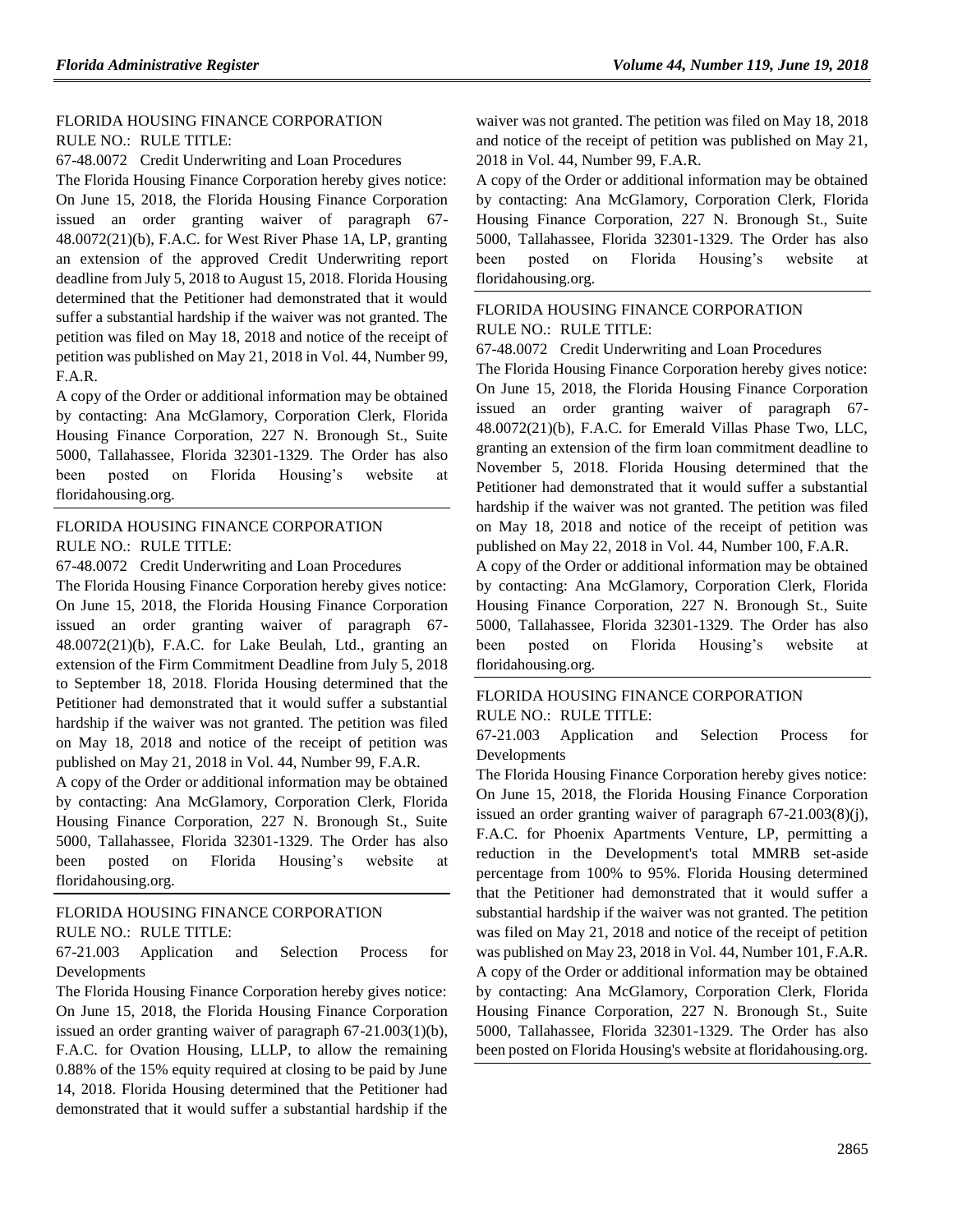## [FLORIDA HOUSING FINANCE CORPORATION](https://www.flrules.org/gateway/department.asp?id=67)

RULE NO.: RULE TITLE:

### [67-48.002](https://www.flrules.org/gateway/ruleNo.asp?id=67-48.002) Definitions

The Florida Housing Finance Corporation hereby gives notice: On June 15, 2018, the Florida Housing Finance Corporation issued an order granting waiver of subsection 67-48.002(95), F.A.C. for Isles of Pahokee II, LLC, permitting it to return its 2016 Housing Credit Allocation now and receive a 2018 Housing Credit Allocation in the same amount rather than wait until the last quarter of 2018. Florida Housing determined that the Petitioner had demonstrated that it would suffer a substantial hardship if the waiver was not granted. The petition was filed on May 29, 2018 and notice of the receipt of petition was published on May 30, 2018 in Vol. 44, Number 105, F.A.R. A copy of the Order or additional information may be obtained by contacting: Ana McGlamory, Corporation Clerk, Florida Housing Finance Corporation, 227 N. Bronough St., Suite 5000, Tallahassee, Florida 32301-1329. The Order has also been posted on Florida Housing's website at floridahousing.org.

## [FLORIDA HOUSING FINANCE CORPORATION](https://www.flrules.org/gateway/department.asp?id=67) RULE NO.: RULE TITLE:

[67-21.026](https://www.flrules.org/gateway/ruleNo.asp?id=67-21.026) HC Credit Underwriting Procedures

The Florida Housing Finance Corporation hereby gives notice: On June 15, 2018, the Florida Housing Finance Corporation issued an order granting waiver of paragraphs 67-21.026(13)(e) and 67-48.0072(17)(f), F.A.C. for Quarry Big Coppitt, Ltd., permitting a single subcontractor entity to work in excess of 20% of total construction cost. Florida Housing determined that the Petitioner had demonstrated that it would suffer a substantial hardship if the waiver was not granted. The petition was filed on May 29, 2018 and notice of the receipt of petition was published on May 31, 2018 in Vol. 44, Number 106, F.A.R. A copy of the Order or additional information may be obtained by contacting: Ana McGlamory, Corporation Clerk, Florida Housing Finance Corporation, 227 N. Bronough St., Suite 5000, Tallahassee, Florida 32301-1329. The Order has also been posted on Florida Housing's website at floridahousing.org.

## [FLORIDA HOUSING FINANCE CORPORATION](https://www.flrules.org/gateway/department.asp?id=67) RULE NO.: RULE TITLE:

[67-21.026](https://www.flrules.org/gateway/ruleNo.asp?id=67-21.026) HC Credit Underwriting Procedures

The Florida Housing Finance Corporation hereby gives notice: On June 15, 2018, the Florida Housing Finance Corporation issued an order granting waiver of paragraphs 67-21.026(13)(e) and 67-48.0072(17)(f), F.A.C. for Quarry Big Coppitt II, Ltd., permitting a single subcontractor entity to work in excess of 20% of total construction cost. Florida Housing determined that the Petitioner had demonstrated that it would suffer a substantial hardship if the waiver was not granted. The petition

was filed on May 29, 2018 and notice of the receipt of petition was published on May 31, 2018 in Vol. 44, Number 106, F.A.R. A copy of the Order or additional information may be obtained by contacting: Ana McGlamory, Corporation Clerk, Florida Housing Finance Corporation, 227 N. Bronough St., Suite 5000, Tallahassee, Florida 32301-1329. The Order has also been posted on Florida Housing's website at floridahousing.org.

## [FLORIDA HOUSING FINANCE CORPORATION](https://www.flrules.org/gateway/department.asp?id=67) RULE NO.: RULE TITLE:

[67-21.026](https://www.flrules.org/gateway/ruleNo.asp?id=67-21.026) HC Credit Underwriting Procedures

The Florida Housing Finance Corporation hereby gives notice: On June 15, 2018, the Florida Housing Finance Corporation issued an order granting waiver of paragraphs 67-21.026(13)(e) ), F.A.C. and 67-48.0072(17)(f), F.A.C., for Coral Bay Cove, LLC, permitting a single subcontractor entity to work in excess of 20% of total construction cost. Florida Housing determined that the Petitioner had demonstrated that it would suffer a substantial hardship if the waiver was not granted. The petition was filed on May 30, 2018 and notice of the receipt of petition was published on May 31, 2018 in Vol. 44, Number 106, F.A.R. A copy of the Order or additional information may be obtained by contacting: Ana McGlamory, Corporation Clerk, Florida Housing Finance Corporation, 227 N. Bronough St., Suite 5000, Tallahassee, Florida 32301-1329. The Order has also been posted on Florida Housing's website at floridahousing.org.

## [FLORIDA HOUSING FINANCE CORPORATION](https://www.flrules.org/gateway/department.asp?id=67) RULE NO.: RULE TITLE:

[67-48.0072](https://www.flrules.org/gateway/ruleNo.asp?id=67-48.0072) Credit Underwriting and Loan Procedures

The Florida Housing Finance Corporation hereby gives notice: On June 15, 2018, the Florida Housing Finance Corporation issued an order granting waiver of paragraph 67-48.0072(4)(c), F.A.C. and subsection 67-48.0072(21), F.A.C., for Osceola Palos Verdes, Ltd., allowing the deadline for closing on SAIL and ELI loans to be extended until January 6, 2019. Florida Housing determined that the Petitioner had demonstrated that it would suffer a substantial hardship if the waiver was not granted. The petition was filed on May 30, 2018 and notice of the receipt of petition was published on June 1, 2018 in Vol. 44, Number 107, F.A.R.

A copy of the Order or additional information may be obtained by contacting: Ana McGlamory, Corporation Clerk, Florida Housing Finance Corporation, 227 N. Bronough St., Suite 5000, Tallahassee, Florida 32301-1329. The Order has also been posted on Florida Housing's website at floridahousing.org.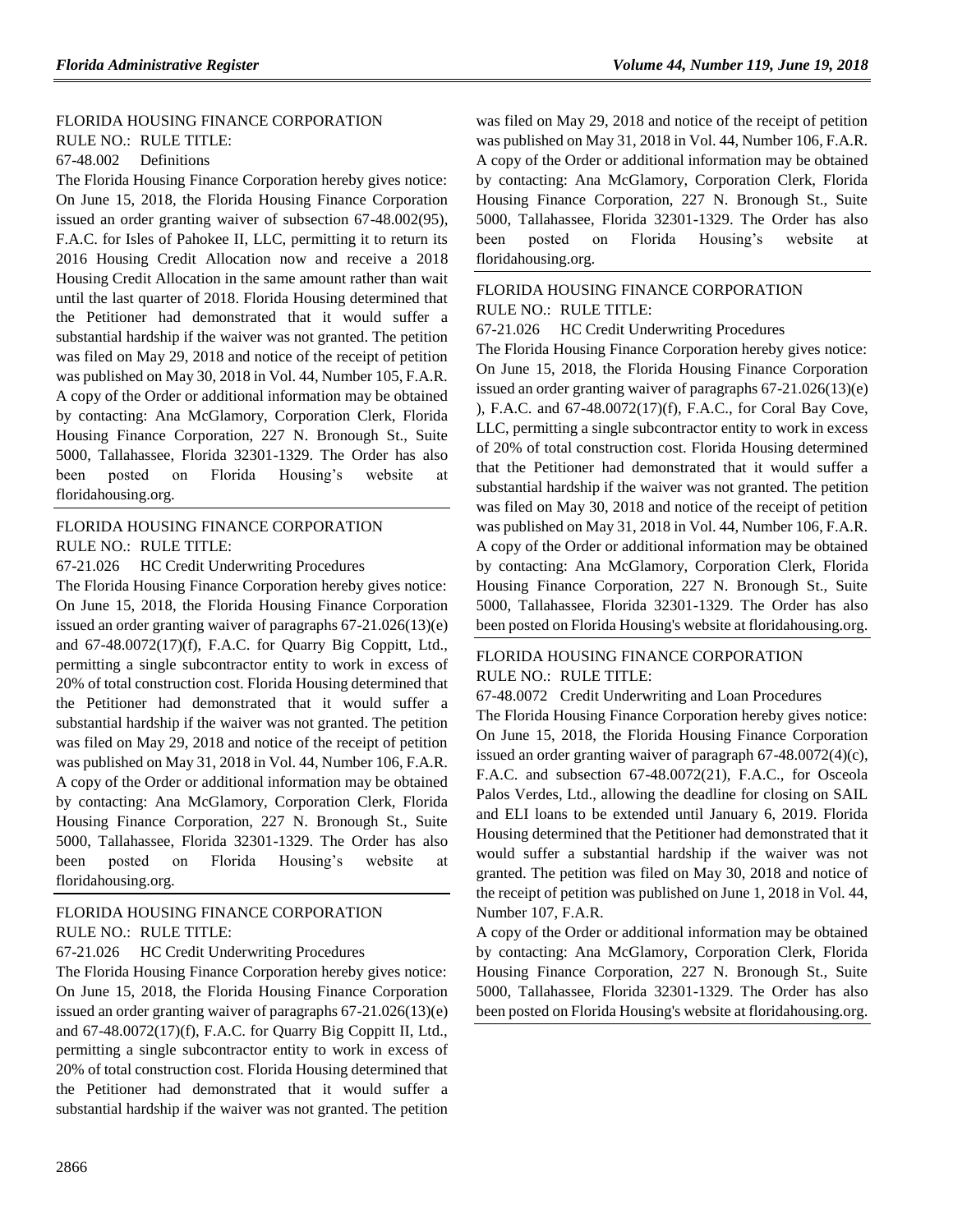# Section VI Notice of Meetings, Workshops and Public **Hearings**

### [DEPARTMENT OF STATE](https://www.flrules.org/gateway/department.asp?id=1)

[Division of Historical Resources](https://www.flrules.org/gateway/organization.asp?id=1)

The Bureau of Historic Preservation announces a public meeting to which all persons are invited.

DATE AND TIME: Thursday, June 28, 2018, 7:30 p.m.

PLACE: Governor John W. Martin House at 1001 Desoto Park Drive, Tallahassee, FL 32301

GENERAL SUBJECT MATTER TO BE CONSIDERED: Training session for historic preservation board/commission members of local Certified Local Governments, primarily focused on design review.

A copy of the agenda may be obtained by contacting: Megan McDonald, (850)245-6365 or via email: Megan.McDonald@dos.myflorida.com.

Pursuant to the provisions of the Americans with Disabilities Act, any person requiring special accommodations to participate in this workshop/meeting is asked to advise the agency at least 48 hours before the workshop/meeting by contacting: Megan McDonald, (850)245-6365 or via email: Megan.McDonald@dos.myflorida.com. If you are hearing or speech impaired, please contact the agency using the Florida Relay Service, 1(800)955-8771 (TDD) or 1(800)955-8770 (Voice).

### [DEPARTMENT OF LEGAL AFFAIRS](https://www.flrules.org/gateway/department.asp?id=2)

The Department of Legal Affairs announces a public meeting to which all persons are invited.

DATES AND TIMES: July 16, 2018, 8:30 a.m. – 4:45 p.m.; July 17, 2018, 8:30 a.m. – 1:00 p.m.

PLACE: Rosen Shingle Creek Hotel, 9939 Universal Blvd., Orlando, FL 32819

GENERAL SUBJECT MATTER TO BE CONSIDERED: Florida New Motor Vehicle Arbitration Board, 2018 Board Member Training.

A copy of the agenda may be obtained by contacting: Kairi Sisask at (850)414-3500.

Pursuant to the provisions of the Americans with Disabilities Act, any person requiring special accommodations to participate in this workshop/meeting is asked to advise the agency at least 5 days before the workshop/meeting by contacting: Kairi Sisask at (850)414-3500. If you are hearing or speech impaired, please contact the agency using the Florida Relay Service, 1(800)955-8771 (TDD) or 1(800)955-8770 (Voice).

For more information, you may contact: Kairi Sisask at (850)414-3500.

### [STATE BOARD OF ADMINISTRATION](https://www.flrules.org/gateway/department.asp?id=19)

[Florida Prepaid College Board](https://www.flrules.org/gateway/organization.asp?id=47)

The Florida Prepaid College Board announces a public meeting to which all persons are invited.

DATE AND TIME: Friday, June 22, 2018, 2:00 p.m., ET

PLACE: The Hermitage Centre, 1801 Hermitage Blvd., Tallahassee, Florida 32308

GENERAL SUBJECT MATTER TO BE CONSIDERED: All responses to be publicly opened in regards to the Invitation to Negotiate, ITN 18-01, Fixed income investment management services designed to outperform the Bloomberg Barclays US Aggregate Bond Index.

A copy of the agenda may be obtained by contacting: The Florida Prepaid College Board, ITN Administrator by email at ITNinfo.PrePaid@MyFloridaPrepaid.com.

Pursuant to the provisions of the Americans with Disabilities Act, any person requiring special accommodations to participate in this workshop/meeting is asked to advise the agency at least 5 days before the workshop/meeting by contacting: The ITN Administrator at the e-mail address provided above. If you are hearing or speech impaired, please contact the agency using the Florida Relay Service, 1(800)955- 8771 (TDD) or 1(800)955-8770 (Voice).

## FLORIDA PUBLIC SERVICE COMMISSION NOTICE OF CORRECTION

The Florida Public Service Commission announces its Internal Affairs Meeting, to which all interested persons are invited.

DATE AND TIME: Tuesday, June 19, 2018, 9:30 a.m.

PLACE: Room 105, Gerald L. Gunter Building, 2540 Shumard Oak Boulevard, Tallahassee, Florida

GENERAL SUBJECT MATTER TO BE CONSIDERED: To discuss and make decisions on matters affecting Commission operations. Internal Affairs Agendas and FPSC contact information is available at [www.floridapsc.com.](http://www.floridapsc.com/)

ADA: In accordance with the Americans with Disabilities Act, persons needing a special accommodation to participate at this proceeding should contact the Office of Commission Clerk no later than five days prior to the conference at 2540 Shumard Oak Boulevard, Tallahassee, Florida 32399-0850 or (850)413- 6770 (Florida Relay Service, 1(800)955-8770 Voice or 1(800)955-8771 TDD). Assistive Listening Devices are available upon request from the Office of Commission Clerk, Gerald L. Gunter Building, Room 152.

EMERGENCY CANCELLATION OF MEETING: If a named storm or other disaster requires cancellation of the meeting, Commission staff will attempt to give timely notice. Notice of cancellation will be provided on the Commission's website [\(www.](http://www/)floridapsc.com) under the Hot Topics link on the home page. Cancellation can also be confirmed by calling the Office of Commission Clerk at (850)413-6770.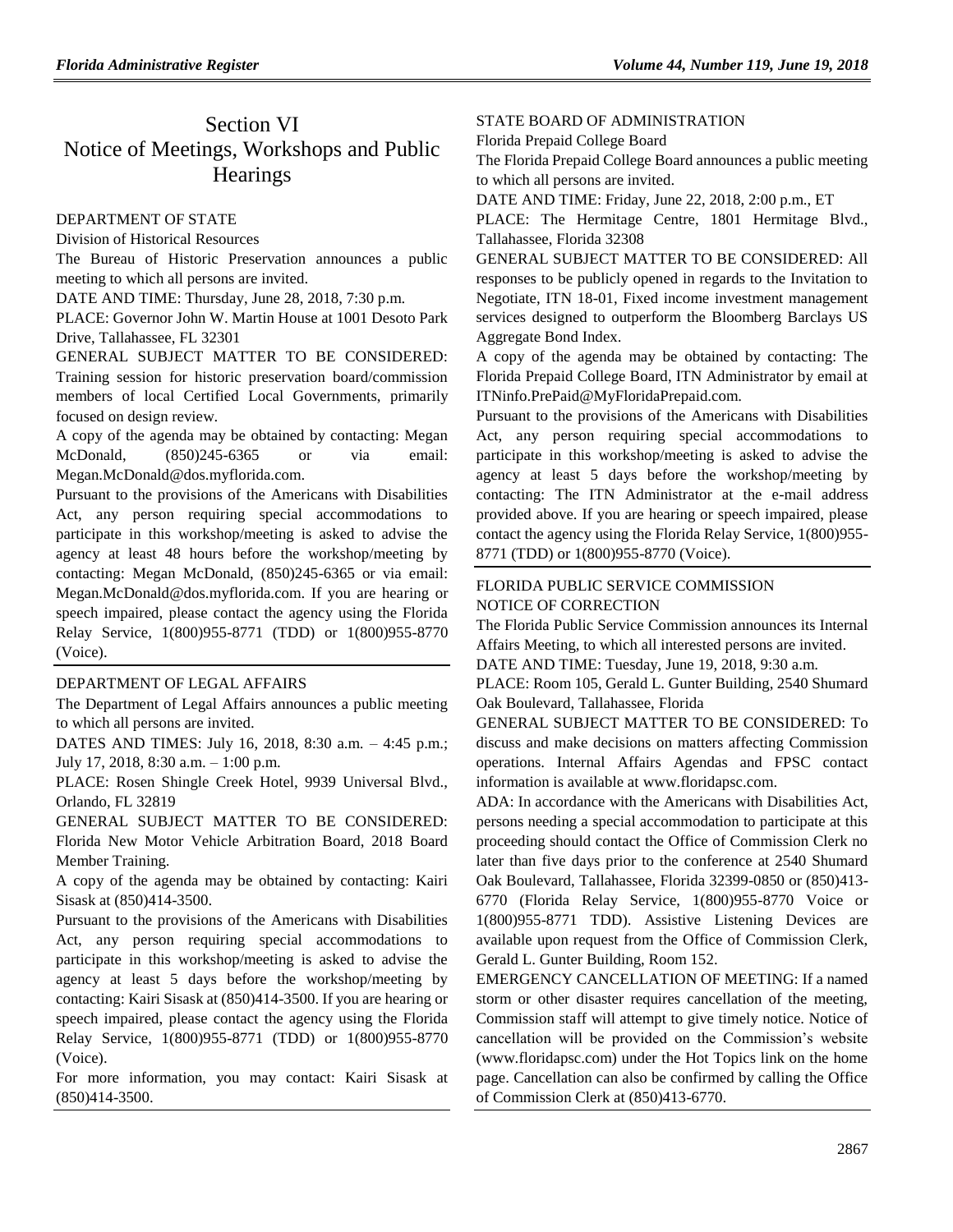## [DEPARTMENT OF MANAGEMENT SERVICES](https://www.flrules.org/gateway/department.asp?id=60)

[Commission on Human Relations](https://www.flrules.org/gateway/organization.asp?id=245)

The Florida Commission on Human Relations announces a public meeting to which all persons are invited.

DATE AND TIME: Thursday, July 19, 2018, 10:00 a.m., ET PLACE: Call 1(888)670-3525, and when prompted enter pass code: 1760507820, followed by the # key.

GENERAL SUBJECT MATTER TO BE CONSIDERED: The purpose of the meeting is for the Commission to vote on the disposition of cases pending before it for decision.

A copy of the agenda may be obtained by contacting: Jim Mallue at (850)907-6805 or Jim.Mallue@fchr.myflorida.com.

ACCESS POINT: The FCHR office at 4075 Esplanade Way, Room 110, Tallahassee, FL 32399, will serve as an access point for this meeting. Interested persons wishing to attend this meeting may also do so by appearing in person at this designated access point, at which location telephonic access to the meeting will be provided.

For more information, you may contact: Jim Mallue at (850)907-6805 or Jim.Mallue@fchr.myflorida.com.

[DEPARTMENT OF BUSINESS AND PROFESSIONAL](https://www.flrules.org/gateway/department.asp?id=61)  [REGULATION](https://www.flrules.org/gateway/department.asp?id=61)

[Florida Real Estate Appraisal Board](https://www.flrules.org/gateway/organization.asp?id=282)

The Florida Real Estate Appraisal Board Probable Cause Panel announces a public meeting to which all persons are invited.

DATE AND TIME: Tuesday, July 3, 2018, 9:00 a.m., Eastern Time

PLACE: Zora Neale Hurston Building, 400 West Robinson Street, Suite N901, Orlando, Florida 32801

GENERAL SUBJECT MATTER TO BE CONSIDERED: To conduct a private meeting to review cases to determine probable cause and to conduct a public meeting to review cases where probable cause was previously found. Portions of the probable cause proceedings are not open to the public. All or part of this meeting may be conducted by teleconference in order to permit maximum participation of the Board members or Board counsel.

A copy of the agenda may be obtained by contacting: Deputy Clerk, Division of Real Estate, 400 W. Robinson St., Suite N801, Orlando, FL 32801-1772. Only public portions of the agenda are available upon request.

Pursuant to the provisions of the Americans with Disabilities Act, any person requiring special accommodations to participate in this workshop/meeting is asked to advise the agency at least 5 days before the workshop/meeting by contacting: Division of Real Estate, (407)481-5662. If you are hearing or speech impaired, please contact the agency using the Florida Relay Service, 1(800)955-8771 (TDD) or 1(800)955- 8770 (Voice).

### [DEPARTMENT OF HEALTH](https://www.flrules.org/gateway/department.asp?id=64)

[Division of Emergency Preparedness and Community Support](https://www.flrules.org/gateway/organization.asp?id=832) The Florida Department of Health/EMS Advisory Council and Constituent Group Meeting announces a public meeting to which all persons are invited.

DATES AND TIMES: Tuesday, July 10, 2018, 8:00 a.m. – 6:00 p.m.; Wednesday, July 11, 2018, 8:00 a.m. – 6:00 p.m.; Thursday, July 12, 2018, 9:00 a.m. – 5:00 p.m.

PLACE: Caribe Royale, 8101 World Center Dr., Orlando, FL 32821

GENERAL SUBJECT MATTER TO BE CONSIDERED: To conduct general business of the EMS Advisory Council and constituent groups.

A copy of the agenda may be obtained by contacting: Bonnie Anderson (850)558-9544, Bonnie.Anderson@flhealth.gov.

If any person decides to appeal any decision made by the Board with respect to any matter considered at this meeting or hearing, he/she will need to ensure that a verbatim record of the proceeding is made, which record includes the testimony and evidence from which the appeal is to be issued.

For more information, you may contact: Bonnie Anderson (850)558-9544, Bonnie.Anderson@flhealth.gov.

### [FLORIDA HOUSING FINANCE CORPORATION](https://www.flrules.org/gateway/department.asp?id=67)

The Florida Housing Finance Corporation announces a public meeting to which all persons are invited.

DATE AND TIME: Wednesday, August 1, 2018, 10:00 a.m.

PLACE: Rick Seltzer Conference Room, Florida Housing Finance Corporation, 227 North Bronough Street, Suite 5000, Tallahassee, Florida 32301-1329

GENERAL SUBJECT MATTER TO BE CONSIDERED: This Review Committee meeting will be to discuss the responses received from qualified Respondents in response to RFQ 2018- 04, for Capital Needs Assessment Services, answer any questions the Review Committee may have regarding the responses, give the scores, and submit a recommendation to Florida Housing's Board of Directors.

A copy of the agenda may be obtained by contacting: Jenny Marshall, (850)488-4197 or Jenny.Marshall@floridahousing.org.

Pursuant to the provisions of the Americans with Disabilities

Act, any person requiring special accommodations to participate in this workshop/meeting is asked to advise the agency at least 5 days before the workshop/meeting by contacting: Jenny Marshall at Florida Housing Finance Corporation, (850)488-4197. If you are hearing or speech impaired, please contact the agency using the Florida Relay Service, 1(800)955-8771 (TDD) or 1(800)955-8770 (Voice).

If any person decides to appeal any decision made by the Board with respect to any matter considered at this meeting or hearing, he/she will need to ensure that a verbatim record of the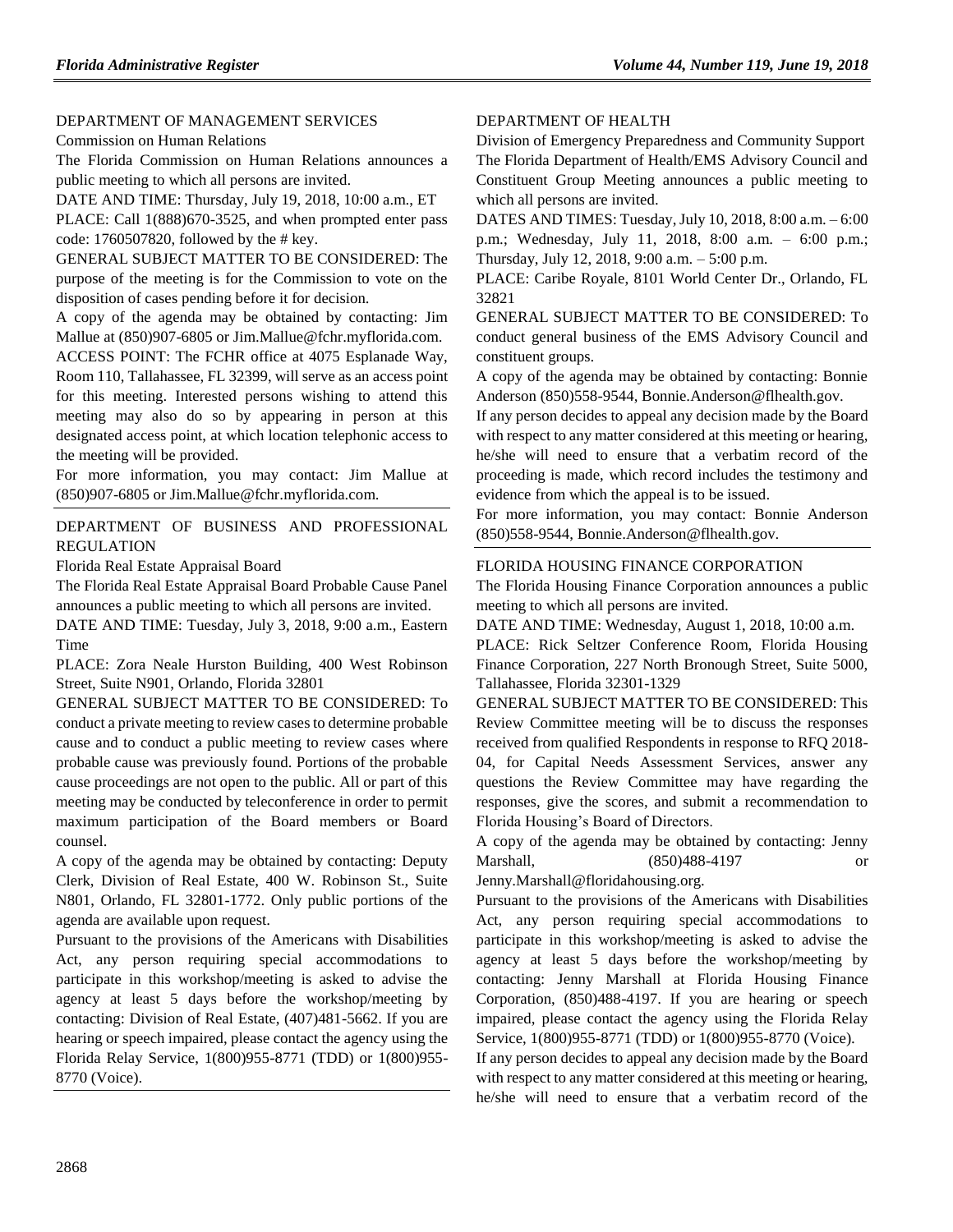proceeding is made, which record includes the testimony and evidence from which the appeal is to be issued.

## [DEPARTMENT OF ECONOMIC OPPORTUNITY](https://www.flrules.org/gateway/department.asp?id=73)

[Division of Workforce Services](https://www.flrules.org/gateway/organization.asp?id=1065)

The Reemployment Assistance Appeals Commission announces a public meeting to which all persons are invited. DATE AND TIME: June 27, 2018, 9:30 a.m.

PLACE: Reemployment Assistance Appeals Commission, 101 Rhyne Building, 2740 Centerview Drive, Tallahassee, Florida 32399-4151

GENERAL SUBJECT MATTER TO BE CONSIDERED: Deliberation for cases pending before the Reemployment Assistance Appeals Commission that are ready for final review and the Chairman's report. No public testimony will be taken.

A copy of the agenda may be obtained by contacting: Reemployment Assistance Appeals Commission, 101 Rhyne Building, 2740 Centerview Drive, Tallahassee, Florida 32399- 4151, (850)487-2685.

Pursuant to the provisions of the Americans with Disabilities Act, any person requiring special accommodations to participate in this workshop/meeting is asked to advise the agency at least 24 hours before the workshop/meeting by contacting: Reemployment Assistance Appeals Commission, 101 Rhyne Building, 2740 Centerview Drive, Tallahassee, Florida 32399-4151, (850)487-2685. If you are hearing or speech impaired, please contact the agency using the Florida Relay Service, 1(800)955-8771 (TDD) or 1(800)955-8770 (Voice).

For more information, you may contact: Reemployment Assistance Appeals Commission, 101 Rhyne Building, 2740 Centerview Drive, Tallahassee, Florida 32399-4151, (850)487- 2685.

[CENTER FOR INDEPENDENT LIVING IN CENTRAL](https://www.flrules.org/gateway/organization.asp?id=760)  [FLORIDA, INC.](https://www.flrules.org/gateway/organization.asp?id=760)

The Center for Independent Living in Florida announces a public meeting to which all persons are invited.

DATE AND TIME: June 26, 2018, 8:00 a.m.

PLACE: 720 North Denning Drive, Winter Park, FL 32789

GENERAL SUBJECT MATTER TO BE CONSIDERED: Board Meeting to discuss board business

Pursuant to the provisions of the Americans with Disabilities Act, any person requiring special accommodations to participate in this workshop/meeting is asked to advise the agency at least 1 days before the workshop/meeting by contacting: Jennifer Lebron, jlebron@cilorlando.org. If you are hearing or speech impaired, please contact the agency using the Florida Relay Service, 1(800)955-8771 (TDD) or 1(800)955- 8770 (Voice).

### [ENTERPRISE FLORIDA, INC.](https://www.flrules.org/gateway/organization.asp?id=680)

The Enterprise Florida, Inc. announces a public meeting to which all persons are invited.

DATE AND TIME: June 20-21, 2018, 9:00 a.m.

PLACE: The Westshore Grand Hotel, 4860 W. Kennedy Blvd., Tampa, FL 33609

GENERAL SUBJECT MATTER TO BE CONSIDERED: Enterprise Florida Board & Stakeholders Meetings.

These meetings will discuss on-going issues, developing issues and other matters.

A copy of the agenda may be obtained by contacting: Katie Richardson at (850)298-6625.

Pursuant to the provisions of the Americans with Disabilities Act, any person requiring special accommodations to participate in this workshop/meeting is asked to advise the agency at least 1 days before the workshop/meeting by contacting: Katie Richardson at (850)298-6625. If you are hearing or speech impaired, please contact the agency using the Florida Relay Service, 1(800)955-8771 (TDD) or 1(800)955- 8770 (Voice).

## [MRGMIAMI](https://www.flrules.org/gateway/organization.asp?id=981)

The Florida Department of Transportation (FDOT) District Six announces a public meeting to which all persons are invited. DATE AND TIME: June 26, 2018, 6:00 p.m.

PLACE: Westland Gardens Park, 13501 NW 107 Avenue,

Hialeah Gardens, FL 33018

GENERAL SUBJECT MATTER TO BE CONSIDERED: The Florida Department of Transportation (FDOT) District Six has scheduled a Public Meeting to discuss the design for a reconstruction project along SR 25/US 27/Okeechobee Road from the Broward County Line to west of the Homestead Extension of Florida's Turnpike (HEFT), in Miami-Dade County. The meeting will follow an informal format allowing the public to arrive at any time from 6 p.m. to 8 p.m. Graphic displays will be shown during the meeting, and FDOT representatives will be available to discuss the project and answer questions.

A copy of the agenda may be obtained by contacting: Ms. Elsa N. Riverol, P.E., Project Manager, at (305)470-5105 or by email at elsa.riverol@dot.state.fl.us. Public participation is solicited without regard to race, color, national origin, age, sex, religion, disability or family status.

Pursuant to the provisions of the Americans with Disabilities Act, any person requiring special accommodations to participate in this workshop/meeting is asked to advise the agency at least 7 days before the workshop/meeting by contacting: Ms. Hong Benitez, P.E. at (305)470-5219, or in writing at 1000 NW 111th Avenue, Room 6111, Miami, Florida 33172, or via email at hong.benitez@dot.state.fl.us. Any persons who require translation services (free of charge) should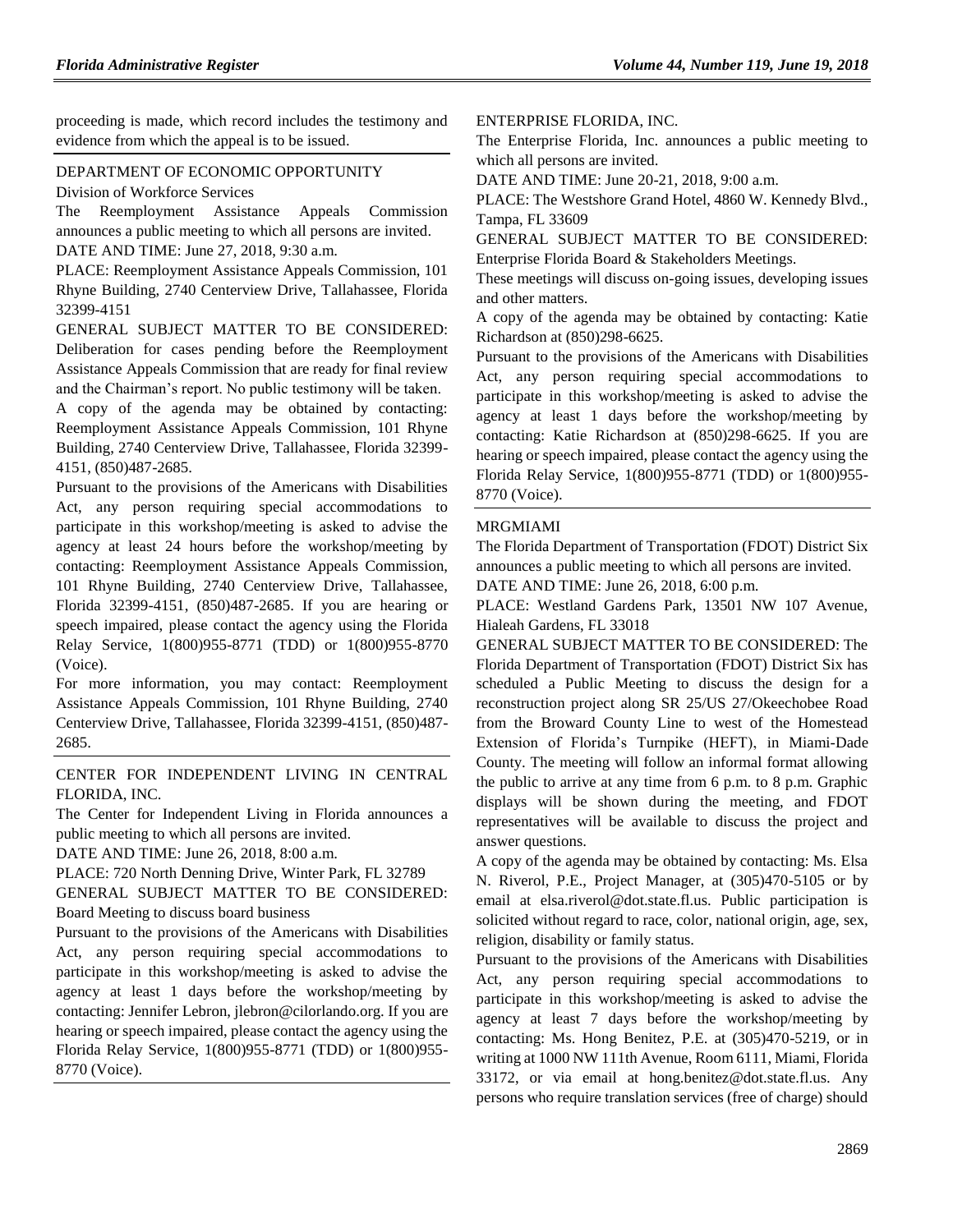also contact Ms. Ivette Ruiz-Paz at least seven (7) days before the meeting. If you are hearing or speech impaired, please contact the agency using the Florida Relay Service, 1(800)955- 8771 (TDD) or 1(800)955-8770 (Voice).

For more information, you may contact: Ms. Elsa N. Riverol, P.E., Project Manager, at (305)470-5105 or by email at elsa.riverol@dot.state.fl.us.

### [LEE MODICA & ASSOCIATES](https://www.flrules.org/gateway/organization.asp?id=1215)

The Department of Health announces a public meeting to which all persons are invited.

DATE AND TIME: Tuesday, June 26, 2018, 11:00 a.m.

PLACE: Florida Department of Health in Miami-Dade County, 1350 NW 14 Street, Room 409, Miami, FL

GENERAL SUBJECT MATTER TO BE CONSIDERED: The Art Selection Committee for the Miami-Dade County Health Department Administration Building Phase 2 is meeting to evaluate plans for the new facility and to determine artwork sites and themes.

A copy of the agenda may be obtained by contacting: Lee Modica, ASB Administrator, at Lee@LeeModica.com or (850)766-7117.

# Section VII Notice of Petitions and Dispositions Regarding Declaratory Statements

## [AGENCY FOR HEALTH CARE ADMINISTRATION](https://www.flrules.org/gateway/department.asp?id=59)

[Health Facility and Agency Licensing](https://www.flrules.org/gateway/organization.asp?id=186)

RULE NO.: RULE TITLE:

[59A-25.002](https://www.flrules.org/gateway/ruleNo.asp?id=59A-25.002) Licensure Requirements

NOTICE IS HEREBY GIVEN that Agency for Health Care Administration has received the petition for declaratory statement from Living Connected, Inc. The petition seeks the agency's opinion as to the applicability of Part VII, Chapter 400 (s.s. 400.92-400.957) F.S. (2018), as it applies to the petitioner. To determine whether petitioner is required to be licensed as a Home Medical Equipment Provider.

A copy of the Petition for Declaratory Statement may be obtained by contacting: Richard Shoop, Agency Clerk, Email: Richard.Shoop@ahca.myflorida.com, Telephone (850)412- 3671.

Please refer all comments to: Richard Shoop, Agency Clerk, Email: Richard.Shoop@ahca.myflorida.com, Telephone: (850)412-3671.

# Section VIII Notice of Petitions and Dispositions Regarding the Validity of Rules

Notice of Petition for Administrative Determination has been filed with the Division of Administrative Hearings on the following rules:

## **NONE**

Notice of Disposition of Petition for Administrative Determination has been filed with the Division of Administrative Hearings on the following rules:

## NONE

# Section IX

Notice of Petitions and Dispositions Regarding Non-rule Policy Challenges

## NONE

Section X Announcements and Objection Reports of the Joint Administrative Procedures **Committee** 

## NONE

# Section XI Notices Regarding Bids, Proposals and Purchasing

## [FLORIDA HOUSING FINANCE CORPORATION](https://www.flrules.org/gateway/department.asp?id=67)

Request for Qualifications 2018-04, for Capital Needs Assessment Services

The Florida Housing Finance Corporation invites all qualified Respondents to submit proposals for consideration in accordance with the terms and conditions set forth in this Request for Qualifications (RFQ) 2018-04, relating to the procurement of Capital Needs Assessment Services. Florida Housing expects to select one or more Respondents who propose to provide these services as specified in this RFQ.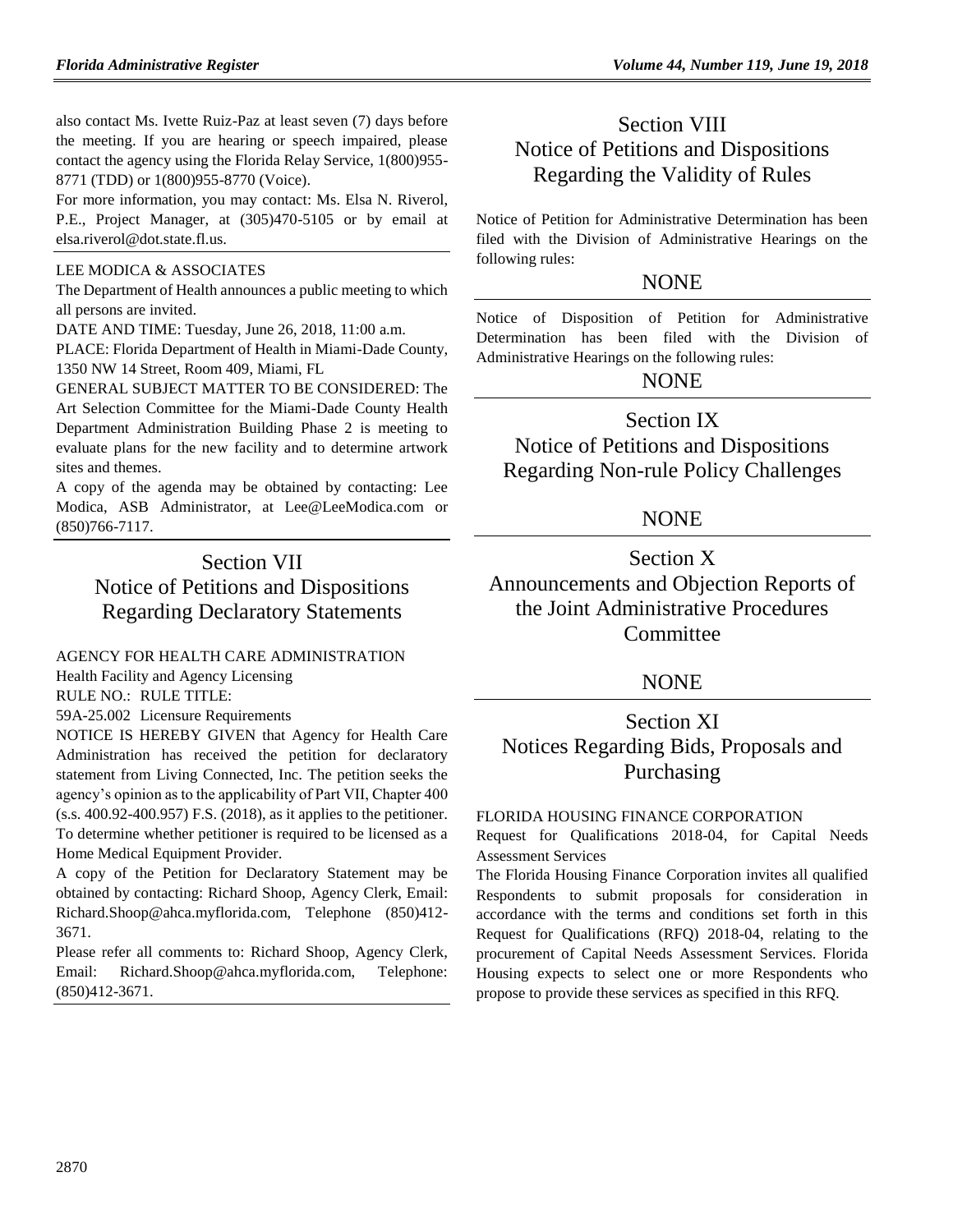Responses shall be accepted until 2:00 p.m. (Eastern Time), July 17, 2018, to the attention of the Contract Administrator, Florida Housing Finance Corporation, 227 North Bronough Street, Suite 5000, Tallahassee, Florida 32301-1329.

For questions or additional information, please contact: Jenny Marshall at (850)488-4197 or Jenny.Marshall@floridahousing.org. To obtain a copy of the RFQ, which outlines selection criteria and applicant's responsibilities, please submit your request to the attention of Jenny Marshall, or you can download the RFQ from the Florida Housing Finance Corporation website at: [http://www.floridahousing.org/legal/procurements/request-for](http://www.floridahousing.org/legal/procurements/request-for-qualifications)[qualifications.](http://www.floridahousing.org/legal/procurements/request-for-qualifications) Any modifications that occur to the RFQ will be posted at the website and may result in an extension of the deadline.

### AULD & WHITE CONSTRUCTORS, LLC

Robert F. Ensslin Armory Phase II Renovations - Request for Proposal

NOTICE IS HEREBY GIVEN that Auld & White Constructors, LLC, in conjunction with the Robert F. Ensslin Armory, will be accepting sealed proposals, which will be received until 2:00 p.m., Tuesday, July 17, 2018, at Auld & White Constructors, LLC, 4168 Southpoint Parkway, Suite 101, Jacksonville, Florida 32216, for the referenced project. Bids shall be opened publicly at Auld & White Constructors, LLC, 4168 Southpoint Parkway, Suite 101, Jacksonville, Florida 32216.

### SCOPE DESCRIPTION:

This is a CM project consisting of 55,000 sf of phased renovation work to the First & Second Floors. Scopes include selective demolition, concrete, masonry & brick repairs, structural steel, millwork, finish carpentry, waterproofing, spray foam insulation, ACM, roof patching, doors & hardware, exterior windows, ballistics storefront, EIFS repairs, drywall & ceilings, hard & soft flooring, painting, specialties, signage, furniture moving & storage, temporary cubicles, elevator cab upgrade, MEPs & fire sprinklers.

Project includes ten (10) Additive Alternates listed on Sheet G0.4 that should be priced separately.

MANDATORY pre-bid site visit is scheduled for June 28, 2018 at 10:00 a.m. Valid form of government issued ID is required. Bids shall be sealed & delivered on Auld & White Constructor's Bid Form no later than July 17, 2018 at 2:00 p.m. at which time they will be publicly opened.

AWC Bid Form distribution is forthcoming.

Interested Bidders are required to notify Auld & White Constructors, LLC, of their Intent to Bid, in writing, no later than Thursday, June 28, 2018. Interested Bidders who fail to notify Auld & White Constructors, LLC, of their intent to bid by the date referenced above MAY NOT be permitted to bid.

Bid drawings, forms, and specifications will be available at Auld & White Constructors, LLC, 4168 Southpoint Parkway, Suite 101, Jacksonville, Florida 32216, on June 15, 2018. All interested bidders shall submit their Notice of Intent to Bid by email Tabitha Hochstein at awcestimating@auld-white.com.

Robert F. Ensslin Armory and Auld & White Constructors, LLC are committed to provide equal opportunity and strongly encourage all interested M/WBE and small business firms and suppliers to submit bids.

Auld & White Constructors, LLC reserves the right to reject any and all bids, waive formalities and irregularities in bidding and to accept bids, which are considered by Auld & White Constructors, LLC to be in the best interest of the project.

# Section XII Miscellaneous

### **[DEPARTMENT OF STATE](https://www.flrules.org/gateway/department.asp?id=1)**

Index of Administrative Rules Filed with the Secretary of State

Pursuant to Section  $120.55(1)(b)6. - 7$ ., F.S., the below list of rules were filed in the Office of the Secretary of State between 3:00 p.m., Tuesday, June 12, 2018 and 3:00 p.m., Monday, June 18, 2018.

| Rule No.     | <b>File Date</b> | <b>Effective</b> |
|--------------|------------------|------------------|
|              |                  | Date             |
| 2A-8.005     | 6/14/2018        | 7/4/2018         |
| 12AER18-04   | 6/15/2018        | 6/20/2018        |
| 12AER18-05   | 6/15/2018        | 6/15/2018        |
| 61J1-8.002   | 6/15/2018        | 7/5/2018         |
| 62-210.200   | 6/13/2018        | 7/3/2018         |
| 62-210.300   | 6/13/2018        | 7/3/2018         |
| 62-210.310   | 6/13/2018        | 7/3/2018         |
| 62-210.550   | 6/13/2018        | 7/3/2018         |
| 62-210.900   | 6/13/2018        | 7/3/2018         |
| 62-307.100   | 6/11/2018        | 7/1/2018         |
| 62-307.200   | 6/11/2018        | 7/1/2018         |
| 62-307.300   | 6/11/2018        | 7/1/2018         |
| 64B8-9.009   | 6/12/2018        | 7/2/2018         |
| 64B16-28.141 | 6/15/2018        | 7/5/2018         |
| 65G-2.001    | 6/11/2018        | 7/1/2018         |
| 65G-2.010    | 6/11/2018        | 7/1/2018         |
| 67-21.001    | 6/18/2018        | 7/8/2018         |
| 67-21.002    | 6/18/2018        | 7/8/2018         |
| 67-21.0025   | 6/18/2018        | 7/8/2018         |
| 67-21.003    | 6/18/2018        | 7/8/2018         |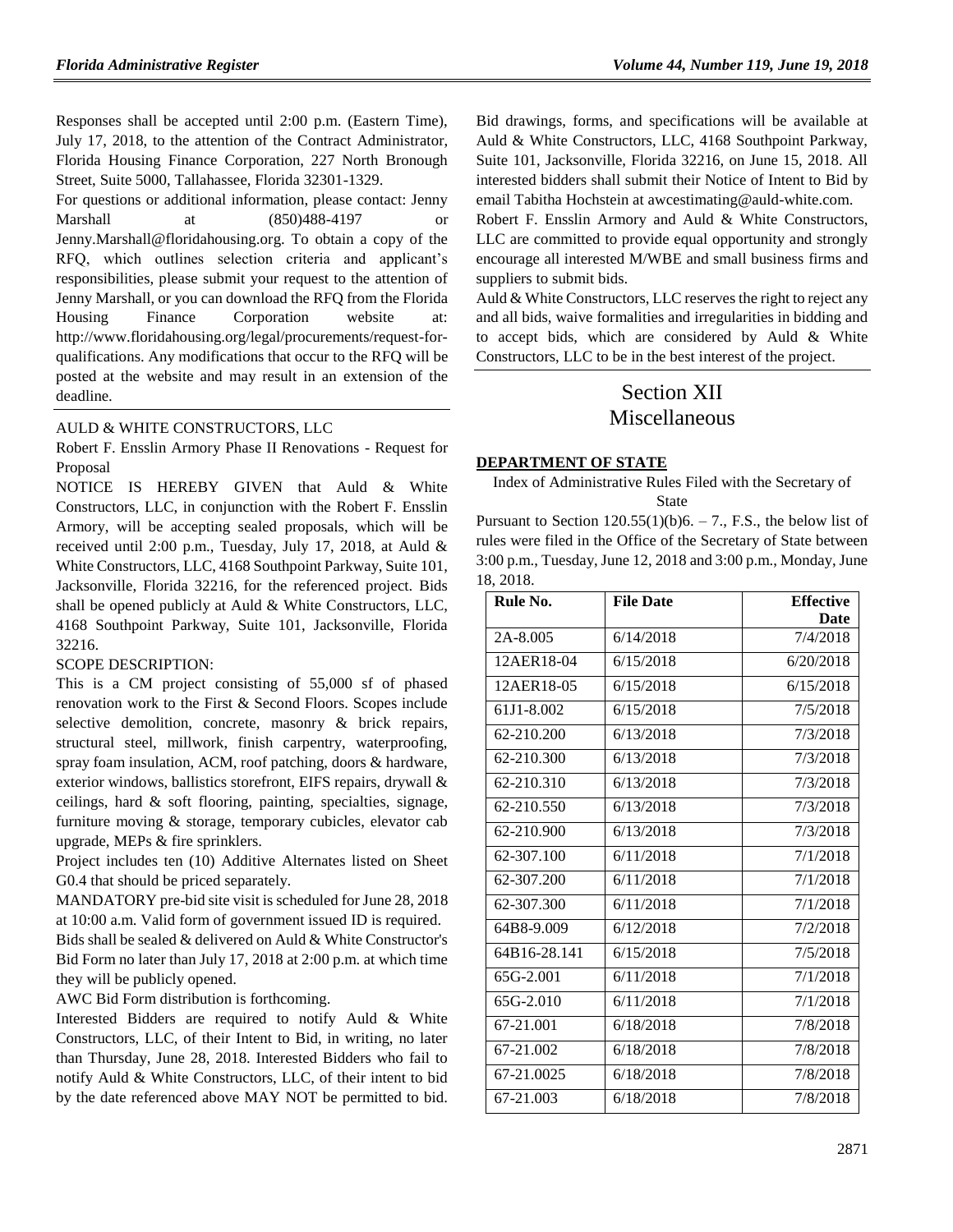| 67-21.004  | 6/18/2018 | 7/8/2018 |
|------------|-----------|----------|
| 67-21.0045 | 6/18/2018 | 7/8/2018 |
| 67-21.006  | 6/18/2018 | 7/8/2018 |
| 67-21.007  | 6/18/2018 | 7/8/2018 |
| 67-21.008  | 6/18/2018 | 7/8/2018 |
| 67-21.009  | 6/18/2018 | 7/8/2018 |
| 67-21.010  | 6/18/2018 | 7/8/2018 |
| 67-21.013  | 6/18/2018 | 7/8/2018 |
| 67-21.014  | 6/18/2018 | 7/8/2018 |
| 67-21.015  | 6/18/2018 | 7/8/2018 |
| 67-21.017  | 6/18/2018 | 7/8/2018 |
| 67-21.018  | 6/18/2018 | 7/8/2018 |
| 67-21.019  | 6/18/2018 | 7/8/2018 |
| 67-21.025  | 6/18/2018 | 7/8/2018 |
| 67-21.026  | 6/18/2018 | 7/8/2018 |
| 67-21.027  | 6/18/2018 | 7/8/2018 |
| 67-21.028  | 6/18/2018 | 7/8/2018 |
| 67-21.029  | 6/18/2018 | 7/8/2018 |
| 67-21.030  | 6/18/2018 | 7/8/2018 |
| 67-21.031  | 6/18/2018 | 7/8/2018 |
| 67-48.001  | 6/18/2018 | 7/8/2018 |
| 67-48.002  | 6/18/2018 | 7/8/2018 |
| 67-48.004  | 6/18/2018 | 7/8/2018 |
| 67-48.007  | 6/18/2018 | 7/8/2018 |
| 67-48.0072 | 6/18/2018 | 7/8/2018 |
| 67-48.0075 | 6/18/2018 | 7/8/2018 |
| 67-48.009  | 6/18/2018 | 7/8/2018 |
| 67-48.0095 | 6/18/2018 | 7/8/2018 |
| 67-48.00   | 6/18/2018 | 7/8/2018 |
| 67-48.00   | 6/18/2018 | 7/8/2018 |
| 67-48.010  | 6/18/2018 | 7/8/2018 |
| 67-48.0105 | 6/18/2018 | 7/8/2018 |
| 67-48.013  | 6/18/2018 | 7/8/2018 |
| 67-48.014  | 6/18/2018 | 7/8/2018 |
| 67-48.015  | 6/18/2018 | 7/8/2018 |
| 67-48.017  | 6/18/2018 | 7/8/2018 |
| 67-48.018  | 6/18/2018 | 7/8/2018 |
| 67-48.019  | 6/18/2018 | 7/8/2018 |
| 67-48.020  | 6/18/2018 | 7/8/2018 |
| 67-48.0205 | 6/18/2018 | 7/8/2018 |
| 67-48.0022 | 6/18/2018 | 7/8/2018 |

| 67-48.023                            | 6/18/2018                                 | 7/8/2018         |  |  |
|--------------------------------------|-------------------------------------------|------------------|--|--|
| 67-48.027                            | 6/18/2018                                 | 7/8/2018         |  |  |
| 67-48.028                            | 6/18/2018                                 | 7/8/2018         |  |  |
| 67-48.029                            | 6/18/2018                                 | 7/8/2018         |  |  |
| 67-48.030                            | 6/18/2018                                 | 7/8/2018         |  |  |
| 67-48.031                            | 6/18/2018                                 | 7/8/2018         |  |  |
| 67-48.040                            | 6/18/2018                                 | 7/8/2018         |  |  |
| 67-48.041                            | 6/18/2018                                 | 7/8/2018         |  |  |
| 67-60.001                            | 6/18/2018                                 | 7/8/2018         |  |  |
| 67-60.002                            | 6/18/2018                                 | 7/8/2018         |  |  |
| 67-60.003                            | 6/18/2018                                 | 7/8/2018         |  |  |
| 67-60.004                            | 6/18/2018                                 | 7/8/2018         |  |  |
| 67-60.005                            | 6/18/2018                                 | 7/8/2018         |  |  |
| 67-60.006                            | 6/18/2018                                 | 7/8/2018         |  |  |
| 67-60.007                            | 6/18/2018                                 | 7/8/2018         |  |  |
| 67-60.008                            | 6/18/2018                                 | 7/8/2018         |  |  |
| 67-60.009                            | 6/18/2018                                 | 7/8/2018         |  |  |
| 67-60.010                            | 6/18/2018                                 | 7/8/2018         |  |  |
|                                      | <b>LIST OF RULES AWAITING LEGISLATIVE</b> |                  |  |  |
|                                      | APPROVAL SECTIONS 120.541(3), 373.139(7)  |                  |  |  |
| AND/OR 373.1391(6), FLORIDA STATUTES |                                           |                  |  |  |
| Rule No.                             | <b>File Date</b>                          | <b>Effective</b> |  |  |
|                                      |                                           | Date             |  |  |
| 60FF1-5.009                          | 7/21/2016                                 | **/**/****       |  |  |
| 64B8-10.003                          | 12/9/2015                                 | **/**/****       |  |  |
| 69L-7.020                            | 12/15/2017                                | **/**/****       |  |  |
| 69L-7.501                            | 12/15/2017                                | **/**/****       |  |  |

### [WATER MANAGEMENT DISTRICTS](https://www.flrules.org/gateway/department.asp?id=40)

[South Florida Water Management District](https://www.flrules.org/gateway/organization.asp?id=124)

Everglades Agricultural Area (EAA) and Stormwater Treatment Area Study Meeting

Public meetings scheduled for draft environmental report on State's EAA Reservoir study

The U.S. Army Corps of Engineers Jacksonville District hosts a series of public meetings to discuss and seek input on the Draft Environmental Impact Statement (EIS) for the South Florida Water Management District Section 203 Everglades Agricultural Area (EAA) and Stormwater Treatment Area study.

Interested individuals, groups and agencies are encouraged to attend one of the meetings to learn more and provide comments on the environmental review of the study.

Each public meeting is expected to last approximately from 6:00 p.m. to 8:00 p.m., beginning with an open house at 6 p.m.,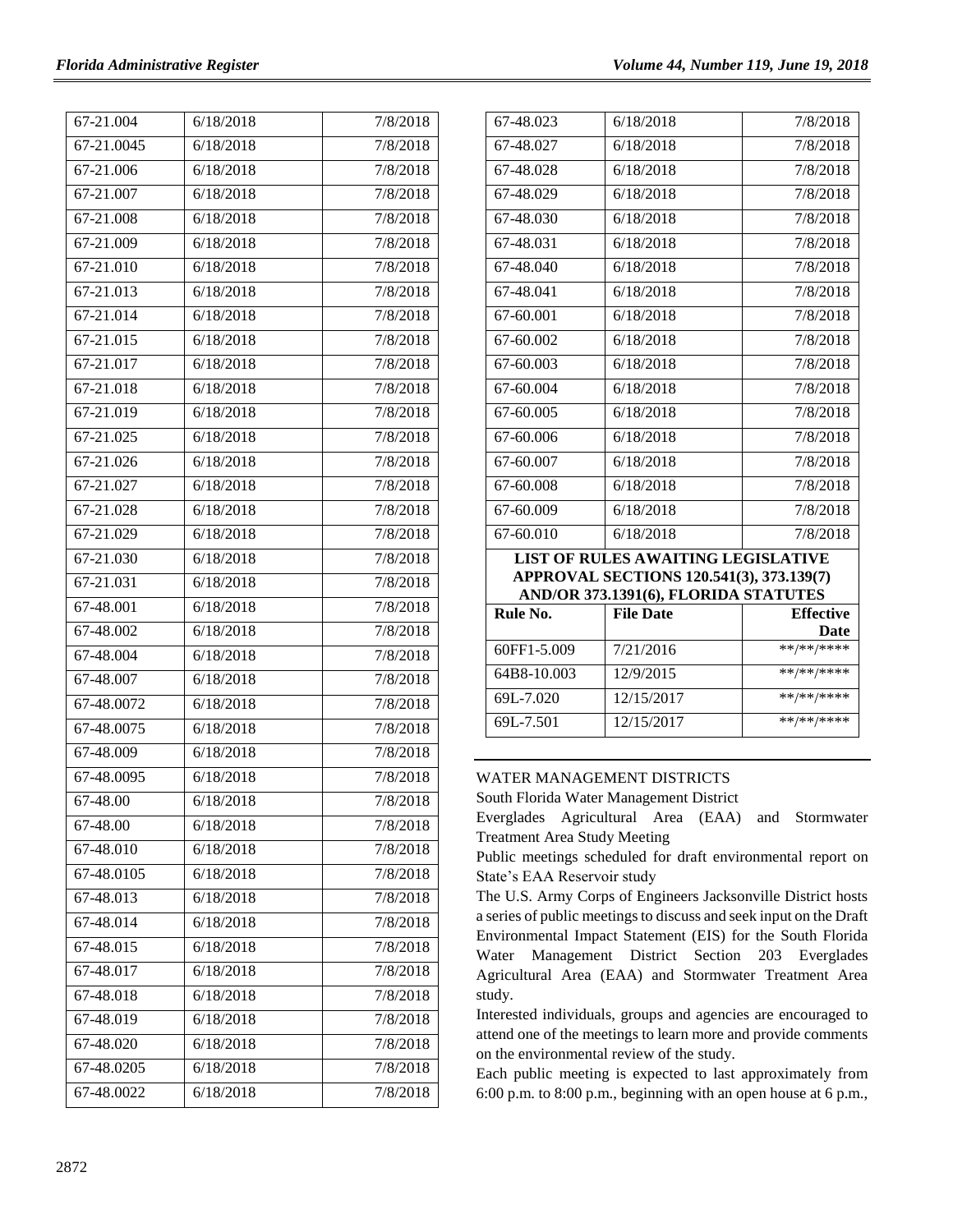and a formal presentation at 6:30 p.m., followed by a period for formal public comment. Corps and Water Management District staff will also be available after the meeting to answer questions.

The public is advised that it is possible that one or more members of the Governing Board of the South Florida Water Management District may attend and participate in this meeting.

Tuesday, June 26

Lee County Hyacinth and Mosquito Control District 15191 Homestead Rd. Lehigh Acres, Florida 33971 Wednesday, June 27 John Boy Auditorium 1200 South W.C. Owen Avenue Clewiston, Florida 33440 Thursday, June 28 John F. and Rita M. Armstrong Wing Blake Library 2351 SE Monterey Rd. Stuart, FL 34996

Note: Use of the Library meeting rooms does not imply Library endorsement of the aims, policies, or activities of any group using the room.

The Draft Environmental Impact Statement is available for review at: [www.saj.usace.army.mil/SFWMDEAAReservoir](http://www.saj.usace.army.mil/SFWMDEAAReservoir)

"Public engagement is an important part of the environmental review process, and we encourage all interested individuals, groups and agencies to attend one of the public meetings, review the Draft Environmental Impact Statement, and provide your input," said Col. Jason Kirk, Jacksonville District Commander.

The U.S. Army Corps of Engineers Jacksonville District is accepting public comments on the Draft Environmental Impact Statement (EIS) for the South Florida Water Management District Section 203 Everglades Agricultural Area (EAA) and Stormwater Treatment Area study through July 24.

Submit comments by email to EAAReservoir@usace.army.mil Submit comments by mail:

Stacie Auvenshine

U.S. Army Corps of Engineers

Jacksonville District

P.O. Box 4970

Jacksonville, FL 32232-0019

Additional information on the SFWMD's EAA storage reservoir study is available on their website at:

[https://www.sfwmd.gov/our-work/cerp-project-planning/eaa](https://www.sfwmd.gov/our-work/cerp-project-planning/eaa-reservoir)[reservoir](https://www.sfwmd.gov/our-work/cerp-project-planning/eaa-reservoir)

### [DEPARTMENT OF ENVIRONMENTAL PROTECTION](https://www.flrules.org/gateway/department.asp?id=62) RULE NO.: RULE TITLE:

[62-330.302](https://www.flrules.org/gateway/ruleNo.asp?id=62-330.302) Additional Conditions for Issuance of Individual and Conceptual Approval Permits

Notice of Intent to Grant Variance

The Department of Environmental Protection gives notice of its intent to grant a variance under Section 403.201, F.S., from the provisions of paragraph 62-330.302(1)(c), F.A.C., to Charlotte County, 410 Taylor Street, Punta Gorda, Florida 22950 (File No. 08-0336110-003-EV), to allow for the dredging of access channels to the Gulf Cove residential community from the Myakka River, Class II, Outstanding Florida Waters, conditionally approved for shellfish harvesting, in Charlotte County. The variance is being granted because the petitioner has demonstrated the variance is necessary to relieve or prevent hardship. The Department's file on this matter is available for public inspection during normal business hours, 8:00 a.m. to 5:00 p.m., Monday through Friday, except legal holidays, at the Department of Environmental Protection, 2295 Victoria Avenue, Suite 364, Fort Myers, Florida 33902, online at [http://depedms.dep.state.fl.us/Oculus/servlet/login.](http://depedms.dep.state.fl.us/Oculus/servlet/login) or by telephone: (239)334-5600.

This action is final and effective on the date filed with the Clerk of the Department unless a petition for an administrative hearing is timely filed under Sections 120.569 and 120.57, F.S., before the deadline for filing a petition. On the filing of a timely and sufficient petition, this action will not be final and effective until further order of the Department. Because the administrative hearing process is designed to formulate final agency action, the hearing process may result in a modification of the agency action or even denial of the application.

A person whose substantial interests are affected by the Department's action may petition for an administrative proceeding (hearing) under Sections 120.569 and 120.57, F.S. Pursuant to Rule 28-106.201, F.A.C., a petition for an administrative hearing must contain the following information: (a) The name and address of each agency affected and each agency's file or identification number, if known; (b)The name, address, and telephone number of the petitioner; the name, address, and telephone number of the petitioner's representative, if any, which shall be the address for service purposes during the course of the proceeding; and an explanation of how the petitioner's substantial interests are or will be affected by the agency determination; (c) A statement of when and how the petitioner received notice of the agency decision; (d) A statement of all disputed issues of material fact. If there are none, the petition must so indicate; (e) A concise statement of the ultimate facts alleged, including the specific facts that the petitioner contends warrant reversal or modification of the agency's proposed action; (f) A statement of the specific rules or statutes that the petitioner contends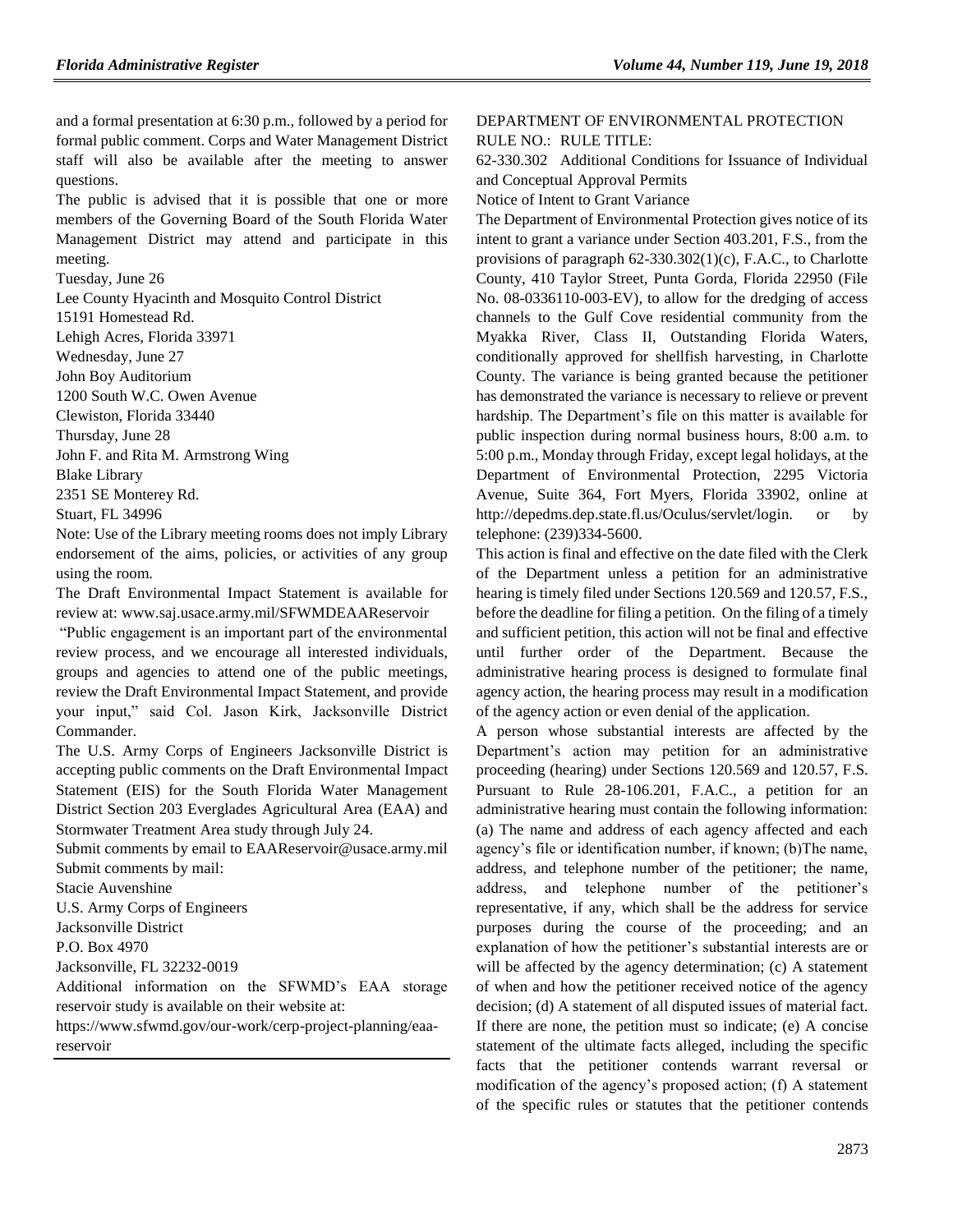require reversal or modification of the agency's proposed action, including an explanation of how the alleged facts relate to the specific rules or statutes; and (g) A statement of the relief sought by the petitioner, stating precisely the action that the petitioner wishes the agency to take with respect to the agency's proposed action.

The petition must be filed (received by the Clerk) in the Office of General Counsel of the Department at 3900 Commonwealth Boulevard, Mail Station 35, Tallahassee, Florida 32399-3000. Also, a copy of the petition shall be mailed to the applicant at the address indicated above at the time of filing.

Petitions for an administrative hearing must be filed within 14 days of publication of the notice or within 14 days of receipt of the written notice, whichever occurs first. Under subsection 120.60(3), F.S., however, any person who has asked the Department for notice of agency action may file a petition within 14 days of receipt of such notice, regardless of the date of publication. The failure to file a petition within the appropriate time period shall constitute a waiver of that person's right to request an administrative hearing under [Sections](http://web2.westlaw.com/find/default.wl?ordoc=I0C7293C0912311DB8F8F8100D79B57CF&rp=%2ffind%2fdefault.wl&DB=1000006&DocName=FLSTS120%2E569&FindType=L&AP=&rs=WLW9.08&ifm=NotSet&fn=_top&sv=Split&mt=Florida&utid=4&vr=2.0&pbc=38B33E51)  [120.569](http://web2.westlaw.com/find/default.wl?ordoc=I0C7293C0912311DB8F8F8100D79B57CF&rp=%2ffind%2fdefault.wl&DB=1000006&DocName=FLSTS120%2E569&FindType=L&AP=&rs=WLW9.08&ifm=NotSet&fn=_top&sv=Split&mt=Florida&utid=4&vr=2.0&pbc=38B33E51) and 120.57, F.S., or to intervene in this proceeding and participate as a party to it. Any subsequent intervention (in a proceeding initiated by another party) will be only at the discretion of the presiding officer upon the filing of a motion in compliance with Rule 28-106.205, F.A.C.

Under subsection 62-110.106(4), F.A.C., a person whose substantial interests are affected by the Department's action may also request an extension of time to file a petition for an administrative hearing. The Department may, for good cause shown, grant the request for an extension of time. Requests for extension of time must be filed with the Office of General Counsel of the Department at 3900 Commonwealth Boulevard, Mail Station 35, Tallahassee, Florida 32399-3000, before the applicable deadline for filing a petition for an administrative hearing. A timely request for extension of time shall toll the running of the time period for filing a petition until the request is acted upon.

Mediation is not available in this proceeding.

The applicant, or any party within the meaning of paragraph 373.114(1)(a) or 373.4275, F.S., may also seek appellate review of this order before the Land and Water Adjudicatory Commission under Section 373.114(1) or 373.4275, F.S. Requests for review before the Land and Water Adjudicatory Commission must be filed with the Secretary of the Commission and served on the Department within 20 days from the date when this order is filed with the Clerk of the Department.

Once this decision becomes final, any party to this action has the right to seek judicial review pursuant to Section 120.68, F.S., by filing a Notice of Appeal pursuant to Rules 9.110 and 9.190, Florida Rules of Appellate Procedure, with the Clerk of the Department in the Office of General Counsel, 3900 Commonwealth Boulevard, M.S. 35, Tallahassee, Florida 32399-3000; and by filing a copy of the Notice of Appeal accompanied by the applicable filing fees with the appropriate District Court of Appeal. The Notice of Appeal must be filed within 30 days from the date this action is filed with the Clerk of the Department.

A copy of the Notice of Intent may be obtained by contacting: Jeannie Gerhart, Department of Environmental Protection, 2295 Victoria Avenue, Suite 364, Fort Myers, Florida 33902, Telephone: (239)334-5600, during normal business hours, 8:00 a.m. to 5:00 p.m., Monday through Friday, except legal holidays, or online at http: [http://webapps.dep.state.fl.us/DepNexus/public/electronic](http://webapps.dep.state.fl.us/DepNexus/public/electronic-documents)[documents.](http://webapps.dep.state.fl.us/DepNexus/public/electronic-documents)

### [DEPARTMENT OF HEALTH](https://www.flrules.org/gateway/department.asp?id=64)

[Board of Nursing](https://www.flrules.org/gateway/organization.asp?id=332)

Emergency Action

On June 18, 2018, the State Surgeon General issued an Order of Emergency Suspension with regard to the license of Franshemeka Sheral Wheeler, L.P.N., License # PN 5172623. This Emergency Suspension Order was predicated upon the State Surgeon General's findings of an immediate and serious danger to the public health, safety and welfare pursuant to subsections 456.073(8) and 120.60(6) Florida Statutes (2017). The State Surgeon General determined that this summary procedure was fair under the circumstances, in that there was no other method available to adequately protect the public.

### [DEPARTMENT OF HEALTH](https://www.flrules.org/gateway/department.asp?id=64)

[Board of Physical Therapy Practice](https://www.flrules.org/gateway/organization.asp?id=308) Emergency Action

On June 1, 2018, the State Surgeon General issued an Order of Emergency Suspension with regard to the license of Susan Ellen Simpson, P.T.A., License # PTA 20661. This Emergency Suspension Order was predicated upon the State Surgeon General's findings of an immediate and serious danger to the public health, safety and welfare pursuant to subsections 456.073(8) and 120.60(6) Florida Statutes (2017). The State Surgeon General determined that this summary procedure was fair under the circumstances, in that there was no other method available to adequately protect the public.